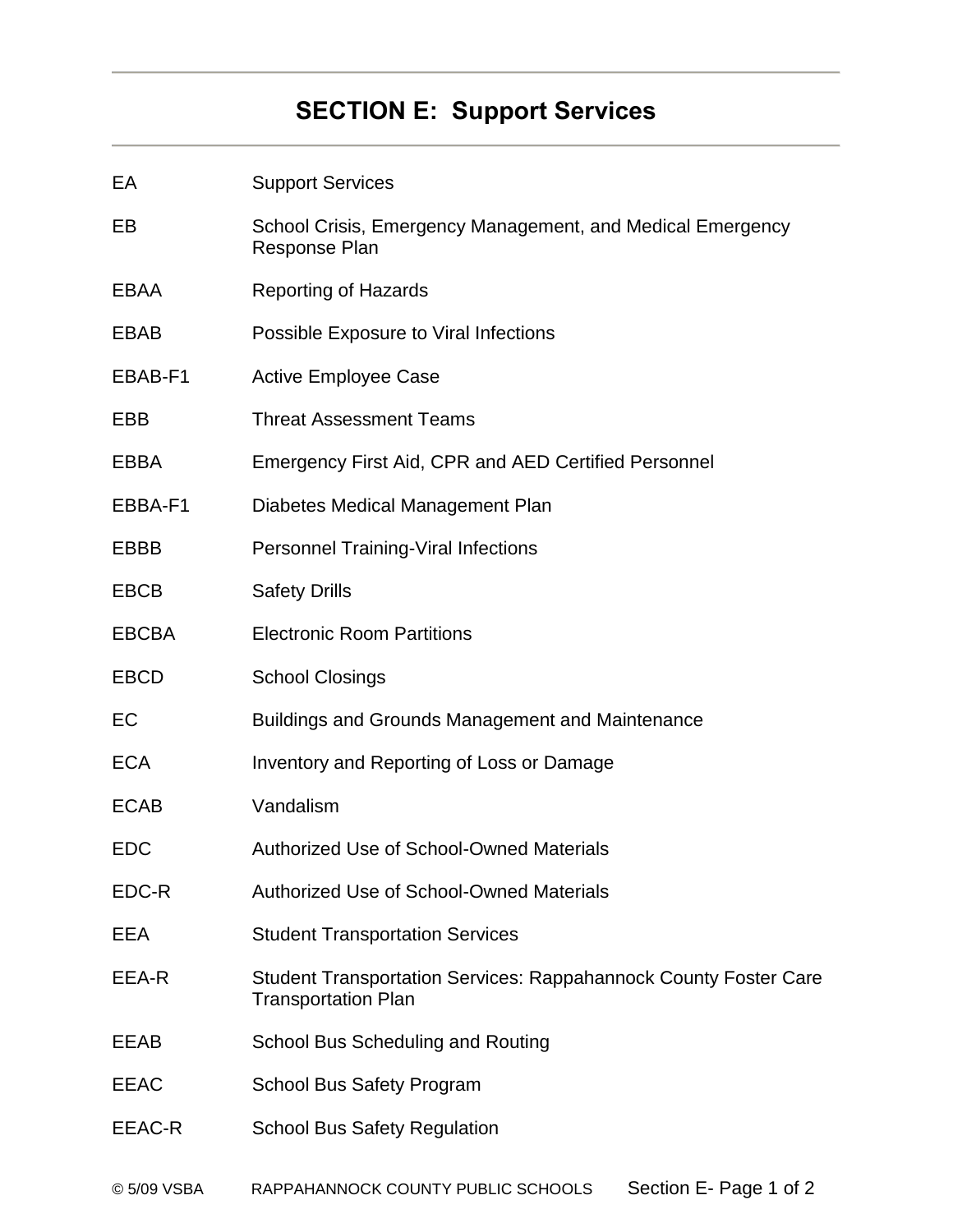# **SECTION E: Support Services**

| <b>EEAD</b> | <b>Special Use of School Buses</b>                 |
|-------------|----------------------------------------------------|
| EEAD-R      | <b>Special Use of School Vehicles</b>              |
| EEAD-F1     | <b>Special Use of School Vehicles</b>              |
| EF.         | <b>Food Service Management</b>                     |
| EFB         | <b>Food Services</b>                               |
| EFB-R       | <b>Food Services Regulation</b>                    |
| EFD         | <b>Food Sanitation Program</b>                     |
| <b>EGAA</b> | <b>Reproduction of Copyrighted Materials</b>       |
| ΕI          | Insurance Management                               |
| EI-R        | <b>Liability Insurance for Contracted Services</b> |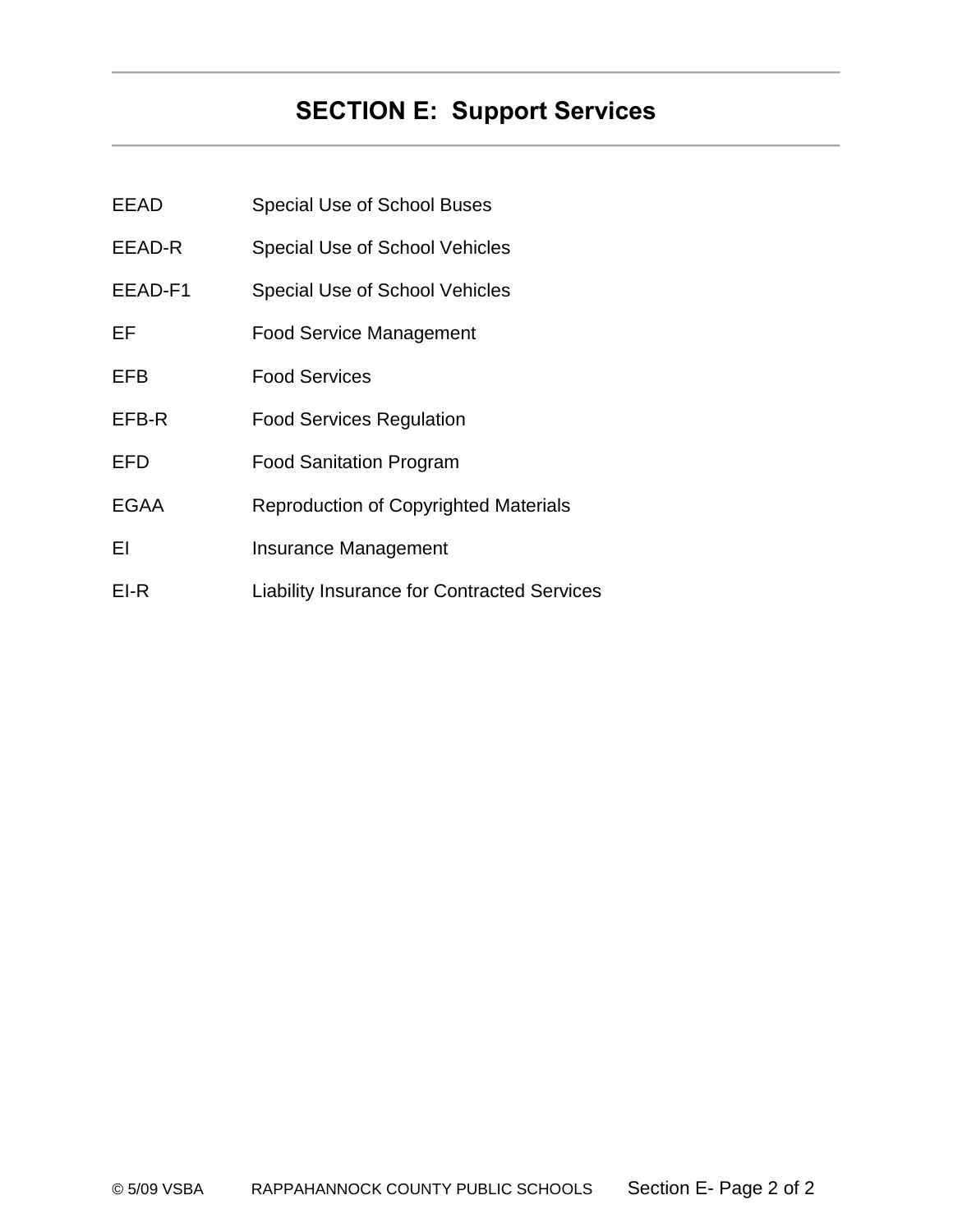## SUPPORT SERVICES

The non-instructional operations of the school division are an important component of the educational process and support the instructional program.

The Rappahannock County School Board provides support services necessary for the efficient and cost-effective operation of its schools.

Adopted: August 8, 1995 Reviewed: January 12, 1999, August 9, 2005 Revised: November 10, 2009, April 8, 2014, June 12, 2018

Legal Ref.: Code of Virginia, 1950, as amended, §§ 22.1-78, 22.1-79, 22.1-253.13:2.

\_\_\_\_\_\_\_\_\_\_\_\_\_\_\_\_\_\_\_\_\_\_\_\_\_\_\_\_\_\_\_\_\_\_\_\_\_\_\_\_\_\_\_\_\_\_\_\_\_\_\_\_\_\_\_\_\_\_\_\_\_\_\_\_\_\_\_\_\_\_ \_\_\_\_\_\_\_\_\_\_\_\_\_\_\_\_\_\_\_\_\_\_\_\_\_\_\_\_\_\_\_\_\_\_\_\_\_\_\_\_\_\_\_\_\_\_\_\_\_\_\_\_\_\_\_\_\_\_\_\_\_\_\_\_\_\_\_\_\_\_

Cross Refs.: EC Buildings and Grounds Management and **Maintenance**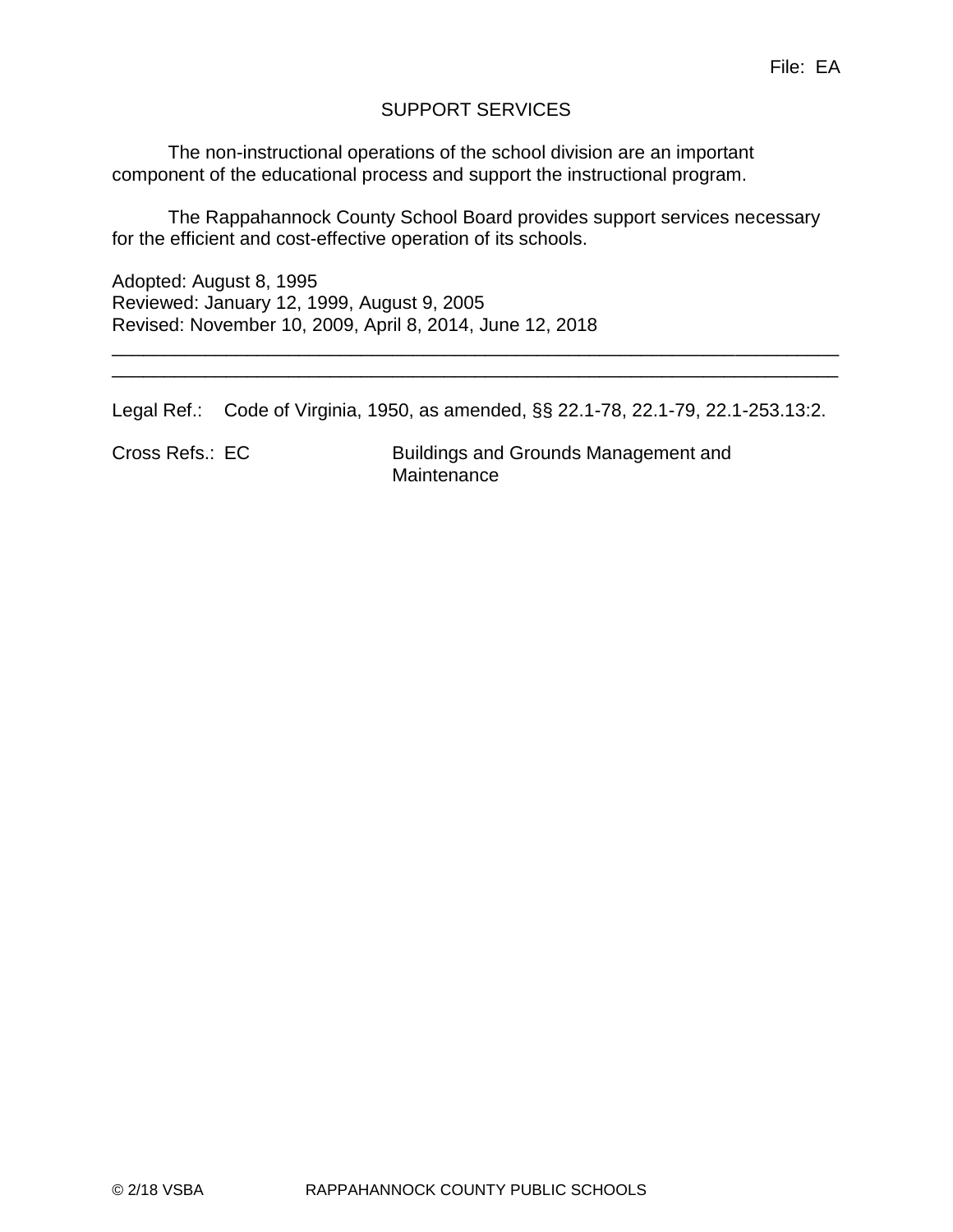## SCHOOL CRISIS, EMERGENCY MANAGEMENT AND MEDICAL EMERGENCY RESPONSE PLAN

Each school develops a written school crisis, emergency management and medical emergency response plan as defined below. The School Board includes the chief law-enforcement officer, the fire chief, the chief of the emergency medical services agency, the executive director of the regional emergency medical services council, and the emergency management official of the locality, or their designees, in the development of such plans. The School Board, the chief law-enforcement officer, the fire chief, the chief of the emergency medical services agency, the executive director of the regional emergency medical services council, and the emergency management official of the locality, or their designees, annually review each school's plan. The Department of Education and the Virginia Center for School and Campus Safety will provide technical assistance to the school division in the development of the plans. In developing these plans, schools may consult the model school crisis, emergency management, and medical emergency response plan developed by the Board of Education and the Virginia Center for School and Campus Safety.

The School Board designates Mike Tupper, Executive Director of Student Support Services, as emergency manager.

Each school annually conducts school safety audits as defined below. The results of such school safety audits are made public within 90 days of completion. The School Board may withhold or limit the release of any security plans, walk-through checklists and specific vulnerability assessment components as provided in the Virginia Freedom of Information Act, Va. Code § 2.2-3705.2. The completed walk-through checklist will be made available upon request to the chief law-enforcement officer of the locality or that officer's designee. Each school maintains a copy of the school's safety audit, which may exclude such security plans, walk-through checklists and vulnerability assessment components, within the office of the school principal and makes a copy of such report available for review upon written request.

Each school submits a copy of its school safety audit to the superintendent. The superintendent collates and submits all such school safety audits, in the prescribed format and manner of submission, to the Virginia Center for School and Campus Safety and shall make available upon request to the chief law-enforcement officer of the locality the results of such audits.

The superintendent establishes a school safety audit committee to include, if available, representatives of parents, teachers, local law-enforcement, emergency services agencies, local community services boards and judicial and public safety personnel. The school safety audit committee reviews the completed school safety audits and submits any plans, as needed, for improving school safety to the superintendent for submission to the School Board.

"School crisis, emergency management, and medical emergency response plan" means the essential procedures, operations, and assignments required to prevent, manage, and respond to a critical event or emergency, including natural disasters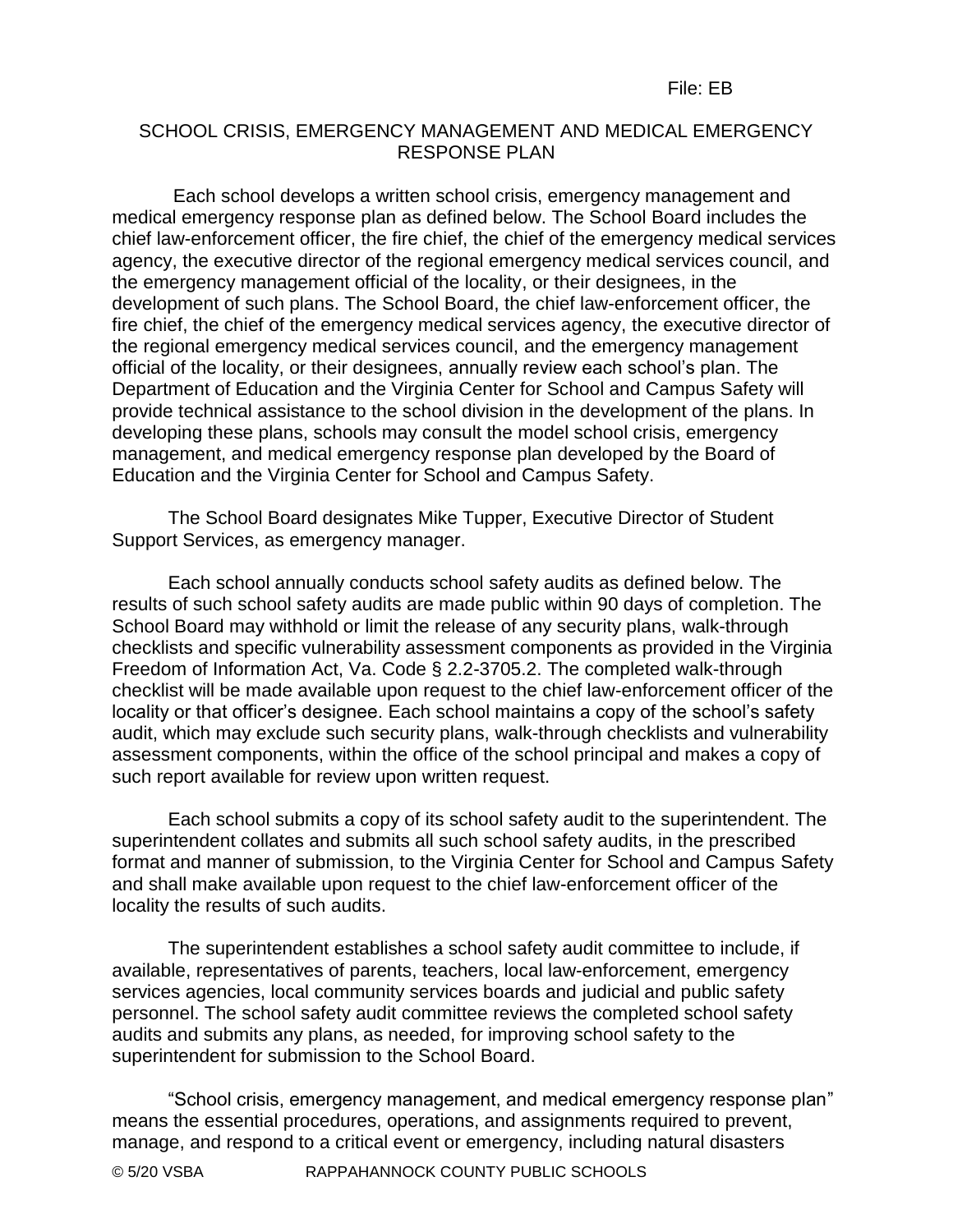involving fire, flood, tornadoes or other severe weather; loss or disruption of power, water, communications or shelter; bus or other accidents; medical emergencies, including cardiac arrest and other life threatening medical emergencies; student or staff member deaths; explosions; bomb threats; gun, knife or other weapons threats; spills or exposures to hazardous substances; the presence of unauthorized persons or trespassers; the loss, disappearance or kidnapping of a student; hostage situations; violence on school property or at school activities; incidents involving acts of terrorism; and other incidents posing a serious threat of harm to students, personnel or facilities. The plan includes a provision that the Department of Criminal Justice Services and the Virginia Criminal Injuries Compensation Fund shall be contacted immediately to deploy assistance in the event of an emergency as defined in the emergency response plan when there are victims as defined in Va. Code § 19.2-11.01, as well as current contact information for both.

"School safety audit" means a written assessment of the safety conditions in each public school to (1) identify and, if necessary, develop solutions for physical safety concerns, including building security issues and (2) identify and evaluate any patterns of student safety concerns occurring on school property or at school-sponsored events. Solutions and responses include recommendations for structural adjustments, changes in school safety procedures and revisions to the School Board's standards for student conduct.

Each school has contingency plans for emergencies that include staff certified in cardiopulmonary resuscitation (CPR), the Heimlich maneuver, and emergency first aid.

In addition, the school administration ensures that the school has:

- 1. written procedures to follow in emergencies such as fire, injury, illness, allergic reactions and violent or threatening behavior. The procedures include Policy JHCD Administering Medicine to Students. The plan is outlined in the student handbook and discussed with staff and students during the first week of each school year;
- 2. space for the proper care of students who become ill;
- 3. a written procedure, in accordance with guidelines established by the School Board, for responding to violent, disruptive or illegal activities by students on school property or during a school sponsored activity; and
- 4. written procedures to follow for the safe evacuation of persons with special physical, medical or language needs who may need assistance to exit a facility.

Adopted: January 12, 1999

Revised: August 10, 1999, July 10, 2001, November 12, 2002, September 9, 2003, November 9, 2004, October 10, 2006, October 9, 2007, November 10, 2009, August 14, 2012, April 8, 2014, November 10, 2015, June 12, 2018, June 11, 2019, August 11, 2020

\_\_\_\_\_\_\_\_\_\_\_\_\_\_\_\_\_\_\_\_\_\_\_\_\_\_\_\_\_\_\_\_\_\_\_\_\_\_\_\_\_\_\_\_\_\_\_\_\_\_\_\_\_\_\_\_\_\_\_\_\_\_\_\_\_\_\_\_\_\_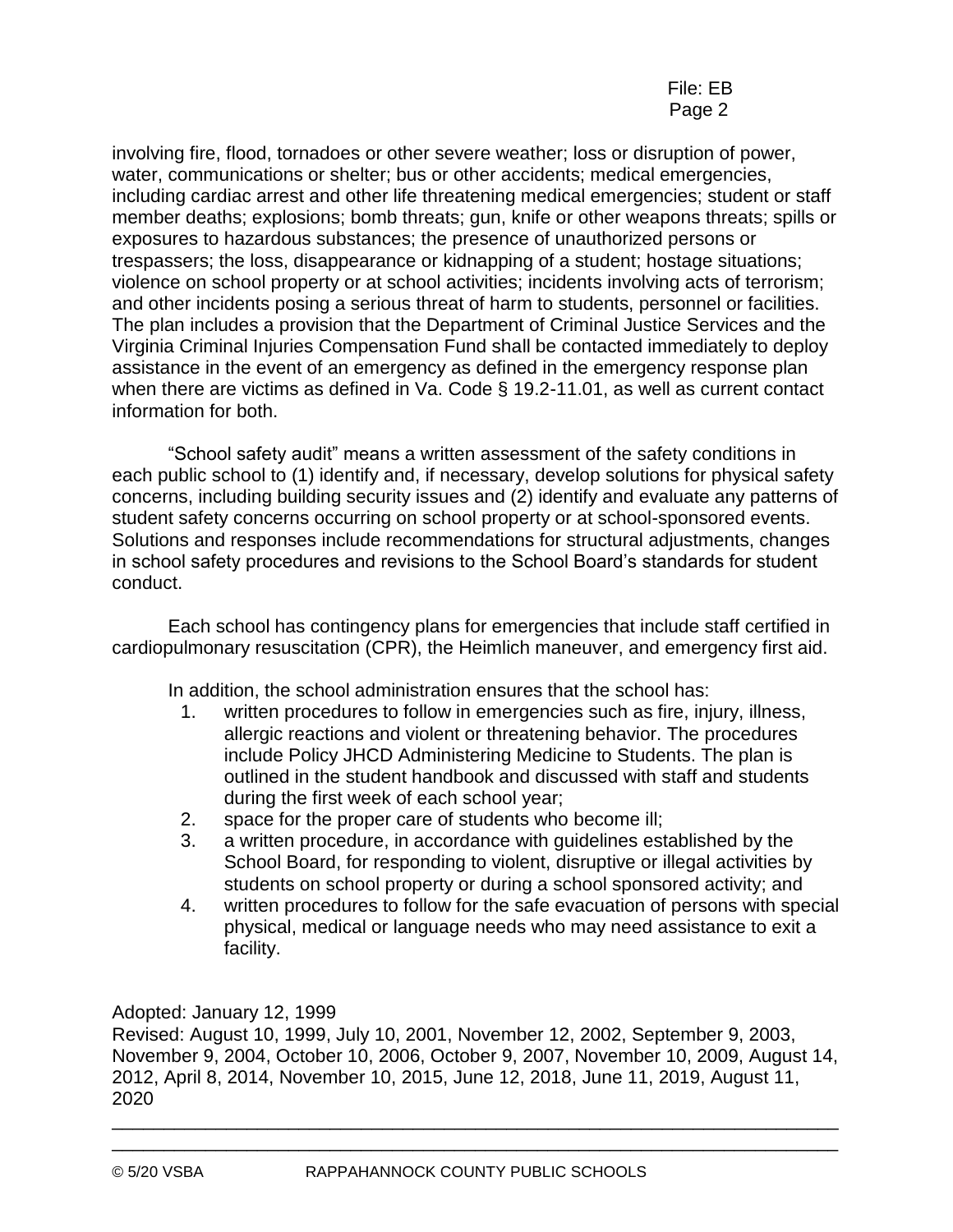## File: EB Page 3

Legal Refs: Code of Virginia, 1950, as amended, §§ 2.2-3705.2, 22.1-279.8.

Acts 2006, c. 164.

8 VAC 20-131-260.

| Cross Refs.: CLA |             | Reporting Acts of Violence and Substance Abuse |
|------------------|-------------|------------------------------------------------|
|                  | EBAA        | <b>Reporting of Hazards</b>                    |
|                  | <b>EBBA</b> | Emergency First Aid, CPR and AED Certified     |
|                  |             | Personnel                                      |
|                  | <b>EBCB</b> | <b>Safety Drills</b>                           |
|                  | EEAB        | School Bus Scheduling and Routing              |
|                  | <b>GBEB</b> | <b>Staff Weapons in School</b>                 |
|                  | <b>JFC</b>  | <b>Student Conduct</b>                         |
|                  | <b>JFCD</b> | <b>Weapons in School</b>                       |
|                  | <b>JFCE</b> | <b>Gang Activity or Association</b>            |
|                  | <b>JHCD</b> | <b>Administering Medicines to Students</b>     |
|                  | <b>JHH</b>  | <b>Suicide Prevention</b>                      |
|                  | JM          | <b>Restraint and Seclusion of Students</b>     |
|                  | JO          | <b>Student Records</b>                         |
|                  | <b>KK</b>   | <b>School Visitors</b>                         |
|                  |             |                                                |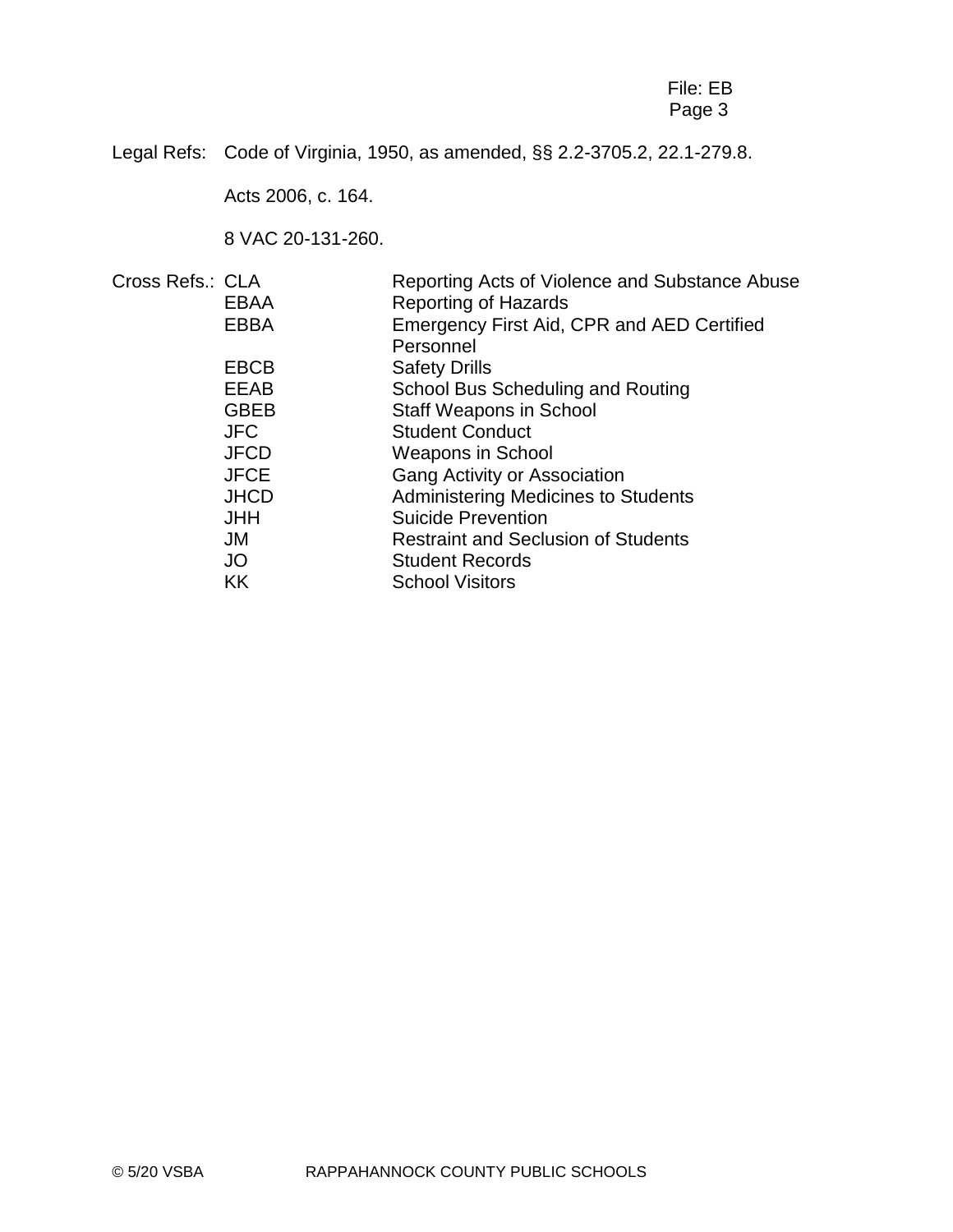## REPORTING OF HAZARDS

Any employee who discovers a dangerous condition should report the condition immediately to the employee's supervisor, the superintendent or the superintendent's designee.

The superintendent shall name a designee to evaluate and label toxicity of all art materials used in the division in accordance with criteria established by the Virginia Department of Education. All materials which meet the criteria as toxic shall be so labeled. Such materials are not used in kindergarten through grade 5.

Adopted: August 8, 1995 Reviewed: January 12, 1999 Revised: November 12, 2002, November 10, 2009, April 8, 2014, November 10, 2015

\_\_\_\_\_\_\_\_\_\_\_\_\_\_\_\_\_\_\_\_\_\_\_\_\_\_\_\_\_\_\_\_\_\_\_\_\_\_\_\_\_\_\_\_\_\_\_\_\_\_\_\_\_\_\_\_\_\_\_\_\_\_\_\_\_\_\_\_\_\_ \_\_\_\_\_\_\_\_\_\_\_\_\_\_\_\_\_\_\_\_\_\_\_\_\_\_\_\_\_\_\_\_\_\_\_\_\_\_\_\_\_\_\_\_\_\_\_\_\_\_\_\_\_\_\_\_\_\_\_\_\_\_\_\_\_\_\_\_\_\_

Legal Refs.: Code of Virginia, 1950, as amended, § 22.1-274.1.

8 VAC 20-530-10 et seq.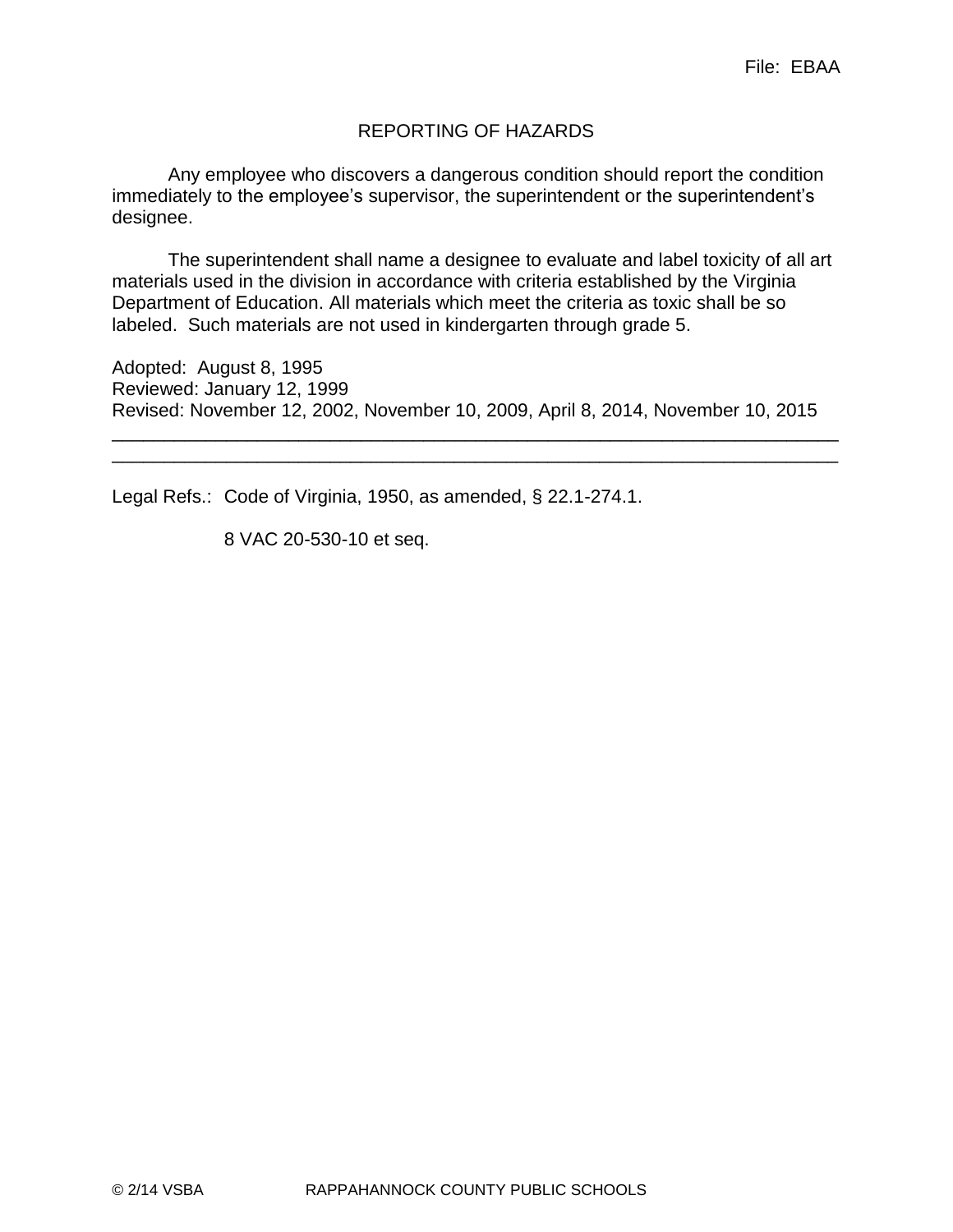#### POSSIBLE EXPOSURE TO VIRAL INFECTIONS

Upon notification by a School Board employee who believes the employee has been involved in a possible exposure-prone incident which may have exposed the employee to the blood or body fluids of a student, the superintendent shall contact the local health director who, upon immediate investigation of the incident, shall determine if a potentially harmful exposure has occurred and make recommendations based upon all information available to the health director regarding how the employee can reduce any risks from such exposure.

The superintendent shall share these recommendations with the School Board employee.

The superintendent and the School Board employee shall not divulge any information provided by the local health director regarding the student involved except as described below. The information provided by the local health director is subject to any applicable confidentiality requirements set forth in Va. Code § 32.1-35.

Whenever any School Board employee is directly exposed to body fluids of any person in a manner which may, according to the current guidelines of the Centers for Disease Control and Prevention, transmit human immunodeficiency virus or hepatitis B or C viruses, the person whose body fluids were involved in the exposure shall be deemed to have consented to testing for infection with human immunodeficiency virus or hepatitis B or C viruses. Such person shall also be deemed to have consented to the release of such test results to the School Board employee who was exposed.

If the person whose blood specimen is sought for testing is a minor, consent for obtaining such specimen shall be obtained from the parent, guardian, or person standing in loco parentis of such minor prior to initiating such testing. If the parent or guardian or person standing in loco parentis withholds such consent, or is not reasonably available, the person potentially exposed to the human immunodeficiency virus or hepatitis B or C viruses, or the employer of such person, may petition the juvenile and domestic relations district court in the county or city where the minor resides or resided, or, in the case of a nonresident, the county or city where the School Board has its principal office, for an order requiring the minor to provide a blood specimen or to submit to testing and to disclose the test results in accordance with this policy.

Whenever any person is directly exposed to the body fluids of a School Board employee in a manner that may, according to the then current guidelines of the Centers for Disease Control and Prevention, transmit human immunodeficiency virus or hepatitis B or C viruses, the School Board employee whose body fluids were involved in the exposure shall be deemed to have consented to testing for infection with human immunodeficiency virus or hepatitis B or C viruses. The School Board employee shall also be deemed to have consented to the release of such test results to the person.

Except if the person to be tested is a minor, if the person whose blood specimen is sought for testing refuses to provide such specimen, any person identified by this policy who was potentially exposed to the human immunodeficiency virus or the hepatitis B or C viruses in the manner described by this policy, or the employer of such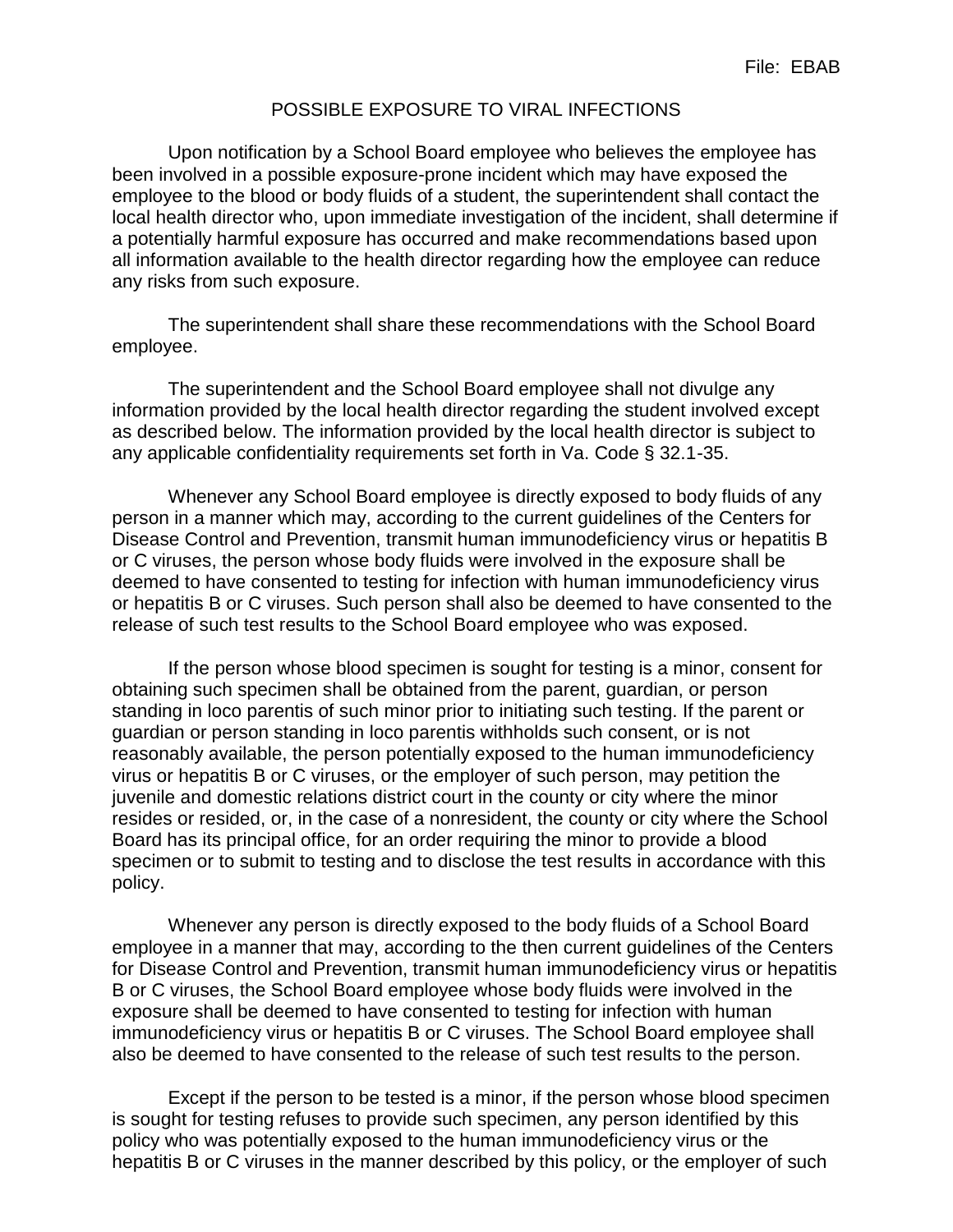### File: EBAB Page 2

person, may petition, on a form to be provided by the Office of the Executive Secretary of the Supreme Court of Virginia, the general district court of the county or city in which the person whose specimen is sought resides or resided, or, in the case of a nonresident, the county or city where the School Board has its principal office, for an order requiring the person to provide a blood specimen or to submit to testing and to disclose the test results in accordance with this policy. A copy of the petition, which shall specify the date and location of the hearing, shall be provided to the person whose specimen is sought. At any hearing before the court, the person whose specimen is sought or the person's counsel may appear. The court may be advised by the State Health Commissioner or the Commissioner's designee prior to entering any testing order. If the general district court determines that there is probable cause to believe that a person identified by this policy has been exposed in the manner prescribed by this policy, the court shall issue an order requiring the person whose bodily fluids were involved in the exposure to provide a blood specimen or to submit to testing and to disclose the test results in accordance with this policy. If a testing order is issued, both the petitioner and the person from whom the blood specimen is sought shall receive counseling and opportunity for face-to-face disclosure of any test results by a licensed practitioner or trained counselor.

Adopted: August 8, 1995 Reviewed: January 12, 1999 Revised: September 9, 2003; November 11, 2008; April 8, 2014; November 10, 2015; July 14, 2020

\_\_\_\_\_\_\_\_\_\_\_\_\_\_\_\_\_\_\_\_\_\_\_\_\_\_\_\_\_\_\_\_\_\_\_\_\_\_\_\_\_\_\_\_\_\_\_\_\_\_\_\_\_\_\_\_\_\_\_\_\_\_\_\_\_\_\_\_\_\_ \_\_\_\_\_\_\_\_\_\_\_\_\_\_\_\_\_\_\_\_\_\_\_\_\_\_\_\_\_\_\_\_\_\_\_\_\_\_\_\_\_\_\_\_\_\_\_\_\_\_\_\_\_\_\_\_\_\_\_\_\_\_\_\_\_\_\_\_\_\_

Legal Ref: Code of Virginia, 1950 as amended, §§ 22.1-271.3, 32.1-45.1.

|              | <b>Personnel Training-Viral Infections</b>           |
|--------------|------------------------------------------------------|
| GBE.         | <b>Staff Health</b>                                  |
| JHCC         | <b>Communicable Diseases</b>                         |
| <b>JHCCA</b> | <b>Blood-Borne Contagious or Infectious Diseases</b> |
|              | Cross Refs: EBBB                                     |

© 2/20 VSBA RAPPAHANNOCK COUNTY PUBLIC SCHOOLS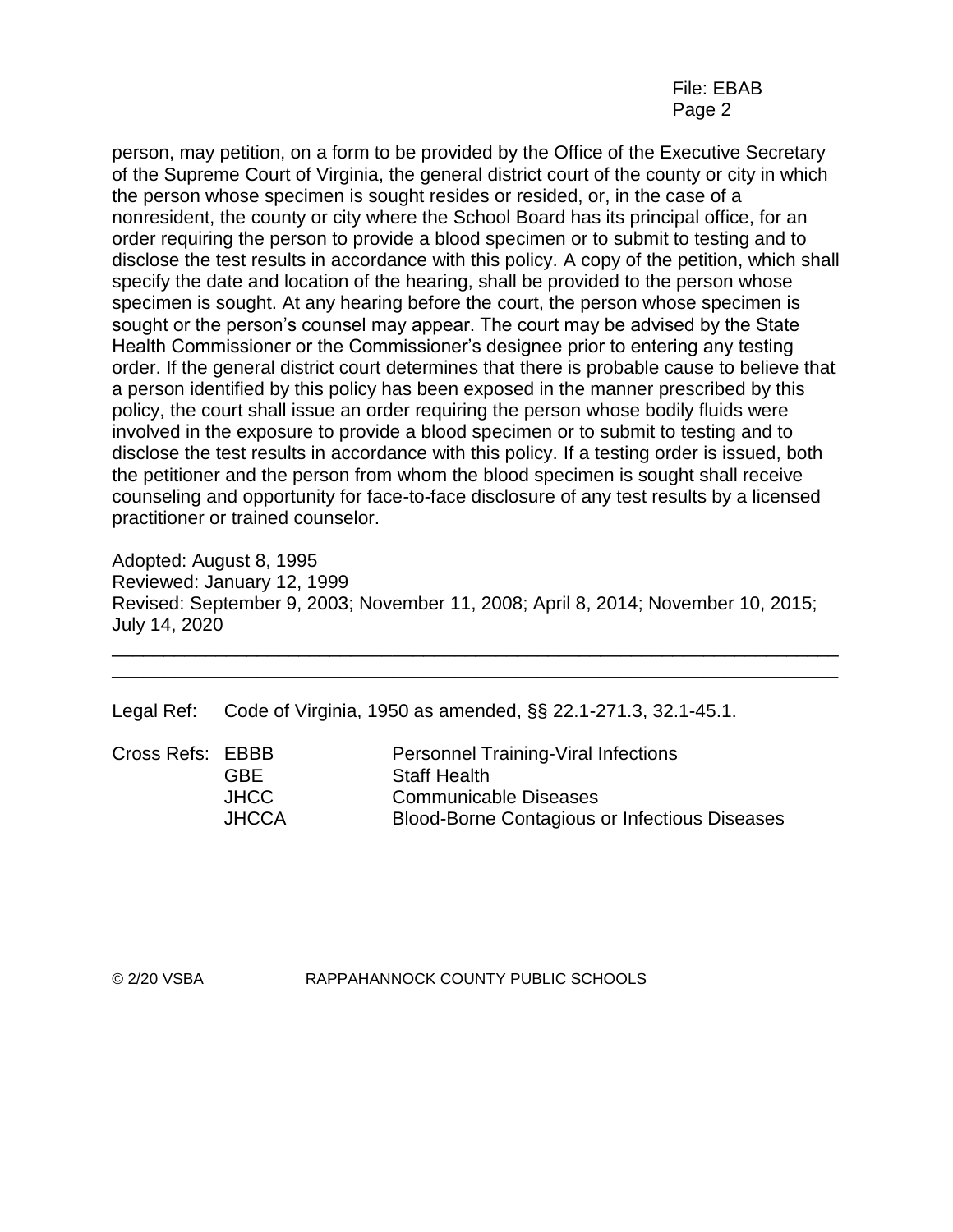# Rappahannock County Public Schools

## ACTIVE EMPLOYEE CASE **Health Services**

| Date          |  | Superintendent or Designee         |  |
|---------------|--|------------------------------------|--|
| April 8, 2014 |  | RAPPAHANNOCK COUNTY PUBLIC SCHOOLS |  |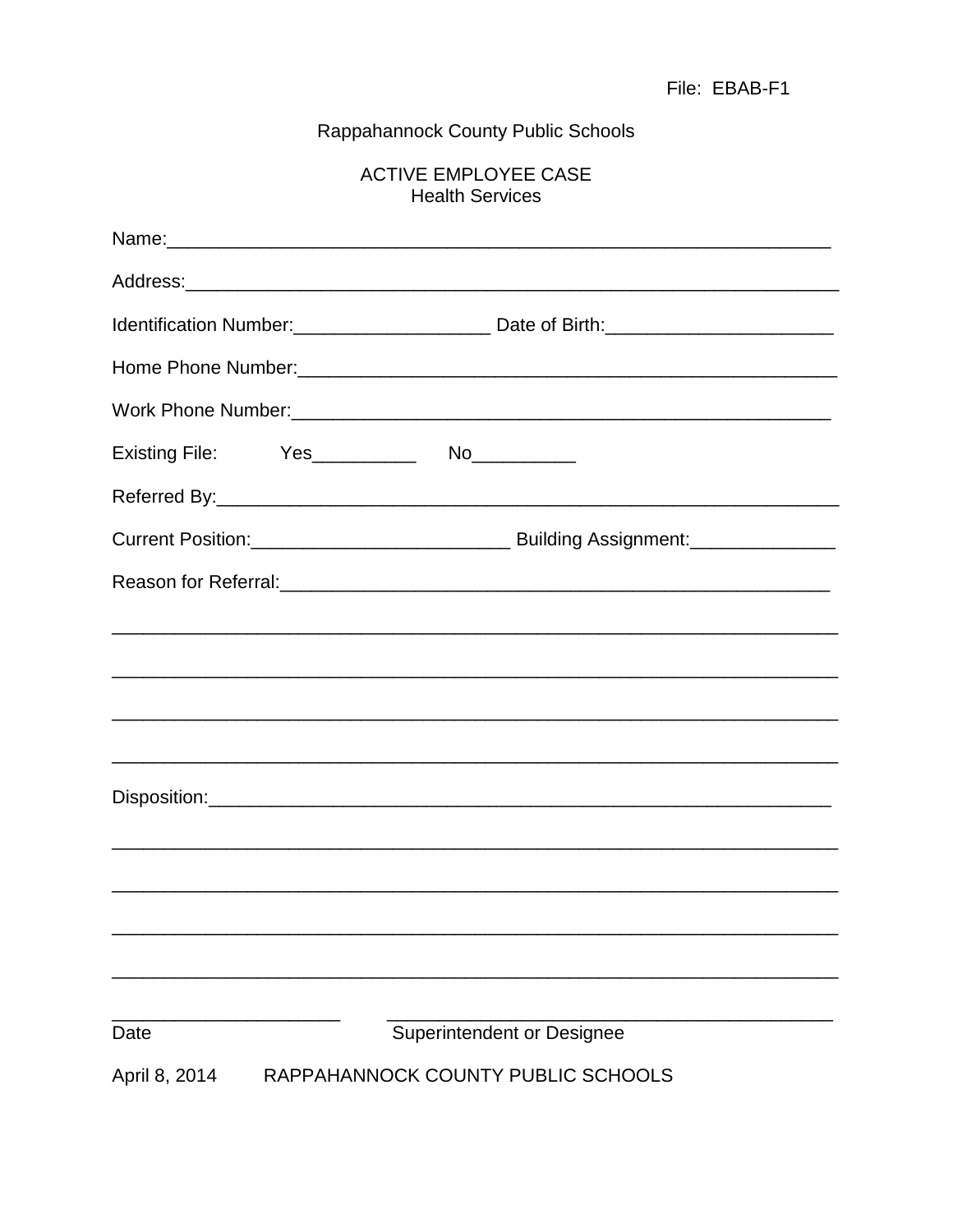# THREAT ASSESSMENT TEAMS

The superintendent establishes a threat assessment team for each school. Teams may serve one or more schools as determined by the superintendent. The teams assess and intervene with individuals whose behavior may pose a threat to the safety of school staff or students consistent with the model policies developed by the Virginia Center for School and Campus Safety including procedures for referrals to community services boards or health care providers for evaluation or treatment when appropriate.

Each team includes persons with expertise in counseling, instruction, school administration and law enforcement. Each team

- provides guidance to students, faculty and staff regarding recognition of threatening or aberrant behavior that may represent a threat to the community, school or self;
- identifies members of the school community to whom threatening behavior should be reported; and
- implements policies adopted by the School Board.

A principal who has received information that a juvenile is a suspect in or has been charged with certain violations of law pursuant to Va. Code § 16.1-301 may provide such information to a threat assessment team. No member of a threat assessment team may disclose any such information or use such information for any purpose other than evaluating threats to students and school personnel.

Upon a preliminary determination that a student poses a threat of violence or physical harm to self or others, a threat assessment team immediately reports its determination to the superintendent or superintendent's designee. The superintendent or superintendent's designee immediately attempts to notify the student's parent or legal guardian. Nothing in this policy precludes school division personnel from acting immediately to address an imminent threat.

Upon a preliminary determination by the threat assessment team that an individual poses a threat of violence to self or others or exhibits significantly disruptive behavior or need for assistance, a threat assessment team may obtain criminal history record information, as provided in Va. Code §§ 19.2-389 and 19.2-389.1, and health records, as provided in Va. Code § 32.1-127.1:03. No member of a threat assessment team rediscloses any criminal history record information or health information obtained pursuant to this policy or otherwise uses any record of an individual beyond the purpose for which such disclosure was made to the threat assessment team.

Each threat assessment team collects and reports to the Virginia Center for School and Campus Safety (the Center) quantitative data on its activities using the case management tool developed by the Center.

The superintendent may establish a committee to oversee the threat assessment teams or may assign the oversight of the teams to an existing committee. If such a committee is established, it will include individuals with expertise in human resources, education, school administration, mental health and law enforcement.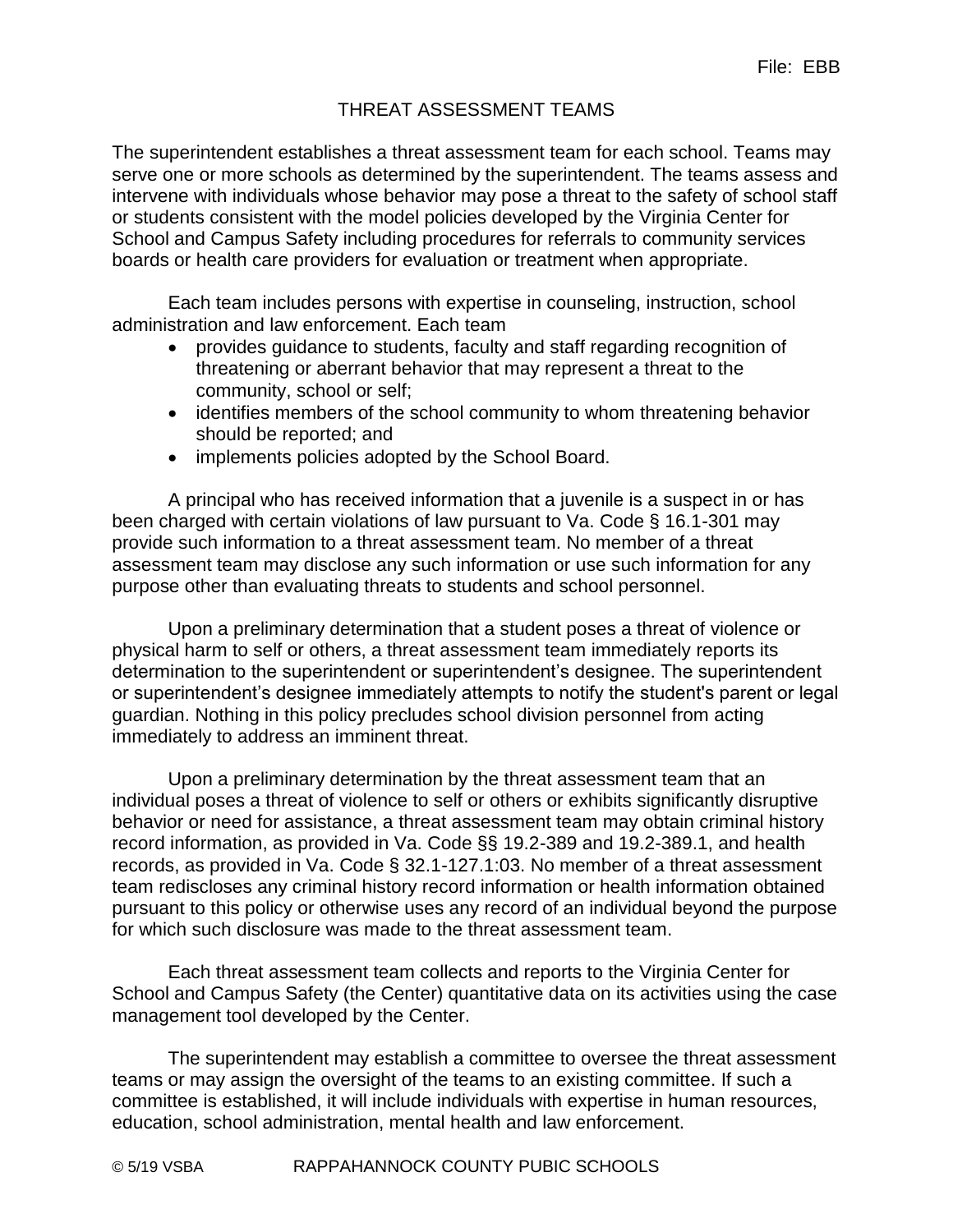Adopted: April 8, 2014 Revised: November 10, 2015, October 11, 2016, June 11, 2019

Legal Refs.: Code of Virginia, 1950, as amended, §§ 16.1-301, 22.1-79.4.

| Cross Refs.: CLA | Reporting Acts of Violence and Substance Abuse    |
|------------------|---------------------------------------------------|
| EB               | School Crisis, Emergency Management and Medical   |
|                  | <b>Emergency Response Plan</b>                    |
| <b>JFC</b>       | <b>Student Conduct</b>                            |
| <b>JFCD</b>      | <b>Weapons in School</b>                          |
| <b>JFC-R</b>     | <b>Standards of Student Conduct</b>               |
| <b>JFCI</b>      | Substance Abuse-Student Assistance Program        |
| <b>JGD/JGE</b>   | <b>Student Suspension/Expulsion</b>               |
| <b>JDGA</b>      | Disciplining Students with Disabilities           |
| <b>JFCE</b>      | <b>Gang Activity or Association</b>               |
| <b>JFCC</b>      | <b>Student Conduct on School Buses</b>            |
| <b>JHH</b>       | <b>Suicide Prevention</b>                         |
| JM               | <b>Restraint and Seclusion of Students</b>        |
| JO               | <b>Student Records</b>                            |
| <b>KNAJ</b>      | <b>Relations with Law Enforcement Authorities</b> |
|                  |                                                   |

\_\_\_\_\_\_\_\_\_\_\_\_\_\_\_\_\_\_\_\_\_\_\_\_\_\_\_\_\_\_\_\_\_\_\_\_\_\_\_\_\_\_\_\_\_\_\_\_\_\_\_\_\_\_\_\_\_\_\_\_\_\_\_\_\_\_\_\_\_\_ \_\_\_\_\_\_\_\_\_\_\_\_\_\_\_\_\_\_\_\_\_\_\_\_\_\_\_\_\_\_\_\_\_\_\_\_\_\_\_\_\_\_\_\_\_\_\_\_\_\_\_\_\_\_\_\_\_\_\_\_\_\_\_\_\_\_\_\_\_\_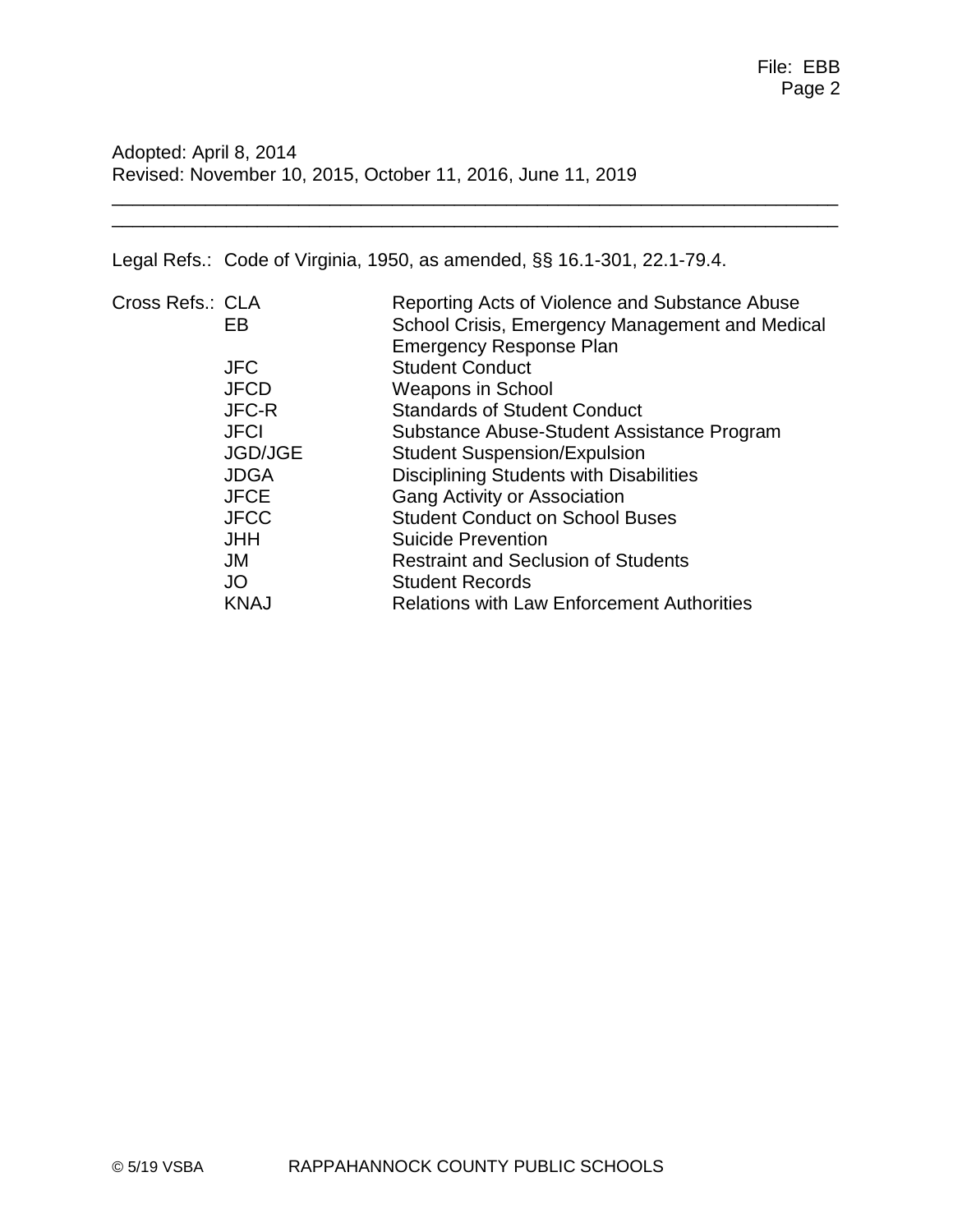## EMERGENCY FIRST AID, CPR AND AED CERTIFIED PERSONNEL

In school buildings with an instructional and administrative staff of ten or more, there shall be at least three employees who have current certification or training in emergency first aid, cardiopulmonary resuscitation (CPR) and the use of an automated external defibrillator (AED). If one or more students diagnosed as having diabetes attend such school, there shall be at least two employees who have been trained in the administration of insulin and glucagon.

In school buildings with an instructional and administrative staff of fewer than ten, there shall be at least two employees who have current certification or training in emergency first aid, CPR and the use of an AED. If one or more students diagnosed as having diabetes attend such school, there shall be at least one employee who has been trained in the administration of insulin and glucagon.

When a registered nurse, nurse practitioner, physician or physician assistant is present, no employee who is not a registered nurse, nurse practitioner, physician or physician assistant shall assist with the administration of insulin or administer glucagon. Prescriber authorization and parental consent shall be obtained for any employee who is not a registered nurse, nurse practitioner, physician or physician assistant to assist with the administration of insulin and administer glucagon.

Adopted: October 13, 1998 Revised: November 12, 2002, November 9, 2004, June 9, 2009, August 14, 2012, April 8, 2014

\_\_\_\_\_\_\_\_\_\_\_\_\_\_\_\_\_\_\_\_\_\_\_\_\_\_\_\_\_\_\_\_\_\_\_\_\_\_\_\_\_\_\_\_\_\_\_\_\_\_\_\_\_\_\_\_\_\_\_\_\_\_\_\_\_\_\_\_\_\_ \_\_\_\_\_\_\_\_\_\_\_\_\_\_\_\_\_\_\_\_\_\_\_\_\_\_\_\_\_\_\_\_\_\_\_\_\_\_\_\_\_\_\_\_\_\_\_\_\_\_\_\_\_\_\_\_\_\_\_\_\_\_\_\_\_\_\_\_

|  |  |  | Legal Ref.: Code of Virginia, 1950, as amended, §§ 22.1-274, 22.1-274.4. |
|--|--|--|--------------------------------------------------------------------------|
|--|--|--|--------------------------------------------------------------------------|

| Cross Ref.: EB |             | School Crisis, Emergency Management, and Medical |
|----------------|-------------|--------------------------------------------------|
|                |             | Emergency Response Plan                          |
|                | <b>JHCD</b> | Administering Medicines to Students              |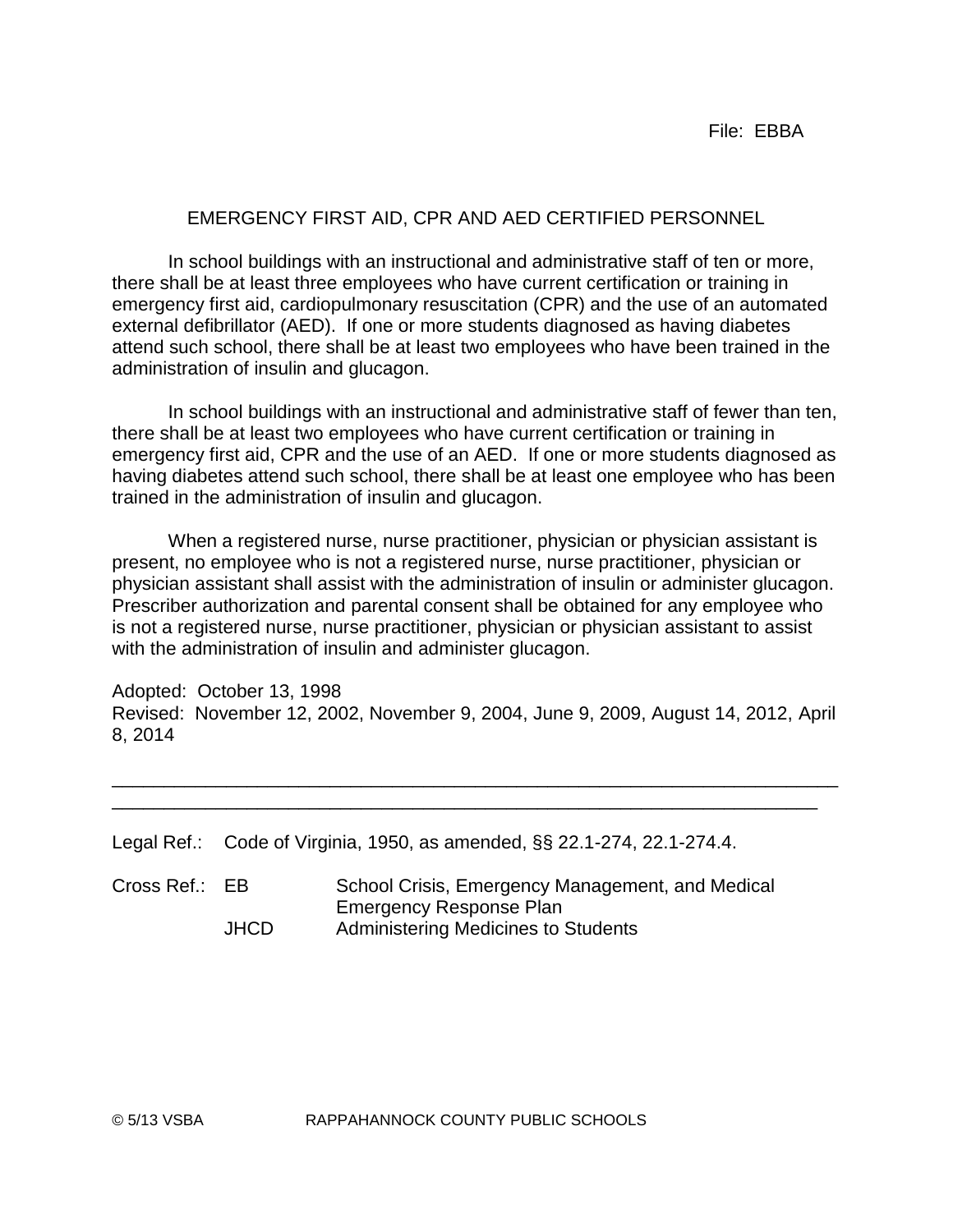File: EBBA-F1

# **Diabetes Medical Management Plan**

| This plan should be completed by the student's personal health care team and parents/guardian. It<br>should be reviewed with relevant school staff and copies should be kept in a place that is easily accessed<br>by the school nurse, trained diabetes personnel, and other authorized personnel. |  |  |  |  |  |  |
|-----------------------------------------------------------------------------------------------------------------------------------------------------------------------------------------------------------------------------------------------------------------------------------------------------|--|--|--|--|--|--|
| Student's Name: Note of the Contract of the Contract of the Contract of the Contract of the Contract of the Contract of the Contract of the Contract of the Contract of the Contract of the Contract of the Contract of the Co                                                                      |  |  |  |  |  |  |
|                                                                                                                                                                                                                                                                                                     |  |  |  |  |  |  |
| Grade: Carrier Communication Control Communication Communication Communication Communication Communication Communication Communication Communication Communication Communication Communication Communication Communication Com                                                                      |  |  |  |  |  |  |
| Physical Condition: _____Diabetes type 1 ______Diabetes type 2                                                                                                                                                                                                                                      |  |  |  |  |  |  |
| <b>Contact Information</b>                                                                                                                                                                                                                                                                          |  |  |  |  |  |  |
|                                                                                                                                                                                                                                                                                                     |  |  |  |  |  |  |
|                                                                                                                                                                                                                                                                                                     |  |  |  |  |  |  |
|                                                                                                                                                                                                                                                                                                     |  |  |  |  |  |  |
|                                                                                                                                                                                                                                                                                                     |  |  |  |  |  |  |
|                                                                                                                                                                                                                                                                                                     |  |  |  |  |  |  |
|                                                                                                                                                                                                                                                                                                     |  |  |  |  |  |  |
| Student's Doctor/Health Care Provider:                                                                                                                                                                                                                                                              |  |  |  |  |  |  |
|                                                                                                                                                                                                                                                                                                     |  |  |  |  |  |  |
|                                                                                                                                                                                                                                                                                                     |  |  |  |  |  |  |
|                                                                                                                                                                                                                                                                                                     |  |  |  |  |  |  |
| <b>Other Emergency Contacts:</b>                                                                                                                                                                                                                                                                    |  |  |  |  |  |  |
|                                                                                                                                                                                                                                                                                                     |  |  |  |  |  |  |
|                                                                                                                                                                                                                                                                                                     |  |  |  |  |  |  |
|                                                                                                                                                                                                                                                                                                     |  |  |  |  |  |  |
| Notify parents/guardian or emergency contact in the following situations:                                                                                                                                                                                                                           |  |  |  |  |  |  |
|                                                                                                                                                                                                                                                                                                     |  |  |  |  |  |  |
|                                                                                                                                                                                                                                                                                                     |  |  |  |  |  |  |
|                                                                                                                                                                                                                                                                                                     |  |  |  |  |  |  |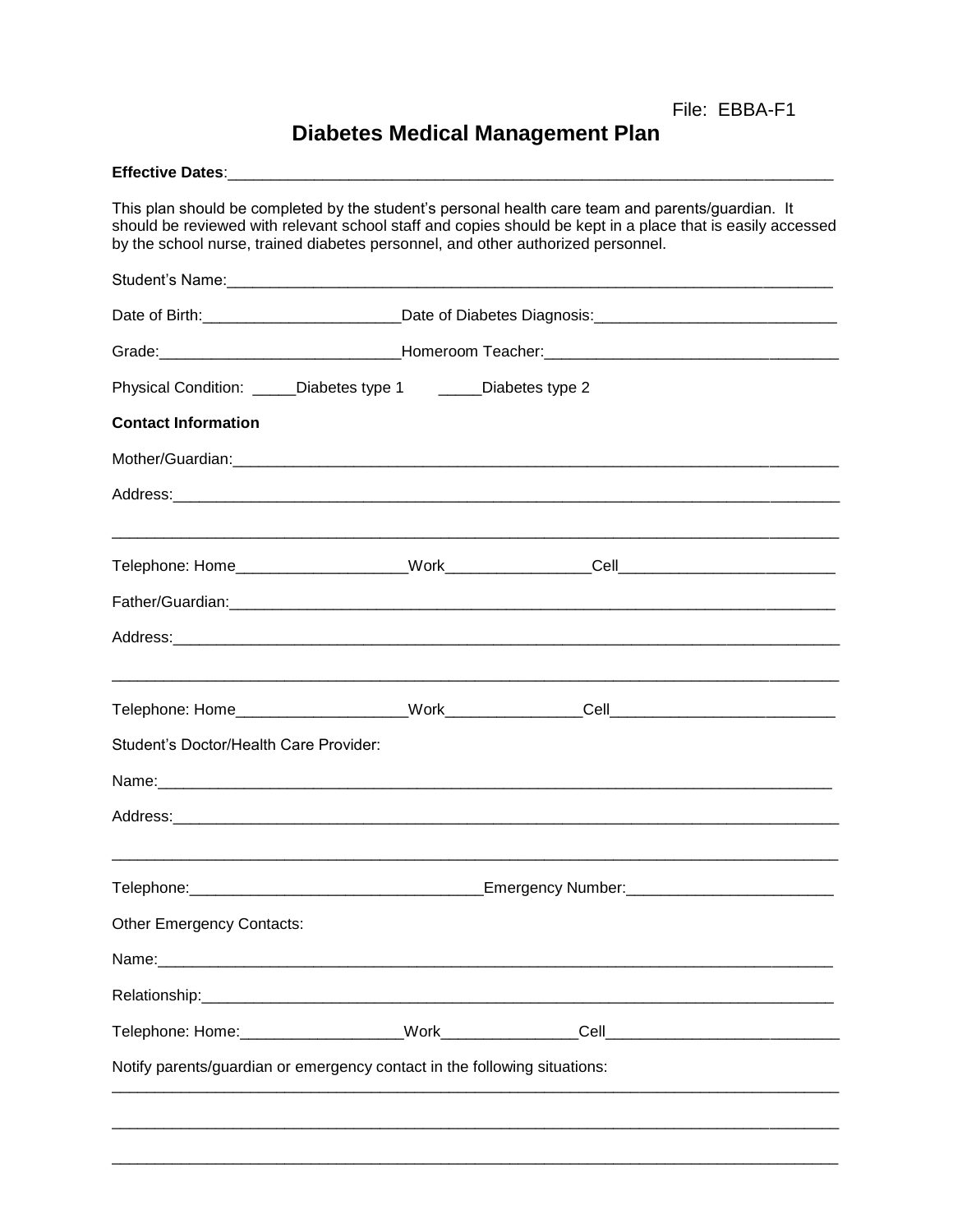## **Diabetes Medical Management Plan** *Continued* **Page 2 Page 2**

| <b>Blood Glucose Monitoring</b> |  |  |  |  |
|---------------------------------|--|--|--|--|
|---------------------------------|--|--|--|--|

| Target range for blood glucose is _____70-150 ______70-180 _____Other_______________________________                                                                                                                                                                                                                        |
|-----------------------------------------------------------------------------------------------------------------------------------------------------------------------------------------------------------------------------------------------------------------------------------------------------------------------------|
|                                                                                                                                                                                                                                                                                                                             |
| Times to do extra blood glucose checks (check all that apply)                                                                                                                                                                                                                                                               |
| ______before exercise ________________________after exercise                                                                                                                                                                                                                                                                |
| _____when student exhibits symptoms of hyperglycemia                                                                                                                                                                                                                                                                        |
| _____when student exhibits symptoms of hypoglycemia                                                                                                                                                                                                                                                                         |
|                                                                                                                                                                                                                                                                                                                             |
| Can student perform own blood glucose checks? _____Yes _____No                                                                                                                                                                                                                                                              |
|                                                                                                                                                                                                                                                                                                                             |
|                                                                                                                                                                                                                                                                                                                             |
| <b>Insulin</b><br><b>Usual Lunchtime Dose</b>                                                                                                                                                                                                                                                                               |
| Base dose of Humalog/Novolog/Regular insulin at lunch (circle type of rapid-/short-acting insulin used) is<br>_units or does flexible dosing using _____units/_____grams carbohydrate.<br>Use of other insulin at lunch (circle type of insulin used): intermediate/NPH/lente_units or<br>Basal/Lantus/Ultralente____units. |
| <b>Insulin Correction Doses</b><br>Parental authorization should be obtained before administering a correction dose for high blood glucose<br>levels. _____Yes _____No                                                                                                                                                      |
| _____units if blood glucose is____to____mg/dl                                                                                                                                                                                                                                                                               |
| _____units if blood glucose is____to____mg/dl                                                                                                                                                                                                                                                                               |
| _____units if blood glucose is____to_____mg/dl                                                                                                                                                                                                                                                                              |
| units if blood glucose is_et ___to_____mg/dl                                                                                                                                                                                                                                                                                |
| units if blood glucose is _____ to _____ mg/dl                                                                                                                                                                                                                                                                              |
| Can student give own injections? ______Yes ______No<br>Can student determine correct amount of insulin? _____Yes _____No<br>Can student draw correct dose of insulin? _____Yes _____No<br>Parents are authorized to adjust the insulin dosage under the following                                                           |
| circumstances:                                                                                                                                                                                                                                                                                                              |

\_\_\_\_\_\_\_\_\_\_\_\_\_\_\_\_\_\_\_\_\_\_\_\_\_\_\_\_\_\_\_\_\_\_\_\_\_\_\_\_\_\_\_\_\_\_\_\_\_\_\_\_\_\_\_\_\_\_\_\_\_\_\_\_\_\_\_\_\_\_\_\_\_\_\_\_\_\_\_\_\_\_\_\_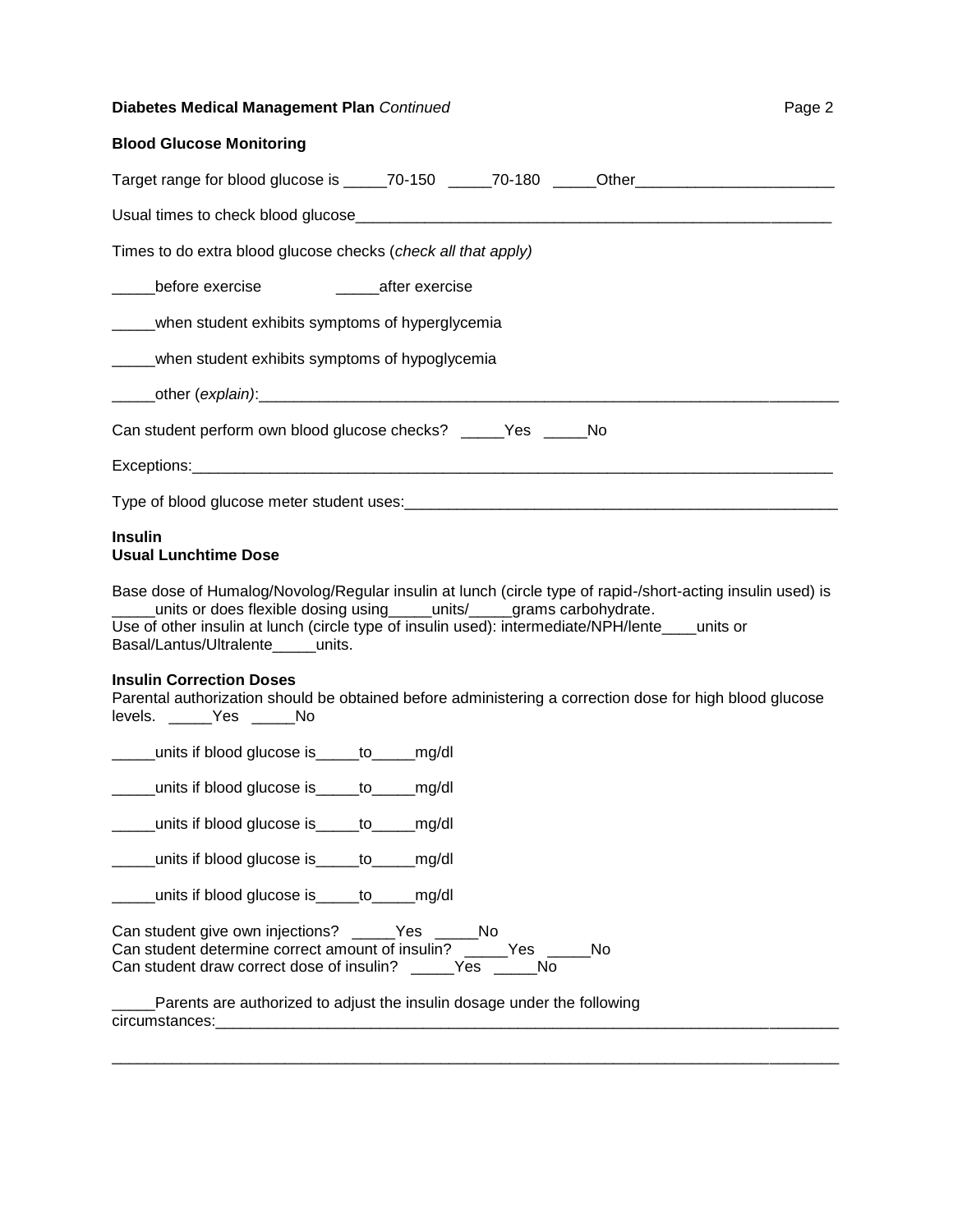## **Diabetes Medical Management Plan** *Continued* **Page 3 Page 3**

| For Students With Insulin Pumps                                                                                                                                                                      |  |                                                                                                                                                                                                                                                                                                                                                                                                                                 |                                              |
|------------------------------------------------------------------------------------------------------------------------------------------------------------------------------------------------------|--|---------------------------------------------------------------------------------------------------------------------------------------------------------------------------------------------------------------------------------------------------------------------------------------------------------------------------------------------------------------------------------------------------------------------------------|----------------------------------------------|
|                                                                                                                                                                                                      |  |                                                                                                                                                                                                                                                                                                                                                                                                                                 |                                              |
|                                                                                                                                                                                                      |  | $\frac{\ }{\ }$ to $\frac{\ }{\ }$                                                                                                                                                                                                                                                                                                                                                                                              |                                              |
|                                                                                                                                                                                                      |  | $\frac{1}{\sqrt{1-\frac{1}{2}}}\frac{1}{\sqrt{1-\frac{1}{2}}}\frac{1}{\sqrt{1-\frac{1}{2}}}\frac{1}{\sqrt{1-\frac{1}{2}}}\frac{1}{\sqrt{1-\frac{1}{2}}}\frac{1}{\sqrt{1-\frac{1}{2}}}\frac{1}{\sqrt{1-\frac{1}{2}}}\frac{1}{\sqrt{1-\frac{1}{2}}}\frac{1}{\sqrt{1-\frac{1}{2}}}\frac{1}{\sqrt{1-\frac{1}{2}}}\frac{1}{\sqrt{1-\frac{1}{2}}}\frac{1}{\sqrt{1-\frac{1}{2}}}\frac{1}{\sqrt{1-\frac{1}{2}}}\frac{1}{\sqrt{1-\frac{$ |                                              |
|                                                                                                                                                                                                      |  |                                                                                                                                                                                                                                                                                                                                                                                                                                 |                                              |
|                                                                                                                                                                                                      |  |                                                                                                                                                                                                                                                                                                                                                                                                                                 |                                              |
| Insulin/carbohydrate ratio:________________________Correction factor:______________________________                                                                                                  |  |                                                                                                                                                                                                                                                                                                                                                                                                                                 |                                              |
| Hypoglycemia (Low Blood Sugar)                                                                                                                                                                       |  |                                                                                                                                                                                                                                                                                                                                                                                                                                 |                                              |
|                                                                                                                                                                                                      |  |                                                                                                                                                                                                                                                                                                                                                                                                                                 |                                              |
|                                                                                                                                                                                                      |  |                                                                                                                                                                                                                                                                                                                                                                                                                                 |                                              |
| Glucagon should be given if the student is unconscious, having a seizure (convulsion), or unable to<br>swallow. Route_____, Dosage_____, site for glucagon injection:_____arm,_____thigh,_____other. |  |                                                                                                                                                                                                                                                                                                                                                                                                                                 |                                              |
| If glucagon is required, administer it promptly. Then, call 911 (or other emergency assistance) and the<br>parents/guardian.                                                                         |  |                                                                                                                                                                                                                                                                                                                                                                                                                                 |                                              |
| Hyperglycemia (High Blood Sugar)                                                                                                                                                                     |  |                                                                                                                                                                                                                                                                                                                                                                                                                                 |                                              |
|                                                                                                                                                                                                      |  |                                                                                                                                                                                                                                                                                                                                                                                                                                 |                                              |
|                                                                                                                                                                                                      |  |                                                                                                                                                                                                                                                                                                                                                                                                                                 |                                              |
| Urine should be checked for ketones when blood glucose levels are above________                                                                                                                      |  |                                                                                                                                                                                                                                                                                                                                                                                                                                 | _mg/dl.                                      |
| Treatment for ketones:                                                                                                                                                                               |  |                                                                                                                                                                                                                                                                                                                                                                                                                                 |                                              |
| <b>Supplies to be Kept at School</b>                                                                                                                                                                 |  |                                                                                                                                                                                                                                                                                                                                                                                                                                 |                                              |
| Blood glucose meter, blood glucose test<br>strips, batteries for meter<br>Lancet device, lancets, gloves, etc.<br>Urine ketone strips<br>Insulin vials and syringes                                  |  | Insulin pump and supplies<br>Fast-acting source of glucose<br>Carbohydrate containing snack<br>Glucagon emergency kit                                                                                                                                                                                                                                                                                                           | Insulin pen, pen needles, insulin cartridges |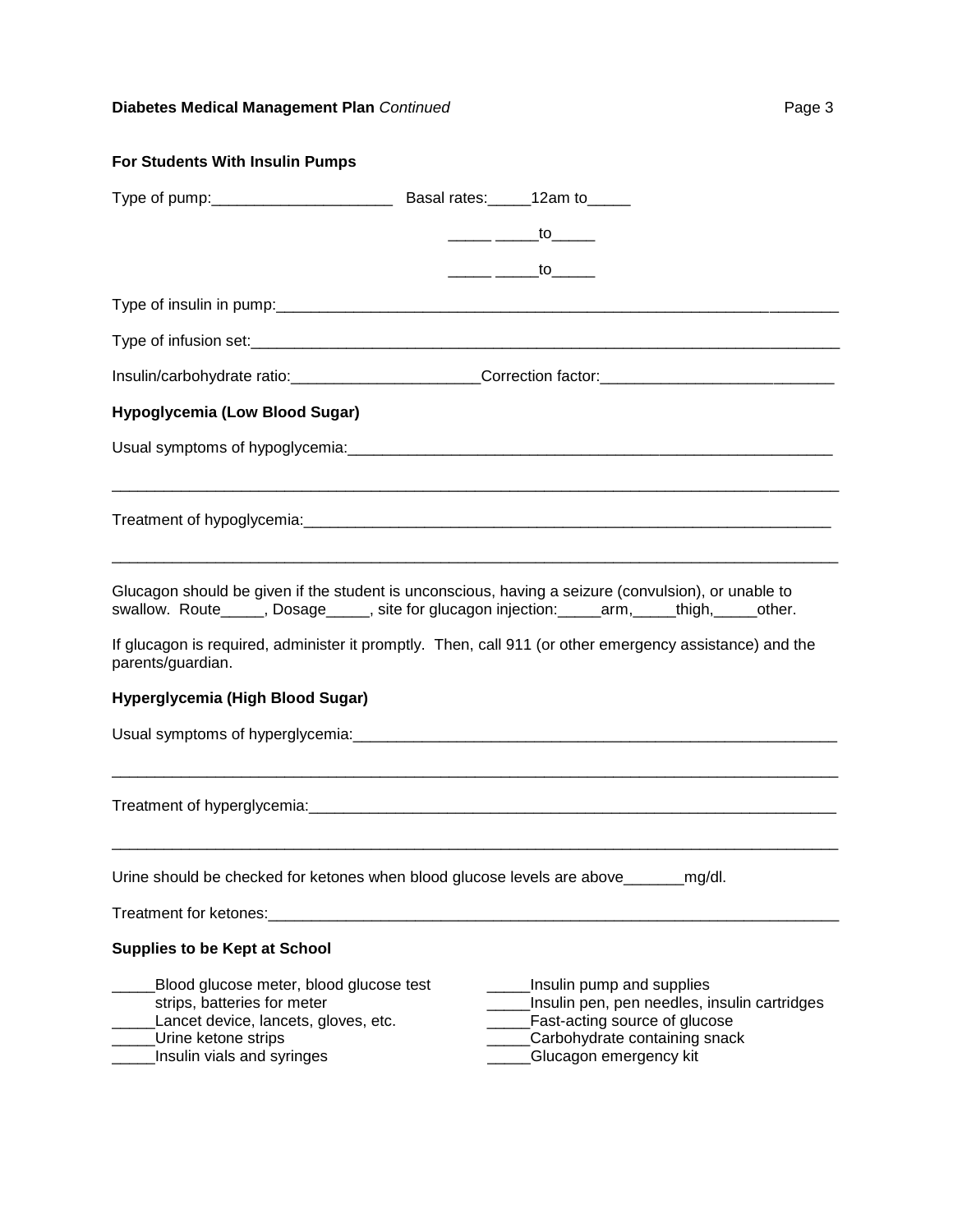# **Diabetes Medical Management Plan** *Continued* **Page 4 Page 4**

## **Signatures**

## **This Diabetes Medical Management Plan has been approved by:**

| Student's Physician/Health Care Provider                                                                                                    | Date                                                                      |
|---------------------------------------------------------------------------------------------------------------------------------------------|---------------------------------------------------------------------------|
| I give permission to the school nurse, trained diabetes personnel, and other designated staff members of                                    |                                                                           |
|                                                                                                                                             |                                                                           |
|                                                                                                                                             | school to perform and carry out the diabetes care tasks as outlined by    |
|                                                                                                                                             | 's Diabetes Medical Management Plan. I also consent to the release of the |
| information contained in this Diabetes Medical Management Plan to all staff members and other adults                                        |                                                                           |
| who have custodial care of my child and who may need to know this information to maintain my child's                                        |                                                                           |
| health and safety.                                                                                                                          |                                                                           |
| Acknowledged and received by:                                                                                                               |                                                                           |
| Student's Parent/Guardian                                                                                                                   | Date                                                                      |
| Student's Parent/Guardian                                                                                                                   | Date                                                                      |
| <b>Student Pump Abilities/Skills:</b>                                                                                                       | <b>Needs Assistance</b>                                                   |
| Count carbohydrates                                                                                                                         | <b>Yes</b><br>No                                                          |
| Bolus correct amount for carbohydrates consumed                                                                                             | No<br>Yes.                                                                |
| Calculate and administer corrective bolus                                                                                                   | Yes<br>No                                                                 |
| Calculate and set basal profiles                                                                                                            | Yes<br>No                                                                 |
| Calculate and set temporary basal rate                                                                                                      | Yes<br>No                                                                 |
| Disconnect pump                                                                                                                             | Yes<br>No                                                                 |
| Reconnect pump at infusion set                                                                                                              | Yes<br>No                                                                 |
| Prepare reservoir and tubing                                                                                                                | Yes<br>No                                                                 |
| Insert infusion set                                                                                                                         | Yes<br>No                                                                 |
| Troubleshoot alarms and malfunctions                                                                                                        | Yes<br>No                                                                 |
| <b>For Students Taking Oral Diabetes Medications</b>                                                                                        |                                                                           |
| Type of medication:<br><u> 1980 - Jan Barat, margaret de la provincia de la provincia de la provincia de la provincia de la provincia d</u> | Timing:<br><u> 1980 - Jan James Barnett, fransk politik (f. 1980)</u>     |
|                                                                                                                                             |                                                                           |
| <b>Meals and Snacks Eaten at School</b>                                                                                                     |                                                                           |
| Is student independent in carbohydrate calculations and management? _____Yes ____                                                           | No                                                                        |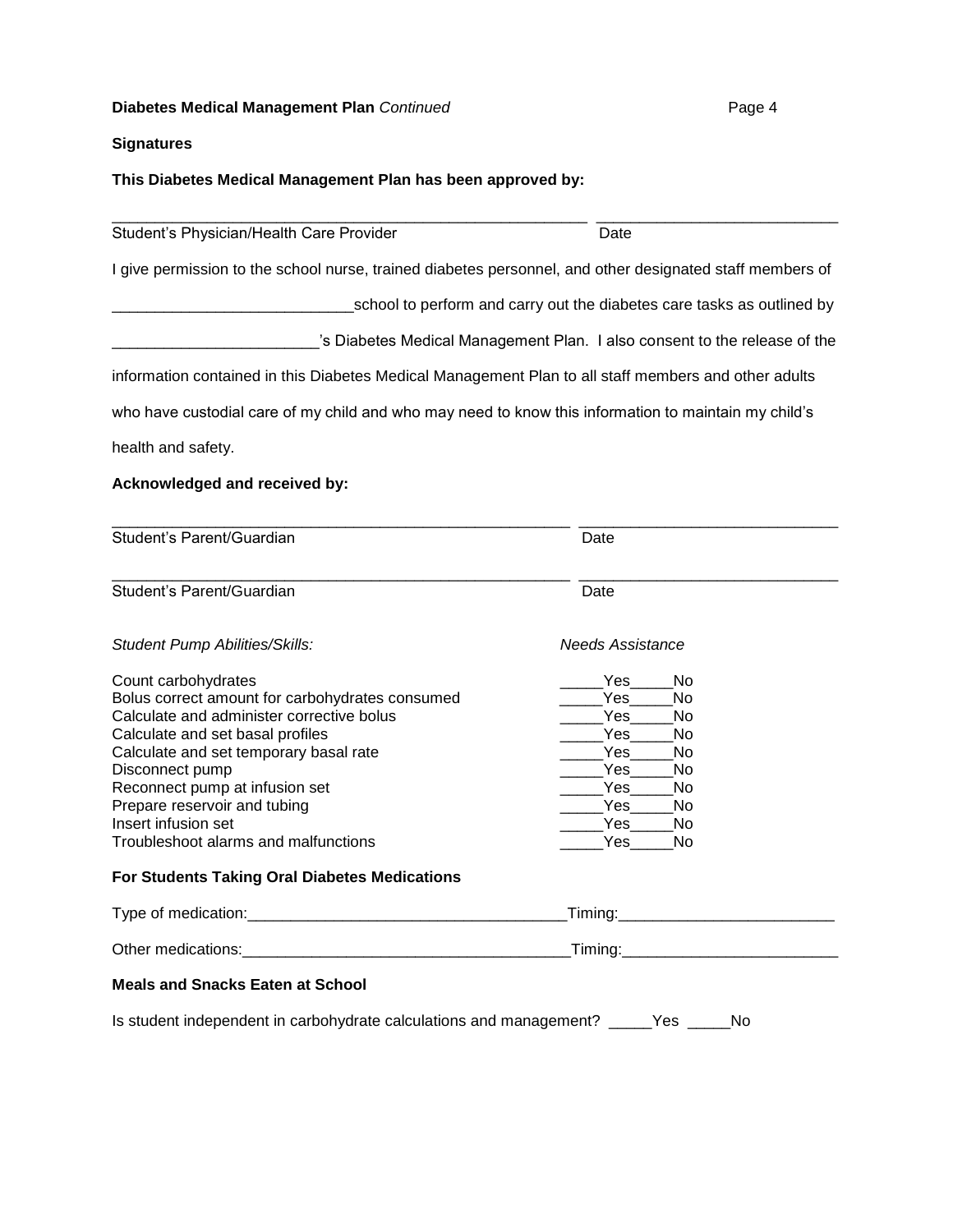## **Diabetes Medical Management Plan** *Continued* **Page 5 Page 5**

| Meal/Snack                                         | Time | Food content/amount                                                                                             |  |
|----------------------------------------------------|------|-----------------------------------------------------------------------------------------------------------------|--|
| <b>Breakfast</b>                                   |      |                                                                                                                 |  |
| Mid-morning snack                                  |      |                                                                                                                 |  |
| Lunch                                              |      |                                                                                                                 |  |
| Mid-afternoon snack                                |      | and the state of the state of the state of the state of the state of the state of the state of the state of the |  |
| Dinner                                             |      |                                                                                                                 |  |
| Snack before exercise? _____ Yes _____ No          |      |                                                                                                                 |  |
| Snack after exercise? ______ Yes _____ No          |      |                                                                                                                 |  |
|                                                    |      |                                                                                                                 |  |
|                                                    |      |                                                                                                                 |  |
|                                                    |      |                                                                                                                 |  |
|                                                    |      | Instructions for when food is provided to the class (e.g., as part of a class party or food sampling event):    |  |
|                                                    |      |                                                                                                                 |  |
| <b>Exercise and Sports</b>                         |      |                                                                                                                 |  |
| available at the site of exercise or sports.       |      |                                                                                                                 |  |
|                                                    |      |                                                                                                                 |  |
| Or if moderate to large urine ketones are present. |      | Student should not exercise if blood glucose level is below____________mg/dl or above______________mg/dl        |  |

April 8, 2014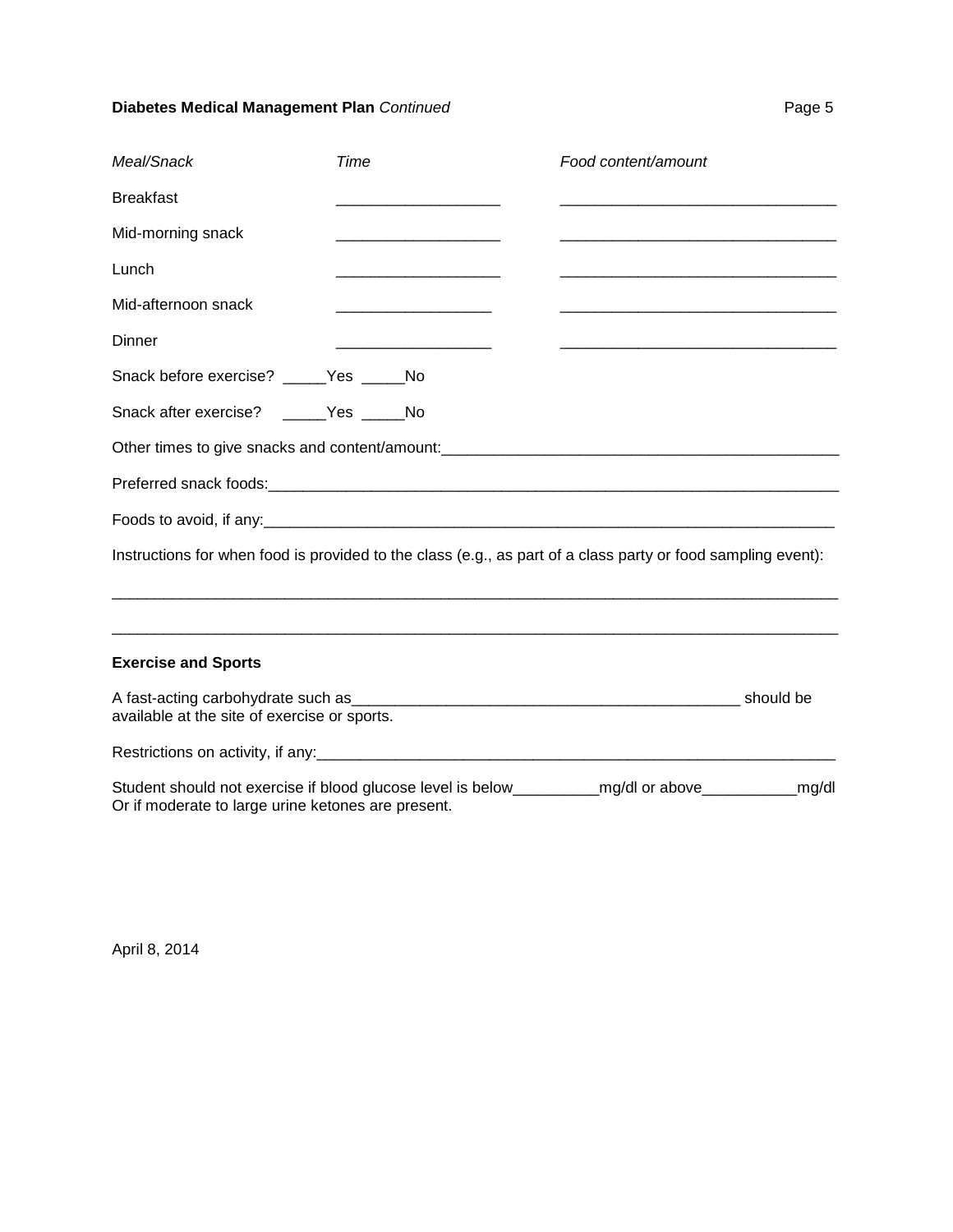## PERSONNEL TRAINING-VIRAL INFECTIONS

All school personnel having direct contact with students receive appropriate training in the etiology, prevention, transmission modes, and effects of blood-borne pathogens, specifically, hepatitis B and human immunodeficiency viruses or any other infections that are the subject of regulations promulgated by the Safety and Health Codes Board of the Virginia Occupational Safety and Health Program within the Department of Labor and Industry.

Adopted: August 8, 1995 Reviewed: January 12, 1999, August 9, 2005, April 8, 2014, October 10, 2017, April 12, 2022

\_\_\_\_\_\_\_\_\_\_\_\_\_\_\_\_\_\_\_\_\_\_\_\_\_\_\_\_\_\_\_\_\_\_\_\_\_\_\_\_\_\_\_\_\_\_\_\_\_\_\_\_\_\_\_\_\_\_\_\_\_\_\_\_\_\_\_\_\_\_ \_\_\_\_\_\_\_\_\_\_\_\_\_\_\_\_\_\_\_\_\_\_\_\_\_\_\_\_\_\_\_\_\_\_\_\_\_\_\_\_\_\_\_\_\_\_\_\_\_\_\_\_\_\_\_\_\_\_\_\_\_\_\_\_\_\_\_\_\_\_

Legal Ref: Code of Virginia, § 22.1-271.3.

Cross Refs: EBAB Reporting of Possible Exposure to Viral Infections JHCC Communicable Diseases JHCCA Blood-Borne Contagious or Infectious Diseases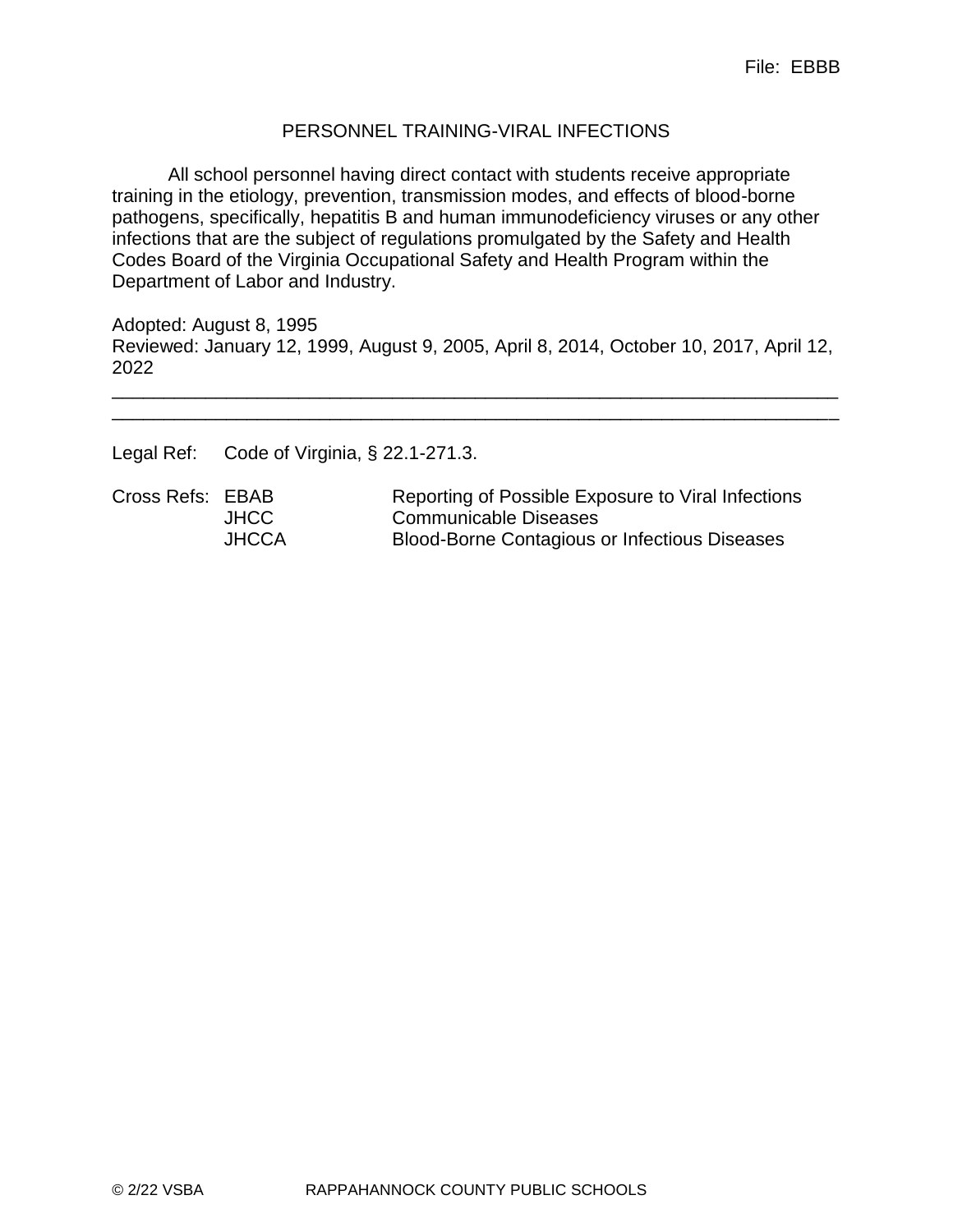#### SAFETY DRILLS

#### Fire Drills

Each school holds a fire drill at least twice during the first 20 school days of each session. Each school holds at least two additional fire drills during the remainder of the school session. Evacuation routes for students are posted in each room. No fire drills are conducted during periods of mandatory testing required by the Board of Education.

#### Lock-Down Drills

Each school has a lock-down drill at least once during the first 20 school days of each school session. Each school holds at least one additional lock-down drill after the first 60 days of the school session. Each school provides the parents of enrolled students with at least 24 hours' notice before the school conducts any lock-down drill. Such notice is not required to include the exact date and time of the lock-down drill.

Pre-kindergarten and kindergarten students are exempt from mandatory participation in lock-down drills during the first 60 days of the school session. The superintendent develops procedures to implement such exemption. Each prekindergarten and kindergarten students participates in each lock-down drill after the first 60 days of each school session.

#### School Bus Emergency Drills

Each school having school buses holds a drill in leaving school buses under emergency circumstances at least once during the first ninety calendar days of each school session and more often if necessary.

#### Tornado Drills

There is at least one tornado drill every school year in every school.

#### Emergency Situations

In addition to the drills mentioned above, the School Board provides training to each student and employee at least once each school year on safety procedures in the event of an emergency situation on school property.

Adopted: August 8, 1995 Reviewed: January 12, 1999, August 9, 2005, October 10, 2006 Revised: April 8, 2014, October 11, 2016, June 12, 2018, June 11, 2019, August 11, 2020, July 13, 2021 \_\_\_\_\_\_\_\_\_\_\_\_\_\_\_\_\_\_\_\_\_\_\_\_\_\_\_\_\_\_\_\_\_\_\_\_\_\_\_\_\_\_\_\_\_\_\_\_\_\_\_\_\_\_\_\_\_\_\_\_\_\_\_\_\_\_\_\_\_\_

\_\_\_\_\_\_\_\_\_\_\_\_\_\_\_\_\_\_\_\_\_\_\_\_\_\_\_\_\_\_\_\_\_\_\_\_\_\_\_\_\_\_\_\_\_\_\_\_\_\_\_\_\_\_\_\_\_\_\_\_\_\_\_\_\_\_\_\_\_\_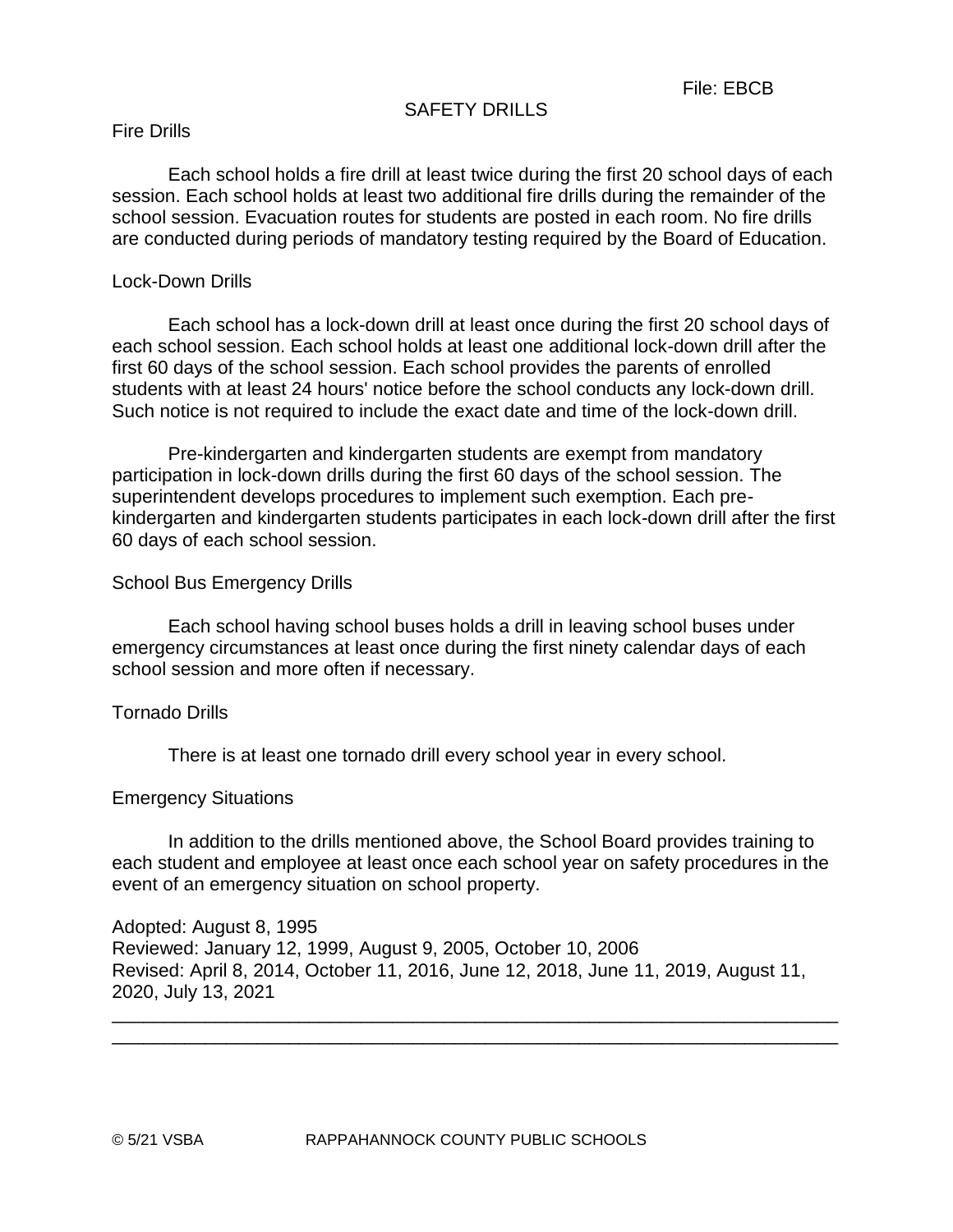Legal Refs.: Code of Virginia, §§ 22.1-137, 22.1-137.1, 22.1-137.2, 22.1-137.3, 22.1- 184.

Acts 2006, c. 164.

8 VAC 20-131-260.

Cross Refs.: EB School Crisis, Emergency Management and Medical Emergency Response Plan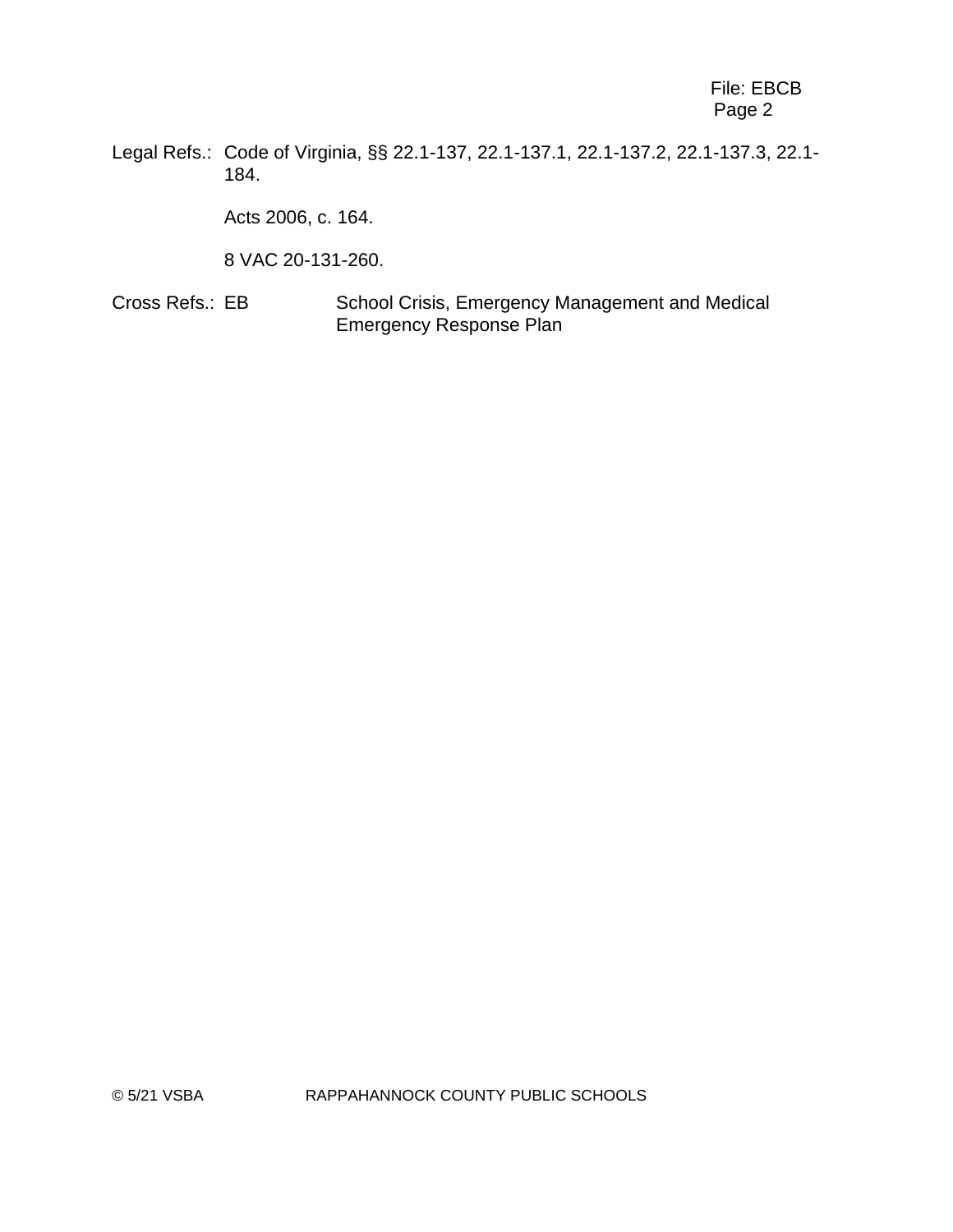## ELECTRONIC ROOM PARTITIONS

No school employee opens or closes an electronic room partition in any school building unless

- i. no student is present in such building,
- ii. (a) no student is present in the room or area in which such partition is located and
- (b) such room or area is locked or otherwise inaccessible to students, or
- iii. such partition includes a safety sensor that automatically stops the partition when a body passes between the leading edge and a wall, an opposing partition, or the stacking area.

Any annual safety review or exercise for school employees includes information and demonstrations, as appropriate, regarding the provisions of the previous paragraph.

\_\_\_\_\_\_\_\_\_\_\_\_\_\_\_\_\_\_\_\_\_\_\_\_\_\_\_\_\_\_\_\_\_\_\_\_\_\_\_\_\_\_\_\_\_\_\_\_\_\_\_\_\_\_\_\_\_\_\_\_\_\_\_\_\_\_\_\_\_\_ \_\_\_\_\_\_\_\_\_\_\_\_\_\_\_\_\_\_\_\_\_\_\_\_\_\_\_\_\_\_\_\_\_\_\_\_\_\_\_\_\_\_\_\_\_\_\_\_\_\_\_\_\_\_\_\_\_\_\_\_\_\_\_\_\_\_\_\_\_\_

Adopted: June 11, 2019

Legal Refs.: Code of Virginia, § 22.1-138.

Cross Refs.: EB Safety Drills

© 5/19 VSBA RAPPAHANNOCK COUNTY PUBLIC SCHOOLS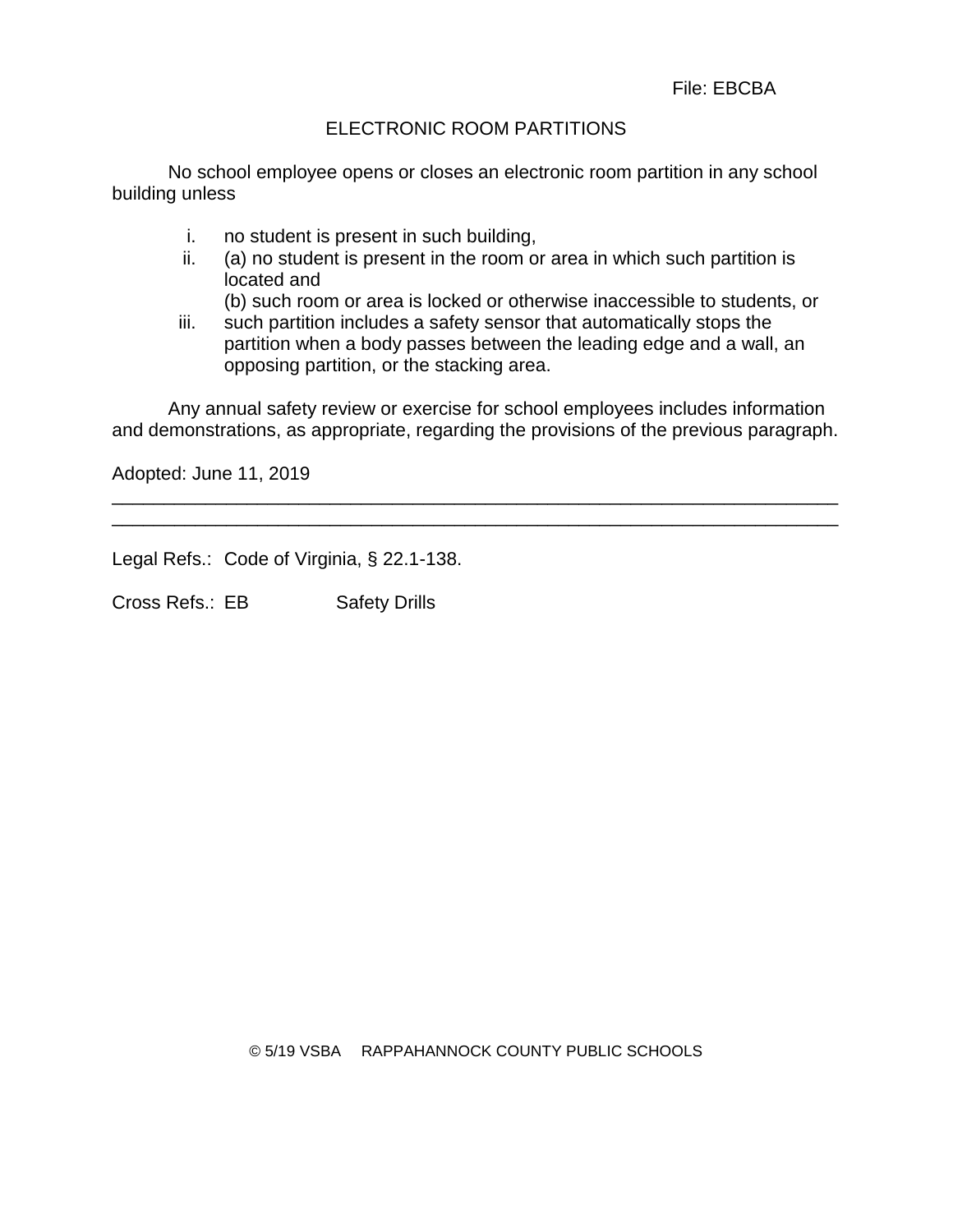## SCHOOL CLOSINGS

The superintendent or superintendent's designee may order the closing, the delay in opening or the early dismissal of any or all schools in order to protect the safety and welfare of the students and staff.

Unless employees are notified that their work schedule is changed because of adverse weather or emergency conditions, it is expected that all employees will work according to the terms of their contract and division policy.

During adverse weather or emergency conditions, employees follow guidelines from the superintendent related to work schedules. The guidelines may be reviewed by the school board.

\_\_\_\_\_\_\_\_\_\_\_\_\_\_\_\_\_\_\_\_\_\_\_\_\_\_\_\_\_\_\_\_\_\_\_\_\_\_\_\_\_\_\_\_\_\_\_\_\_\_\_\_\_\_\_\_\_\_\_\_\_\_\_\_\_\_\_\_\_\_ \_\_\_\_\_\_\_\_\_\_\_\_\_\_\_\_\_\_\_\_\_\_\_\_\_\_\_\_\_\_\_\_\_\_\_\_\_\_\_\_\_\_\_\_\_\_\_\_\_\_\_\_\_\_\_\_\_\_\_\_\_\_\_\_\_\_\_\_\_\_

Adopted: August 8, 1995 Reviewed: January 12, 1999, August 9, 2005 Revised: November 10, 2009, April 8, 2014, March 12, 2019

Legal Ref.: Code of Virginia, 1950, as amended, §§ 22.1-70, 22.1-78, 22.1-98.

Cross Ref.: GAA Staff Time Schedules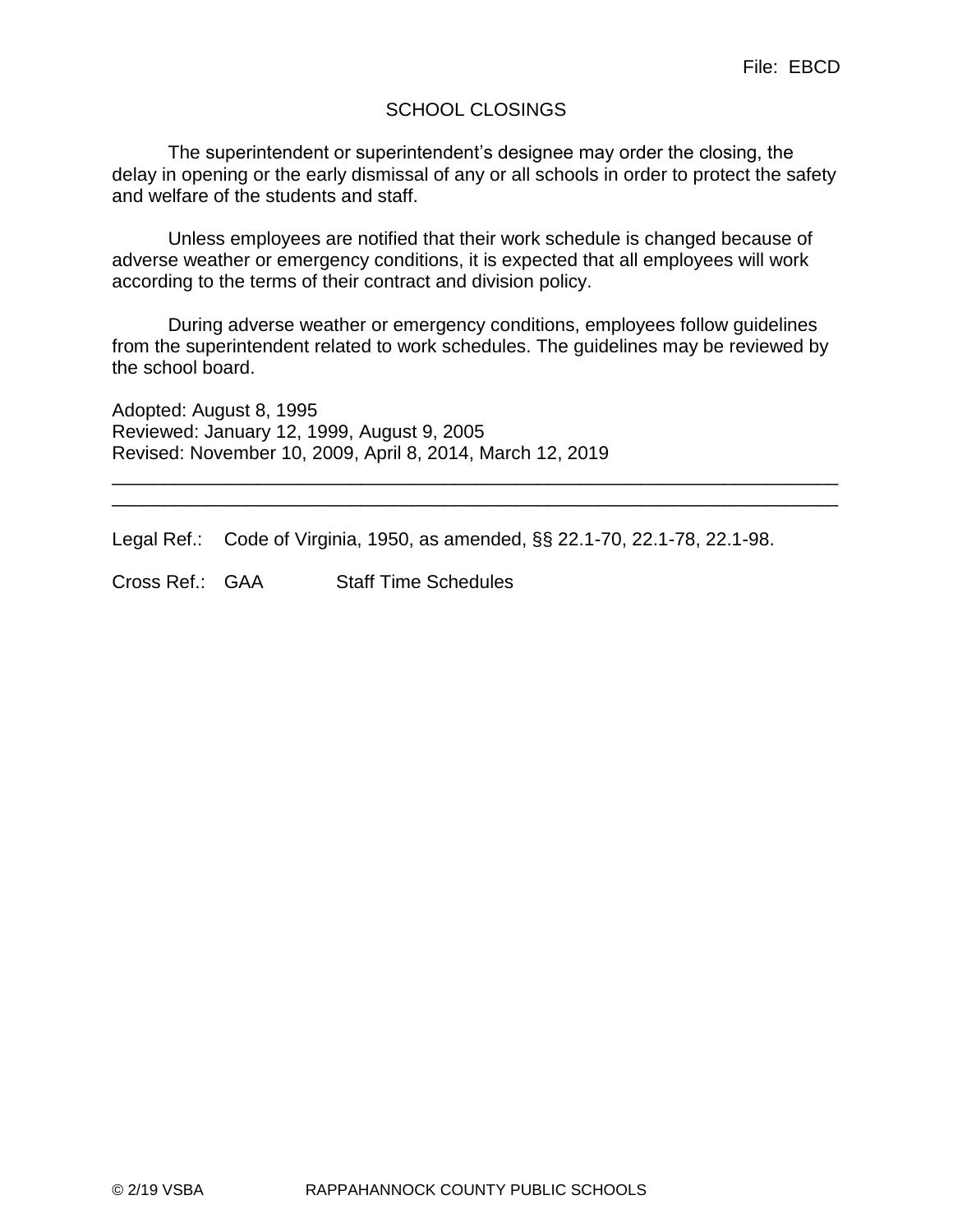## BUILDINGS AND GROUNDS MANAGEMENT AND MAINTENANCE

The superintendent has the general responsibility for the care, custody, and safekeeping of all school property. The principal of each school is responsible for the operation, supervision, care and maintenance of the school plant.

Each school maintains records of regular safety, health and fire inspections that have been conducted and certified by local health and fire departments. The frequency of such inspections is determined by the School Board in consultation with the local health and fire departments. In addition, the school administration equips all exit doors with panic hardware as required by the Uniform Statewide Building Code.

The school division maintains documentation of any pesticide application that includes the target pest, the formulation applied and the specific location of the application.

Adopted: August 8, 1995 Reviewed: January 12, 1999; August 9, 2005 Revised: November 10, 2009; April 8, 2014; November 10, 2015; June 12, 2018; July 14, 2020

\_\_\_\_\_\_\_\_\_\_\_\_\_\_\_\_\_\_\_\_\_\_\_\_\_\_\_\_\_\_\_\_\_\_\_\_\_\_\_\_\_\_\_\_\_\_\_\_\_\_\_\_\_\_\_\_\_\_\_\_\_\_\_\_\_\_\_\_\_\_ \_\_\_\_\_\_\_\_\_\_\_\_\_\_\_\_\_\_\_\_\_\_\_\_\_\_\_\_\_\_\_\_\_\_\_\_\_\_\_\_\_\_\_\_\_\_\_\_\_\_\_\_\_\_\_\_\_\_\_\_\_\_\_\_\_\_\_\_\_\_

Legal Ref.: Code of Virginia, 1950, as amended, §§ 22.1-70, 22.1-78, 22.1-79, 22.1- 132.2, 22.1-293.

8 VAC 20-131-260.

| Cross Refs.: CF |                      | <b>School Building Administration</b>               |
|-----------------|----------------------|-----------------------------------------------------|
|                 | EA                   | <b>Support Services</b>                             |
|                 | EB                   | School Crisis, Emergency Management and Medical     |
|                 |                      | <b>Emergency Response Plan</b>                      |
|                 | <b>EBCB</b>          | <b>Safety Drills</b>                                |
|                 | FE.                  | <b>Playground Equipment</b>                         |
|                 | GBEC/JFCH/KGC        | <b>Tobacco Products and Nicotine Vapor Products</b> |
|                 | <b>IIBEA-R/GAB-R</b> | <b>Technology Use Guidelines</b>                    |
|                 | KF.                  | Distribution of Information/Materials               |
|                 | KG                   | <b>Community Use of School Facilities</b>           |
|                 | <b>KGB</b>           | <b>Public Conduct on School Property</b>            |
|                 | KJ                   | Advertising in the Schools                          |
|                 | KL                   | <b>Public Complaints</b>                            |
|                 | KQ                   | Commercial, Promotional, and Corporate              |
|                 |                      | Sponsorships and Partnerships                       |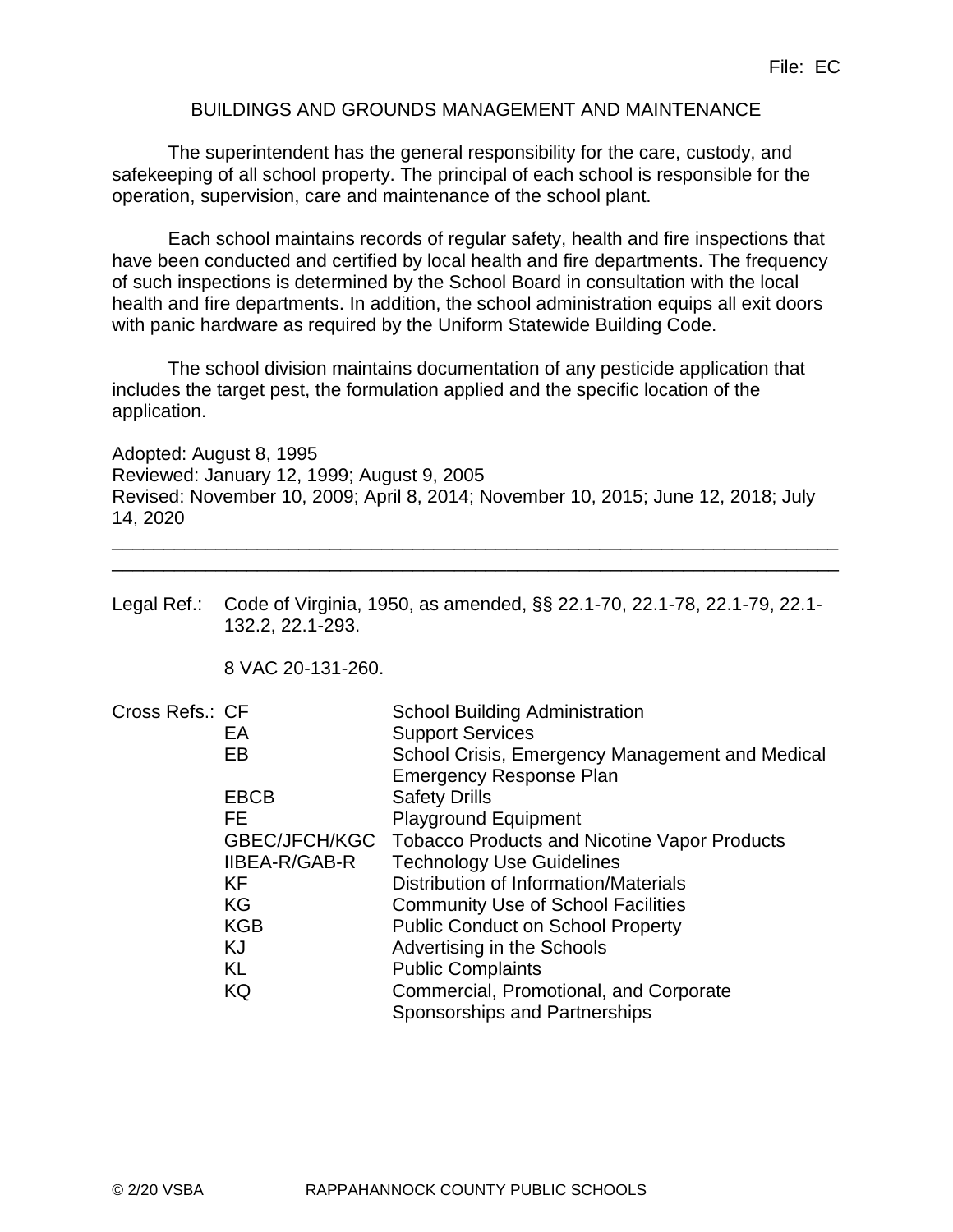## INVENTORY AND REPORTING OF LOSS OR DAMAGE

#### I. Inventories

The superintendent is responsible for implementing a system of inventory of school property to identify items for the purpose of insurance and to control the loss of property.

The inventory shall include, but not be limited to the following: buildings, movable equipment, vehicles and all other items of significant value. Each school shall keep a complete inventory of all equipment, listing make, source, date of purchase, model, serial number, and other identifying data.

#### II. Reporting Losses

All loss of or damage to school property shall be promptly reported to the superintendent or superintendent's designee.

Adopted: January 12, 1999 Reviewed: August 9, 2005 Revised: November 10, 2009, April 8, 2014, November 10, 2015, March 12, 2019

\_\_\_\_\_\_\_\_\_\_\_\_\_\_\_\_\_\_\_\_\_\_\_\_\_\_\_\_\_\_\_\_\_\_\_\_\_\_\_\_\_\_\_\_\_\_\_\_\_\_\_\_\_\_\_\_\_\_\_\_\_\_\_\_\_\_\_\_\_\_ \_\_\_\_\_\_\_\_\_\_\_\_\_\_\_\_\_\_\_\_\_\_\_\_\_\_\_\_\_\_\_\_\_\_\_\_\_\_\_\_\_\_\_\_\_\_\_\_\_\_\_\_\_\_\_\_\_\_\_\_\_\_\_\_\_\_\_\_\_\_

Legal Ref.: Code of Virginia, 1950, as amended, § 22.1-78.

| Cross Refs.: EC |       | <b>Buildings and Grounds Management and Maintenance</b> |  |
|-----------------|-------|---------------------------------------------------------|--|
|                 | ECAB  | Vandalism                                               |  |
|                 | ΕL    | Insurance Management                                    |  |
|                 | JFC-R | <b>Standards of Student Conduct</b>                     |  |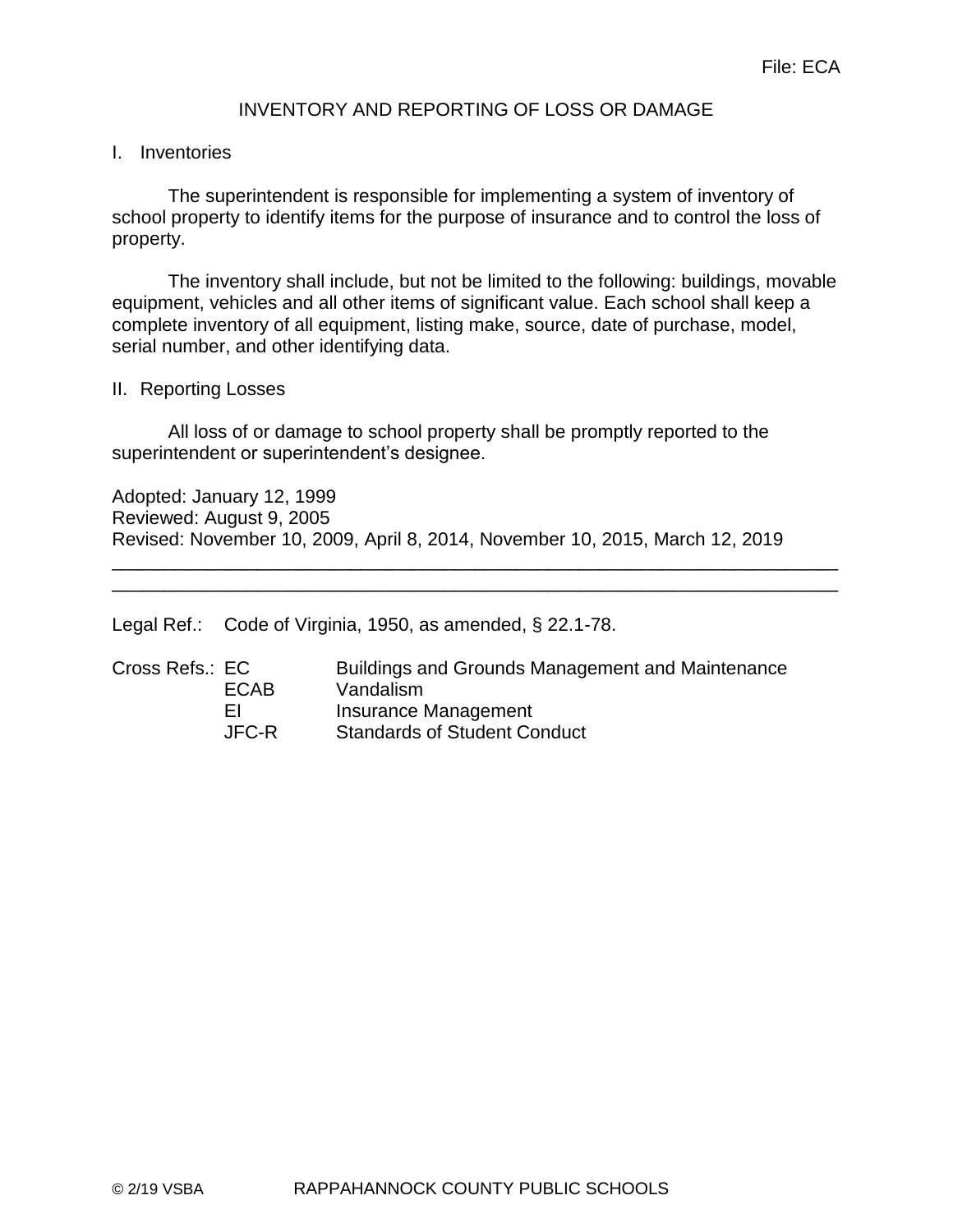#### VANDALISM

The school board urges staff, students and the public to cooperate in the reduction of vandalism by reporting incidents of vandalism and the name of any person(s) believed to be responsible.

The school board may institute action and recover from the parents or either of them of any minor living with such parents or either of them up to \$2,500 for damages suffered by reason of the willful or malicious destruction of, or damage to, public property by such minor.

In addition, a student who damages or destroys public property is subject to whatever disciplinary action is deemed necessary and advisable by the school principal.

Adopted: August 8, 1998 Reviewed: November 10, 1998 Revised: June 11, 2002, November 9, 2004, November 11, 2008, November 10, 2009, April 8, 2014, November 10, 2015, March 12, 2019

\_\_\_\_\_\_\_\_\_\_\_\_\_\_\_\_\_\_\_\_\_\_\_\_\_\_\_\_\_\_\_\_\_\_\_\_\_\_\_\_\_\_\_\_\_\_\_\_\_\_\_\_\_\_\_\_\_\_\_\_\_\_\_\_\_\_\_\_\_\_ \_\_\_\_\_\_\_\_\_\_\_\_\_\_\_\_\_\_\_\_\_\_\_\_\_\_\_\_\_\_\_\_\_\_\_\_\_\_\_\_\_\_\_\_\_\_\_\_\_\_\_\_\_\_\_\_\_\_\_\_\_\_\_\_\_\_\_\_\_\_

Legal Ref.: Code of Virginia, 1950, as amended, §§ 8.01-43, 22.1-78, 22.1-253.13:7.

Cross Refs.: ECA Inventory and Reporting of Loss or Damage IIBEA/GAB Acceptable Computer System Use JFC-R Standards of Student Conduct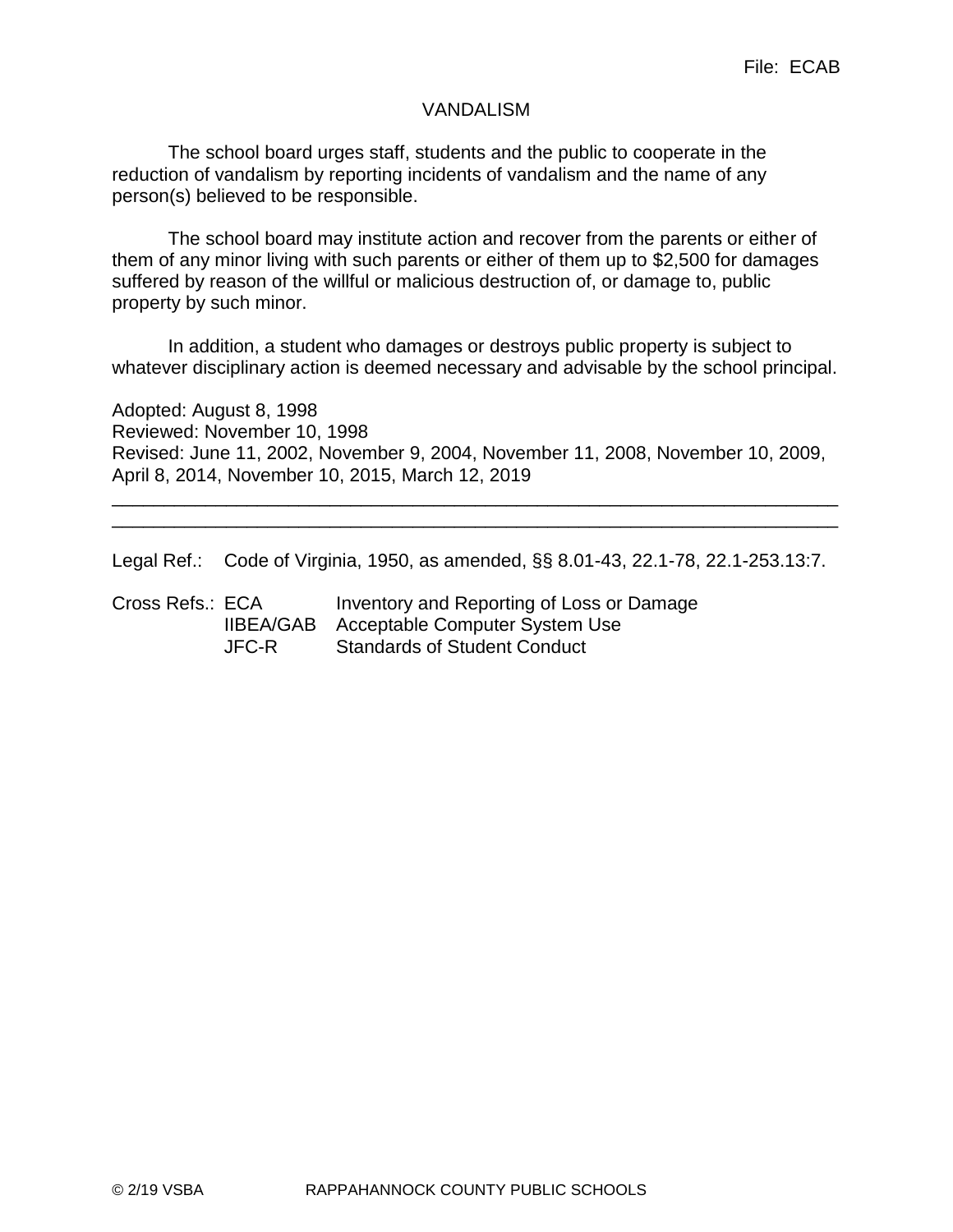File: EDC

#### AUTHORIZED USE OF SCHOOL-OWNED FACILITIES AND MATERIALS

To ensure the security and efficient use of school property, the superintendent shall develop regulations governing the use of all school owned property. The regulations shall address the use of school division facilities, supplies, materials and equipment by employees and outside organizations.

Employees are prohibited from utilizing school property for personal use or gain.

Adopted: August 8, 1995 Reviewed: January 12, 1999 Revised: December 14, 2004; November 10, 2009; April 8, 2014; November 10, 2015; March 12, 2019; July 14, 2020

\_\_\_\_\_\_\_\_\_\_\_\_\_\_\_\_\_\_\_\_\_\_\_\_\_\_\_\_\_\_\_\_\_\_\_\_\_\_\_\_\_\_\_\_\_\_\_\_\_\_\_\_\_\_\_\_\_\_\_\_\_\_\_\_\_\_\_\_\_\_ \_\_\_\_\_\_\_\_\_\_\_\_\_\_\_\_\_\_\_\_\_\_\_\_\_\_\_\_\_\_\_\_\_\_\_\_\_\_\_\_\_\_\_\_\_\_\_\_\_\_\_\_\_\_\_\_\_\_\_\_\_\_\_\_\_\_\_\_\_\_

Legal Ref.: Code of Virginia, §§ 22.1-70, 22.1-131, 22.1-132, 22.1-132.01.

| Cross Refs.: DN |                  | Disposal of Surplus Items                                  |
|-----------------|------------------|------------------------------------------------------------|
|                 |                  | GBEC/JFCH/KGC Tobacco Products and Nicotine Vapor Products |
|                 | <b>IIBEA/GAB</b> | Acceptable Computer System Use                             |
|                 | KF.              | Distribution of Information/Materials                      |
|                 | KG               | <b>Community Use of School Facilities</b>                  |
|                 | KGA              | Sales and Solicitations in Schools                         |

©2/20 VSBA RAPPAHANNOCK COUNTY PUBLIC SCHOOLS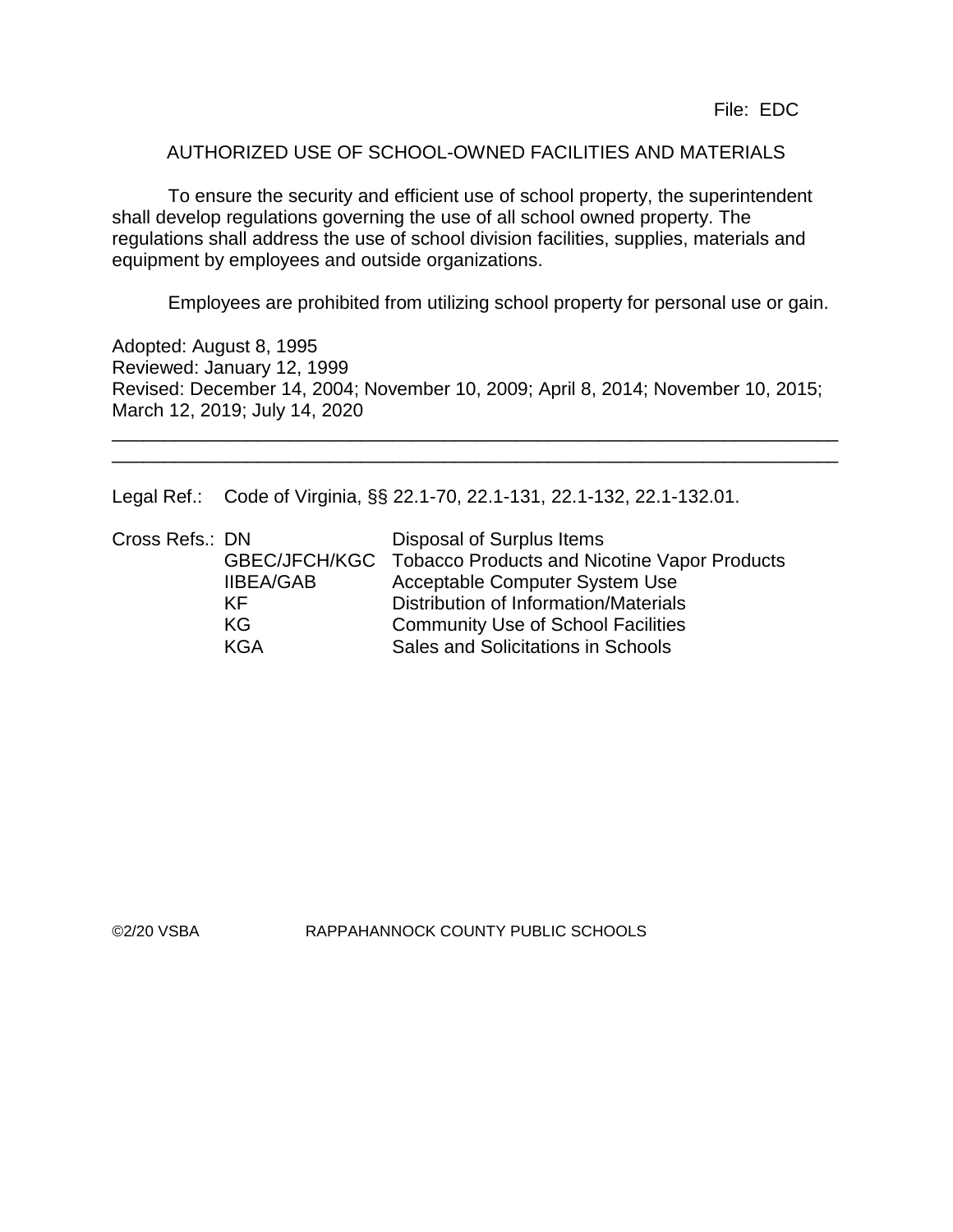File: EDC-R Regulation

#### AUTHORIZED USE OF SCHOOL-OWNED MATERIALS

Equipment assigned to schools will not be loaned, rented, or used for non-school purposes.

Exceptions to the above will be at the discretion of the superintendent. If exceptions are made, the superintendent shall report them to the School Board.

Equipment stolen while in a employee's procession will be reported immediately. If the item is not reported, the teacher will be held responsible for full replacement costs.

\_\_\_\_\_\_\_\_\_\_\_\_\_\_\_\_\_\_\_\_\_\_\_\_\_\_\_\_\_\_\_\_\_\_\_\_\_\_\_\_\_\_\_\_\_\_\_\_\_\_\_\_\_\_\_\_\_\_\_\_\_\_\_\_\_\_\_\_\_\_ \_\_\_\_\_\_\_\_\_\_\_\_\_\_\_\_\_\_\_\_\_\_\_\_\_\_\_\_\_\_\_\_\_\_\_\_\_\_\_\_\_\_\_\_\_\_\_\_\_\_\_\_\_\_\_\_\_\_\_\_\_\_\_\_\_\_\_\_\_\_

Approved: January 12, 1999 Reviewed: August 9, 2005, April 8, 2014

Cross Ref: KG Community Use of School Facilities

RAPPAHANNOCK COUNTY PUBLIC SCHOOLS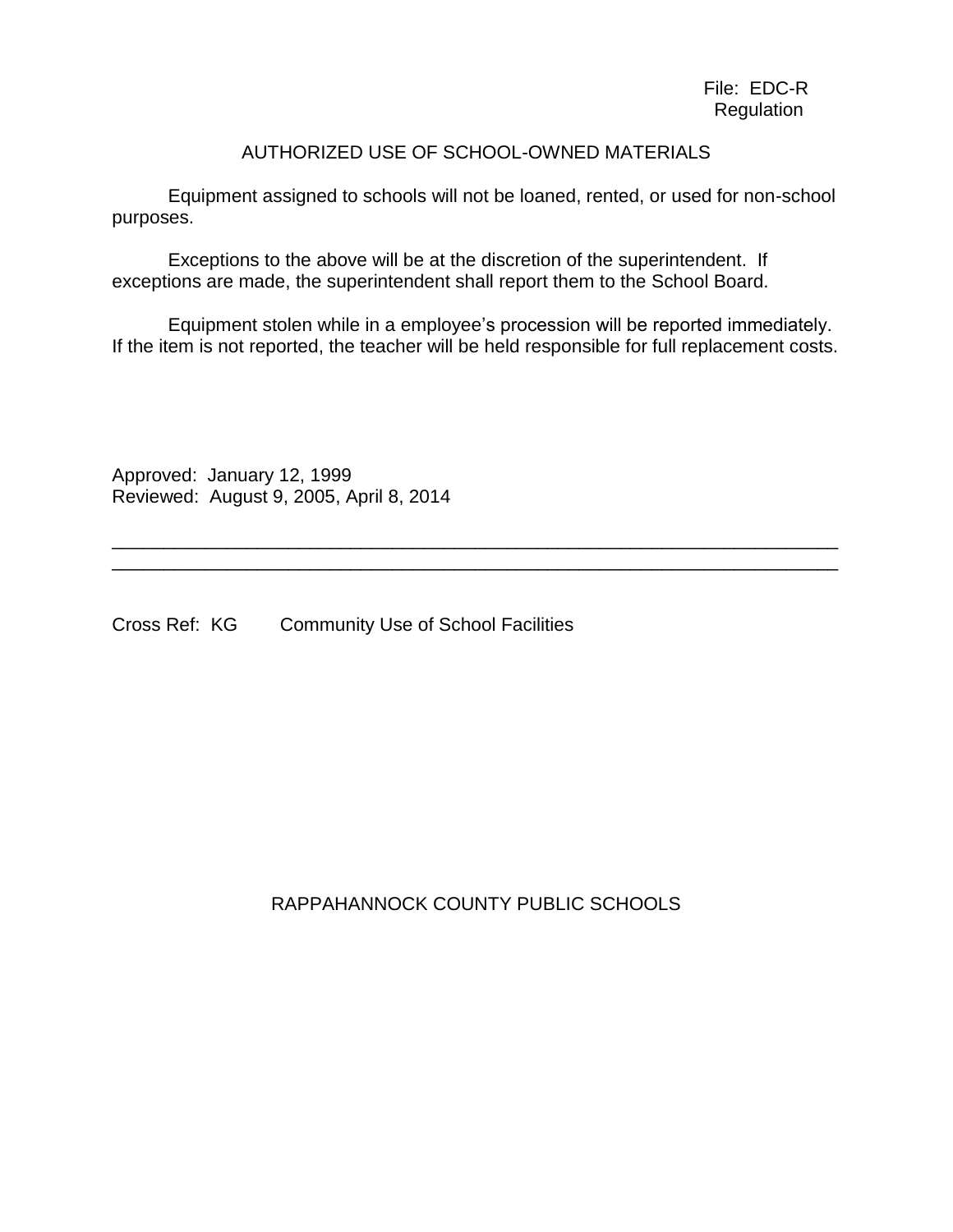#### STUDENT TRANSPORTATION SERVICES

The School Board provides for the transportation of students as required by state and federal laws and regulations.

The superintendent collaborates with the local social services agency to develop and implement clear written procedures governing how transportation to maintain children in foster care in their school of origin when in their best interest will be provided, arranged and funded for the duration of time in foster care. The procedures ensure that children in foster care needing transportation to the school of origin will promptly receive transportation in a cost-effective manner and in accordance with 42 U.S. C. § 675(4)(A) and ensure that, if there are additional costs incurred in providing transportation to maintain children in foster care in their school of origin, the school division will provide transportation to the school of origin if the local social services agency agrees to reimburse the school division for the cost of such transportation, the school division agrees to pay for the cost of such transportation or the school division and the local social services agency agree to share the cost of such transportation.

Students may be suspended from using school transportation services for violations of the Policy JFC Student Conduct, Standards of Student Conduct or when the student endangers the health, safety or welfare of other riders. In such cases the parent or guardian is responsible for transporting the student to school.

Adopted: August 8, 1995 Reviewed: January 12, 1999 Revised: November 12, 2002, November 10, 2009, April 8, 2014, November 10, 2015, June 13, 2017, October 10, 2017, April 12, 2022

\_\_\_\_\_\_\_\_\_\_\_\_\_\_\_\_\_\_\_\_\_\_\_\_\_\_\_\_\_\_\_\_\_\_\_\_\_\_\_\_\_\_\_\_\_\_\_\_\_\_\_\_\_\_\_\_\_\_\_\_\_\_\_\_\_\_\_\_\_\_ \_\_\_\_\_\_\_\_\_\_\_\_\_\_\_\_\_\_\_\_\_\_\_\_\_\_\_\_\_\_\_\_\_\_\_\_\_\_\_\_\_\_\_\_\_\_\_\_\_\_\_\_\_\_\_\_\_\_\_\_\_\_\_\_\_\_\_\_\_\_

Legal Ref.: 20 U.S.C. § 6312.

Code of Virginia, §§ 22.1-78, 22.1-176, 22.1-221, 22.1-254.

| Cross Refs.: EEAB |               | School Bus Scheduling and Routing                    |
|-------------------|---------------|------------------------------------------------------|
|                   | <b>EEAC</b>   | <b>School Bus Safety Program</b>                     |
|                   | <b>GDQ</b>    | <b>School Bus Drivers</b>                            |
|                   | <b>IICA</b>   | <b>Field Trips</b>                                   |
|                   | <b>JCA</b>    | <b>Transfer Requests by Student Victims of Crime</b> |
|                   | <b>JEC-R</b>  | <b>School Admission</b>                              |
|                   | <b>JECA</b>   | Admission of Homeless Children                       |
|                   | JECB (Opt. 1) | Admission of Nonpublic Students for Part-Time        |
|                   |               | Enrollment                                           |
|                   | <b>JEG</b>    | Exclusions and Exemptions from School Attendance     |
|                   | <b>JFC</b>    | <b>Student Conduct</b>                               |
|                   | <b>JFCC</b>   | <b>Student Conduct on School Buses</b>               |
|                   | LC-E          | <b>Charter School Application Addendum</b>           |
| 2/22 VSBA         |               | RAPPAHANNOCK COUNTY PUBLIC SCHOOLS                   |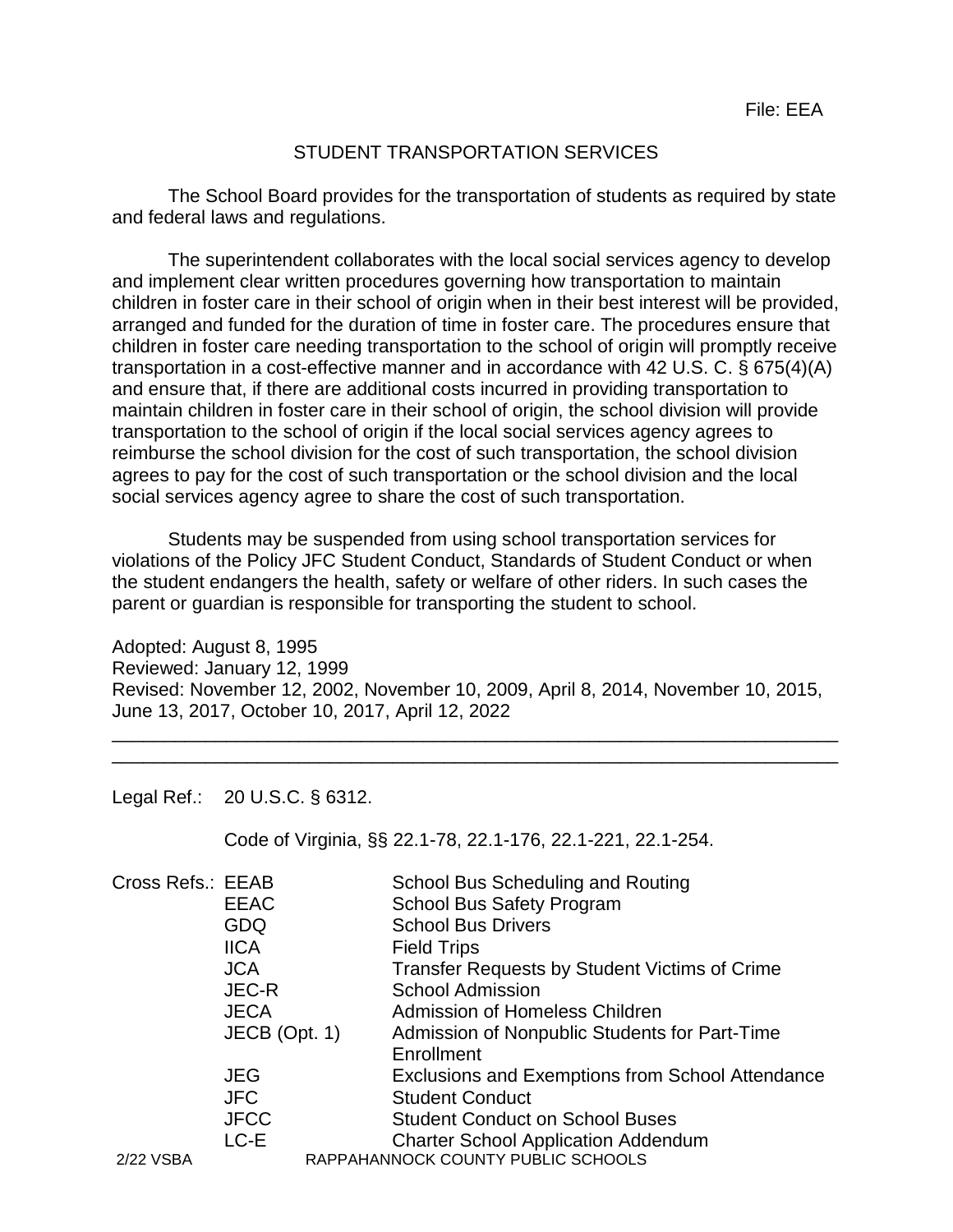File: EEA-R

## STUDENT TRANSPORTATION SERVICES RAPPAHANNOCK COUNTY FOSTER CARE TRANSPORTATION PLAN

National research shows children in foster care are at high-risk of dropping out of school and are unlikely to attend or graduate from college. Frequent mobility of students in foster care is a barrier to their academic success. The *Every Student Succeeds Act of 2015* (ESSA) requires that school divisions and child welfare agencies collaborate to develop and implement clear written procedures governing how transportation will be provided, arranged, and funded to maintain children in foster care in their school of origin during the time students are in foster care when it is in their best interest. These procedures will align with the broader school stability processes found in the *Joint Guidance on School Placement for Students in Foster Care*.

Under ESSA, transportation procedures for children in foster care must:

- Ensure that children in foster care needing transportation to the school of origin will promptly receive transportation in a cost-effective manner and in accordance with the child welfare agency's authority to use child welfare funding for school of origin transportation;
- Ensure that, **if** there are additional costs incurred in providing transportation to maintain children in foster care in their schools of origin, the division will provide transportation to the school of origin **if**:
	- o the local child welfare agency agrees to **reimburse** the LEA for the cost of such transportation;
	- o the division **agrees** to pay for the cost of such transportation; **or**
	- o the division and the local child welfare agency **agree** to share the cost of such transportation.

Development of the local plan included the following participants:

| <b>Title/Role of Participant in Plan Development</b>                                                                             | <b>Name of Participant</b> |
|----------------------------------------------------------------------------------------------------------------------------------|----------------------------|
| Title I director/coordinator                                                                                                     | <b>Shannon Grimsley</b>    |
| Local foster care liaison                                                                                                        | Carol Johnson              |
| McKinney-Vento liaison (for consultation<br>purposes)                                                                            | Carol Johnson              |
| Representative from the school division's pupil<br>transportation department (school of origin<br>(SOO) transportation designee) | Cathy Jones                |
| Representative from the Local Department of<br>Social Services (LDSS)                                                            | Jen Parker                 |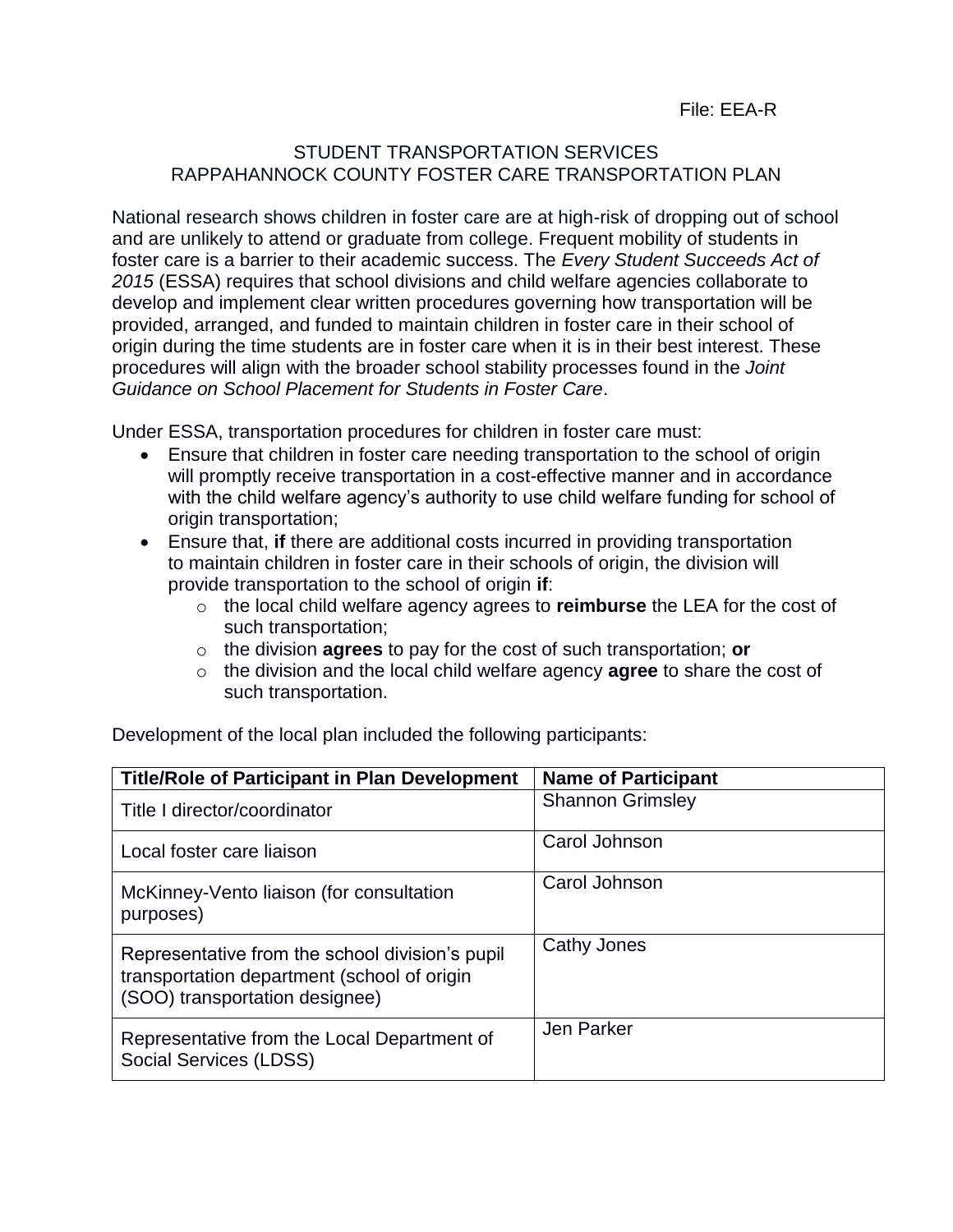## **Rappahannock County Public Schools Transportation Procedure for Students Placed in Foster Care**

## **Sequence:**

- 1. When a student is placed in foster care or changes residence while in foster care, the LDSS worker must notify the principal and the local superintendent. If the new residence is not in the same school zone, the foster care liaison must be notified and invited to participate in the Best Interest Determination (BID).
- 2. Upon receipt of the invitation to participate in the BID, the foster care liaison notifies the school of origin transportation designee.
	- a. The foster care liaison should provide the student's name, current school, new residence address, and whether the student has an IEP with specialized transportation.
	- b. The school of origin transportation designee identifies potential ways that the child could be transported (see list of options below) if the BID results in a decision to maintain the current school enrollment. This information is given to the foster care liaison to include in the BID.
- 3. The LDSS worker, foster care liaison, and other essential members of BID share their information. The joint decision is made by the LDSS worker and the foster care liaison.
- 4. If the BID decision is that the student will remain in the current school, the foster care liaison notifies the school of origin transportation designee, who then assists the LDSS worker in arranging transportation to and from school.

## **Options:**

Multiple factors will be considered and addressed in the BID when determining transportation options for foster care students, including: safety for the student and other students being transported; student age; length of commute; and distance. Information from the SOO transportation designee about these factors will be provided so that the BID will be comprehensive and will include consideration of cost-effective measures.

The following options will be considered to provide SOO transportation:

- 1. An existing bus route can be used.
- 2. An existing bus route can be modified slightly to accommodate the new address.
- 3. Specialized transportation offered to other students can be accessed, such as:
	- a. Special education;
	- b. Alternative education;
	- c. Magnet school; or
	- d. McKinney-Vento transportation.
- 4. Existing specialized transportation can be modified slightly to accommodate the new address.
- 5. *Rappahannock County Public Schools* has additional options that could be accessed, such as using a county car.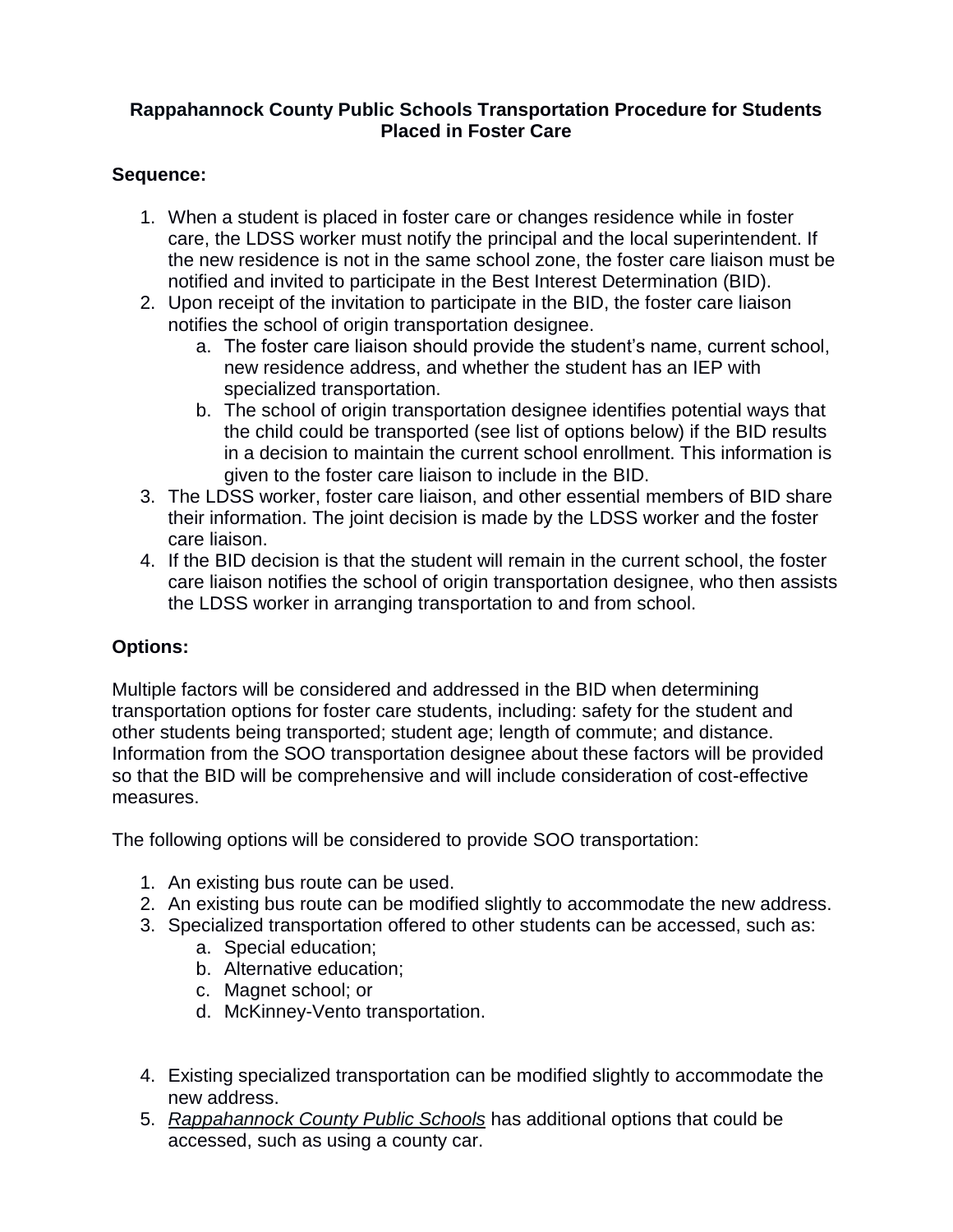- 6. *Rappahannock County Public Schools* may identify alternatives not provided directly by the school division that the LDSS could access or that *Rappahannock County Public Schools* would be willing to assist in accessing (this could be facilitating the arrangement or providing the transportation and being reimbursed). Examples include:
	- a. Cabs or other contracted transport; or
	- b. Public transportation such as city buses, Metro, etc.
- 7. The LDSS worker also should explore options outside of those provided by the school division, such as reimbursing the foster parents for transportation costs, or including transport in contracts with licensed child placing agencies or group homes.

# **Funding:**

If the student has an IEP that includes provisions for specialized transportation, transportation must be provided by the school division responsible for the student's Free Appropriate Public Education (FAPE). Based on Virginia's special education regulations, any alternative special education placement, whether public or private, assumes specialized transportation is part of the IEP and must be provided for the student to receive FAPE.

If *Rappahannock County Public Schools* can offer an existing means of transportation at no additional cost, the LDSS will not be charged.

If *Rappahannock County Public Schools* can provide transportation but will need to modify a route or create a new option, the SOO transportation designee will calculate the cost that will be charged to the LDSS. This calculation is not required until the BID has been completed and the decision to maintain the current school enrollment is made. The LDSS should explore whether the student is eligible for IV-E or CSA funds to be used to cover the cost. The school division's Title I, Part A funds may be used to assist with excess transportation costs if funds exist after covering mandated responsibilities (such as transportation for students experiencing homelessness).

Regulation Adopted: June 13, 2017 Regulation Reviewed: Regulation Revised: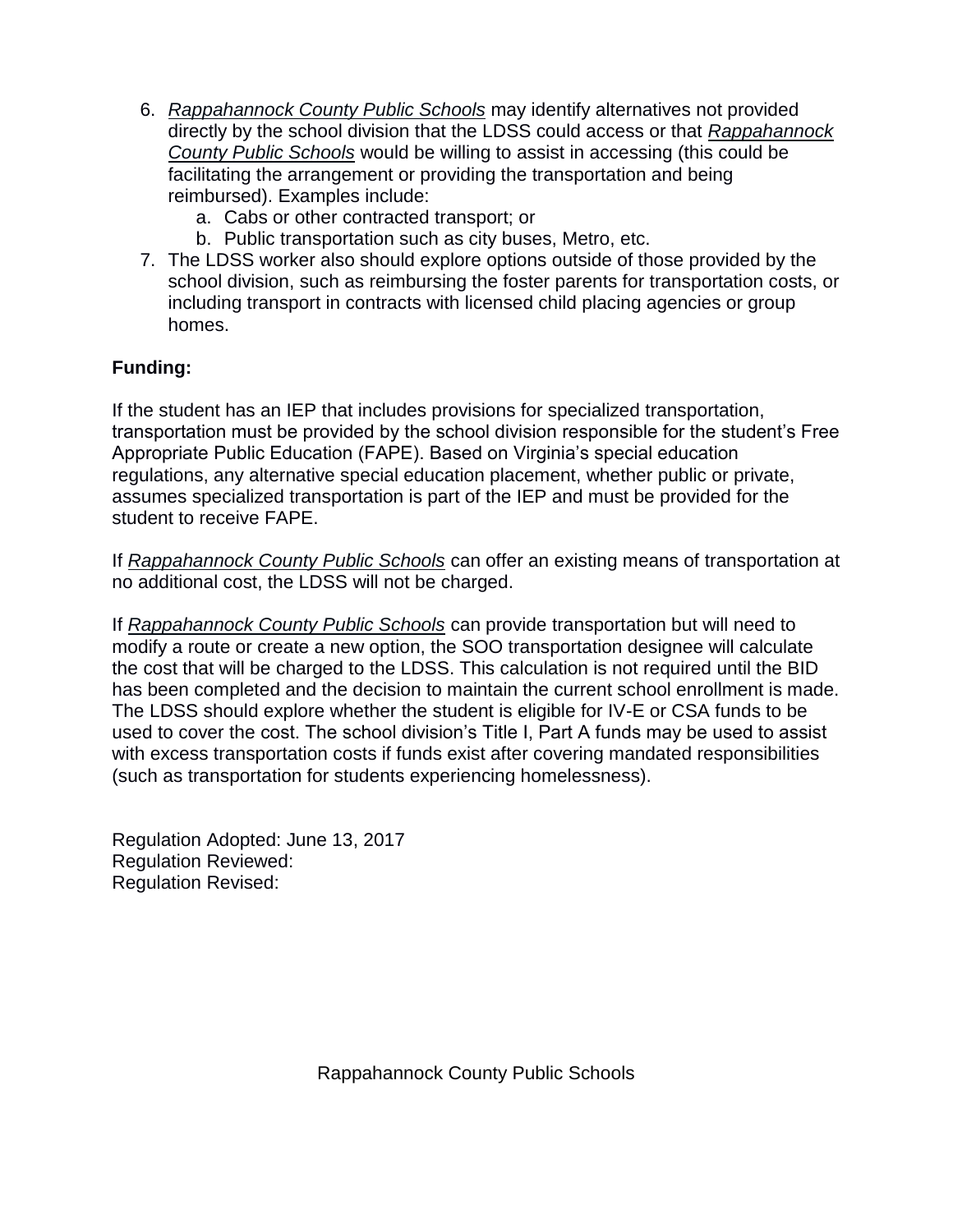## SCHOOL BUS SCHEDULING AND ROUTING

The operation of school buses is scheduled to maximize safety and efficiency.

School bus routes, school sites and safety of students at designated school bus stops are reviewed at least once each year and as changes occur. Routes are reviewed for safety hazards, fuel conservation and to assure the most efficient use of buses. School administrators evaluate the safety of pupils at bus stops periodically and, at the request of the School Board, report the results annually to the School Board.

A written vehicular and pedestrian traffic control plan for each school is reviewed annually for safety hazards. All new school site plans include provisions that promote vehicular and pedestrian safety.

Adopted: August 8, 1995 Reviewed: January 12, 1999 Revised: November 12, 2002, November 10, 2009, May 14, 2013, April 8, 2014, June 12, 2018

\_\_\_\_\_\_\_\_\_\_\_\_\_\_\_\_\_\_\_\_\_\_\_\_\_\_\_\_\_\_\_\_\_\_\_\_\_\_\_\_\_\_\_\_\_\_\_\_\_\_\_\_\_\_\_\_\_\_\_\_\_\_\_\_\_\_\_\_\_\_ \_\_\_\_\_\_\_\_\_\_\_\_\_\_\_\_\_\_\_\_\_\_\_\_\_\_\_\_\_\_\_\_\_\_\_\_\_\_\_\_\_\_\_\_\_\_\_\_\_\_\_\_\_\_\_\_\_\_\_\_\_\_\_\_\_\_\_\_\_\_

Legal Refs.: Code of Virginia, 1950, as amended, §§ 22.1-70, 22.1-78.

8 VAC 20-70-150.

8 VAC 20-70-160.

Cross Ref.: EB School Crisis, Emergency Management, and Medical Emergency Response Plan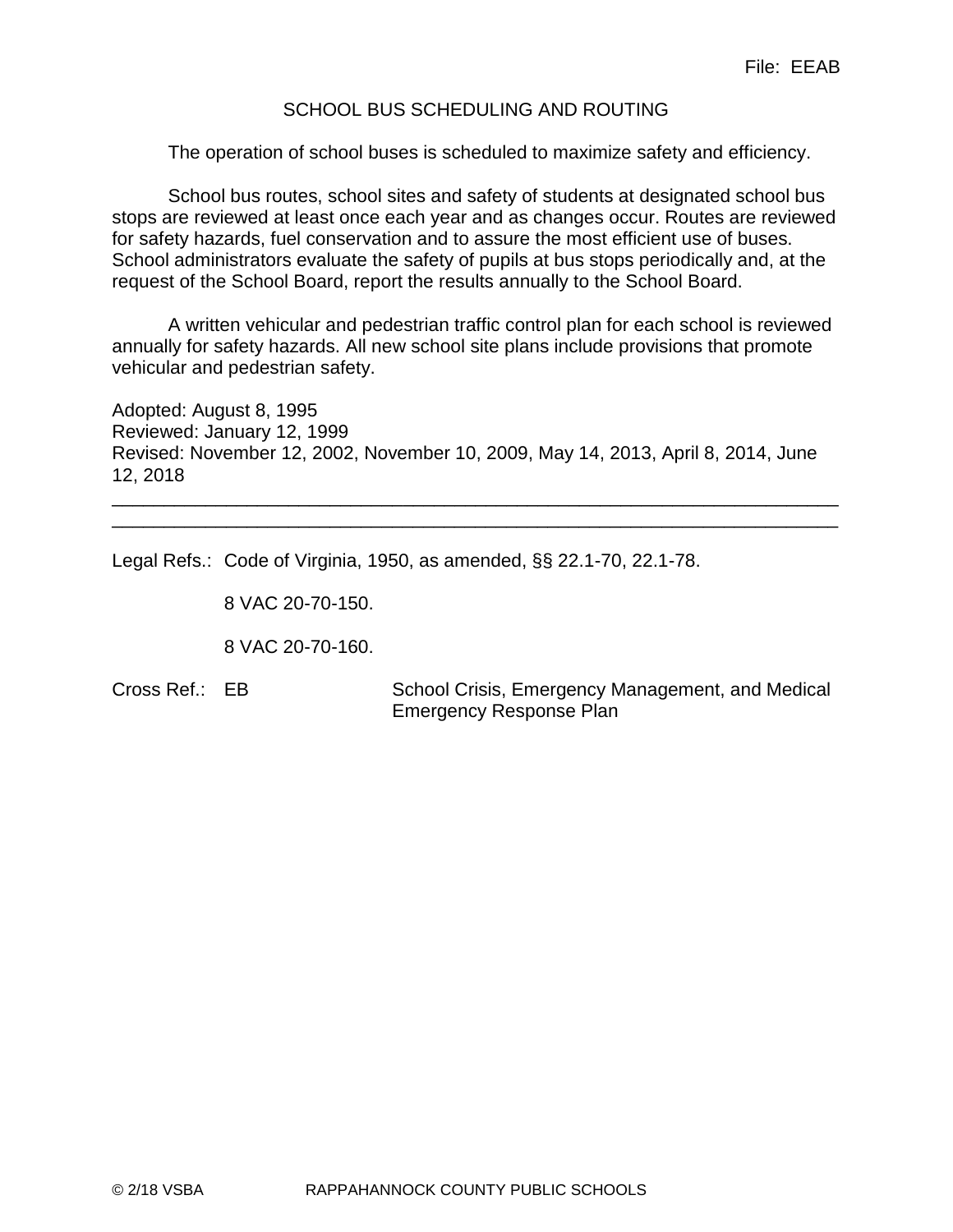File: EEAC

## SCHOOL BUS SAFETY PROGRAM

All buses and other vehicles owned and operated by the school division are inspected for safety in accordance with the regulations prescribed by the Department of Education.

All accidents, regardless of the amount of damage involved, are reported to the transportation supervisor.

Crashes involving school buses resulting in property damage of \$1,500 or more or personal injury are reported to the Virginia Department of Education at least once per month. The superintendent or superintendent's designee notifies the Virginia Department of Education of any school bus crash involving serious injuries, requiring professional medical treatment, or death within the next working day after the crash.

No person uses any wireless telecommunications device, whether handheld or otherwise, while driving a school bus, except in case of an emergency, or when the vehicle is lawfully parked and for the purposes of dispatching. Nothing in this policy prohibits the use of two-way radio devices or wireless telecommunications devices that are used hands free to allow live communication between the driver and school or public safety officials.

Adopted: August 8, 1995 Reviewed: January 12, 1999 Revised: November 12, 2002, November 11, 2008, November 10, 2009, May 14, 2013, April 8, 2014, October 10, 2017, April 12, 2022

\_\_\_\_\_\_\_\_\_\_\_\_\_\_\_\_\_\_\_\_\_\_\_\_\_\_\_\_\_\_\_\_\_\_\_\_\_\_\_\_\_\_\_\_\_\_\_\_\_\_\_\_\_\_\_\_\_\_\_\_\_\_\_\_\_\_\_\_\_\_ \_\_\_\_\_\_\_\_\_\_\_\_\_\_\_\_\_\_\_\_\_\_\_\_\_\_\_\_\_\_\_\_\_\_\_\_\_\_\_\_\_\_\_\_\_\_\_\_\_\_\_\_\_\_\_\_\_\_\_\_\_\_\_\_\_\_\_\_\_\_

Legal Refs.: Code of Virginia, 1950, as amended, §§ 22.1-16, 46.2-919.1.

8 VAC 20-70-130.

8 VAC 20-70-140.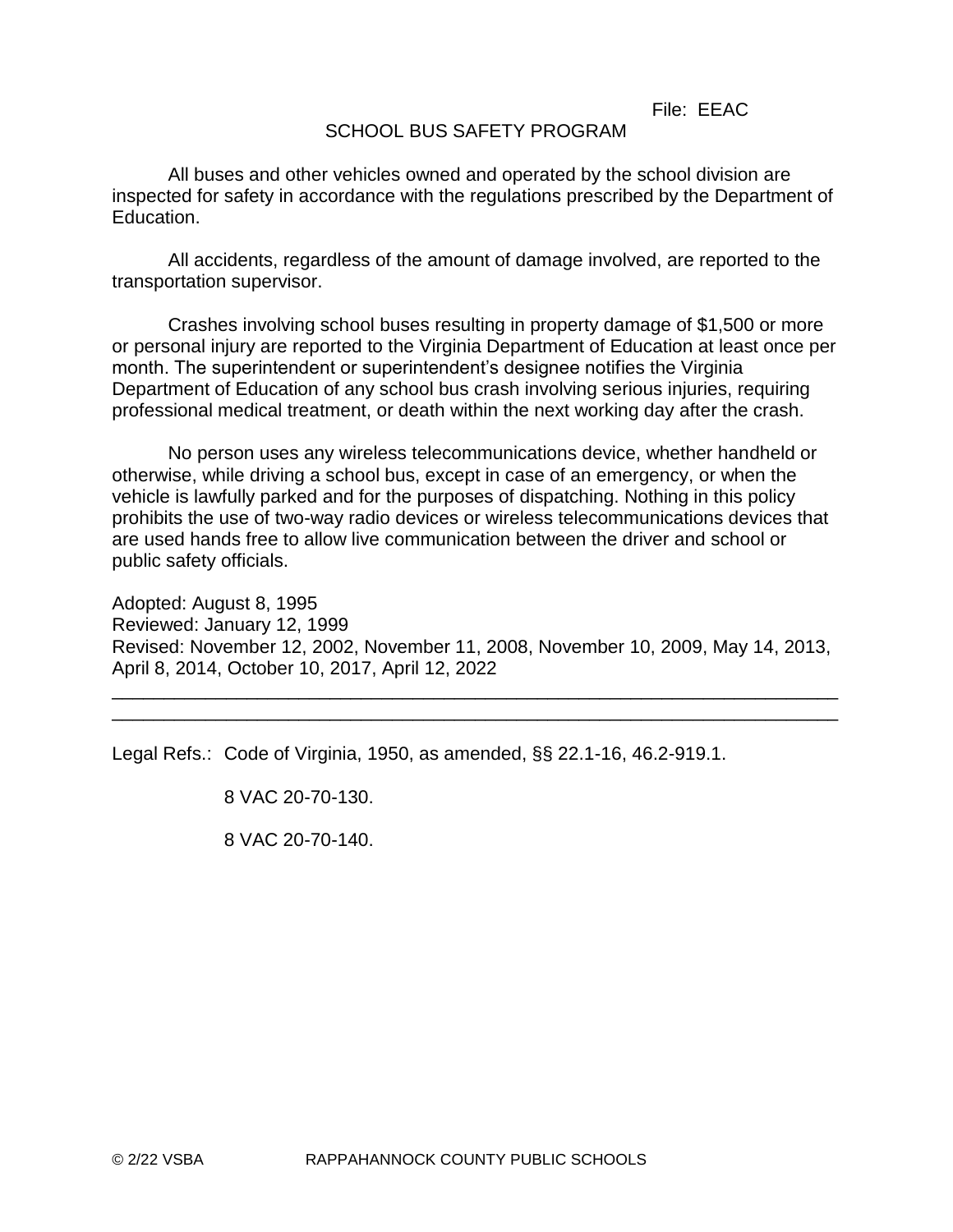## **SCHOOL BUS SAFETY**

- 1. Pupils should be on time, as buses must operate on schedule.
- 2. Pupils should not stand in the roadway while waiting for the bus.
- 3. Pupils should walk on the left shoulder, facing oncoming traffic, while walking along a highway.
- 4. Pupils should never run alongside a moving bus, but should wait until the bus has stopped, then walk to the front door.
- 5. Pupils should board buses at the loading point nearest their home.
- 6. Pupils should behave properly at bus loading points.

# **RULES FOR BUS RIDERS**

In order to provide all passengers with a safe environment, the bus driver is in complete charge. The driver's directions are to be followed at all times. The driver may assign seats to ensure an orderly, safe environment.

To assist the driver in providing this safe environment, all students are expected to conform to the behaviors listed below:

- 1. Riders will not fight, hit, throw things or engage in horseplay on the bus.
- 2. Riders will keep arms, heads, legs and possessions inside the bus.
- 3. Riders will take their seats and remain seated, facing forward, until exiting the bus.
- 4. Riders will not sell or purchase items on the bus.
- 5. Riders will take care of the bus by being careful not damage it.
- 6. Riders will help to keep the bus clean and safe.
- 7. Riders will be courteous and respectful in their words and actions towards others. (Behaviors to be avoided include but are not limited to: obscene language or gestures, name calling, racial remarks, disrobing, etc.)
- 8. Riders will keep their conversations at a low volume, and refrain from talking to the driver except in an emergency.
- 9. Riders will keep their belongings under control and out of the aisle.
- 10.Riders will get their parents' permission and the principals (or designee's) written permission before making any change in bus routing, such as getting off at another stop or riding a different bus.

Students who fail to comply with above regulations, or in any manner exhibit improper behavior, may be denied the privilege of riding the school bus. This penalty may range from a few days to as much as the remainder of the school year. Certain other serious offenses occurring on a school vehicle may lead to suspension or expulsion as addressed in Student Conduct Policy JFC.

RAPPAHANNOCK COUNTY PUBLIC SCHOOLS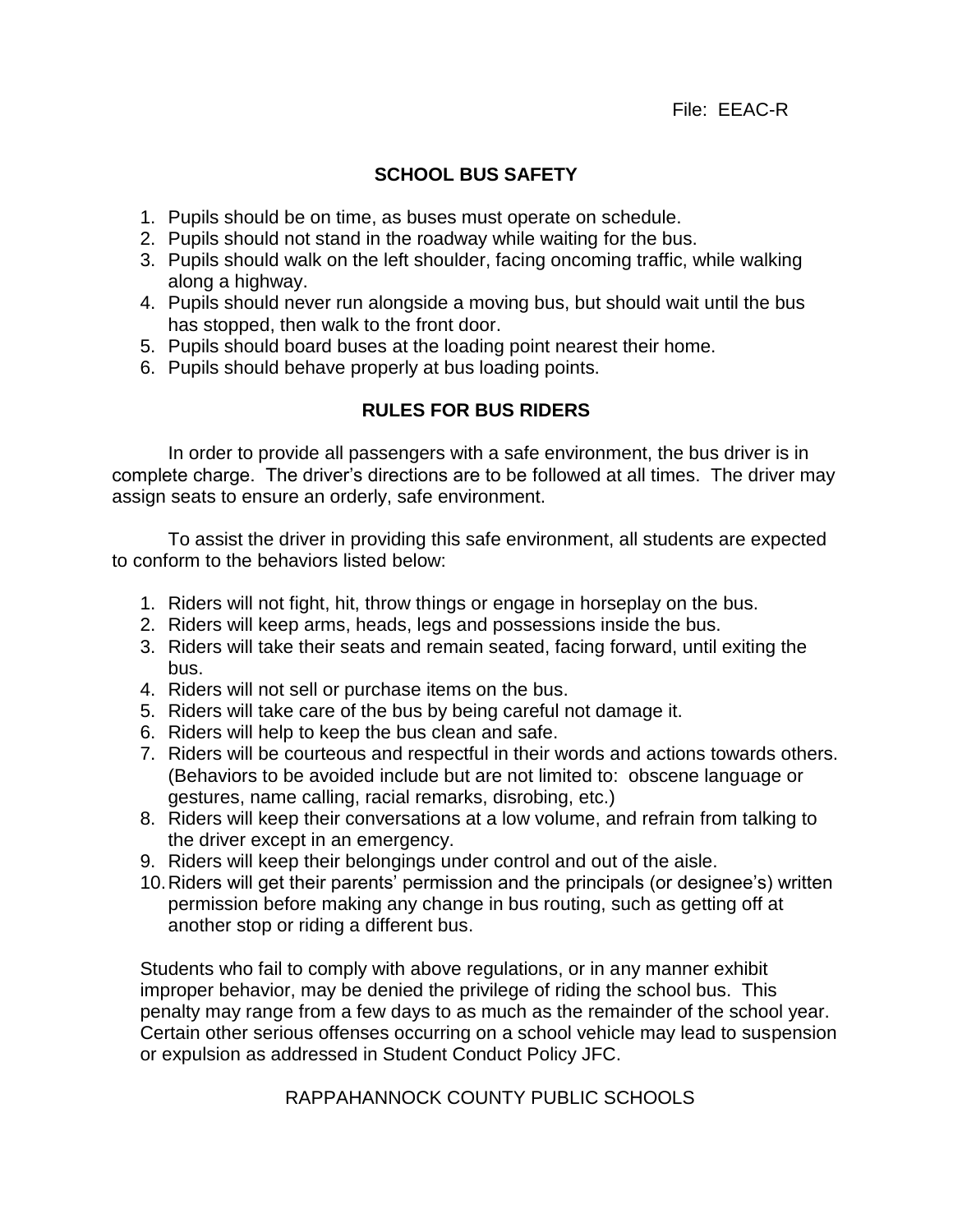File: EEAC-R (Page 2)

## **BUS DISCIPLINE**

- 1. It is the responsibility of parents, instructional leaders, bus drivers and the individual student to insure that riders follow bus regulations to provide an atmosphere of safety, respect and a regard for the protection of public property.
- 2. All students riding a school bus will be required to comply with Rules for Bus Riders (above) as adopted by the Rappahannock County Public Schools.
- 3. When a bus rider violates bus rules, the following will be the course of action:
	- A. On the first violation, the driver will instruct and warn the student of the violation and report the problem directly to the appropriate administrator. After investigating the violation and meeting with the student, the administrator will advise the parent of this warning by written notice. The parent will also be advised of the consequences of a second offense.
	- B. On the second violation, the driver will instruct and warn the student of the violation, contact the parent, and report the problem directly to the appropriate administrator. After investigating the violation and meeting with the student, the administrator will impose a one to four day suspension of the bus riding privileges. The parent will also be advised by mail of the consequences of a third offense.
	- C. On the third violation, the bus driver will inform the student of the violation, contact the parent and report the problem directly to the appropriate administrator. After investigating the violation and meeting with the student, the administrator may impose up to a ten-day suspension of bus riding privileges. A parent conference must be held in order for the student to be reinstated on the bus.

Written notice of the consequences of a fourth offense will be given to the parent.

- D. Continued violations may result in suspension of bus riding privileges for the remainder of the school year
- 4. Parents should be aware that absence from school resulting in suspension from the school bus will be in violation of Virginia's Compulsory Attendance Law and the Rappahannock County School Board's policy on school attendance. It is the parents' responsibility to provide transportation when the student is suspended from the bus. See Policy JFC.
- 5. It is important to note that violation of a very serious nature may necessitate that a student or students be removed immediately from the school bus and/or suspended from school. Moreover, it is the responsibility of the administrator to consider the circumstances of the bus rule violations, and to exercise discretion and sound judgment in order to map an appropriate course of action.

April 8, 2014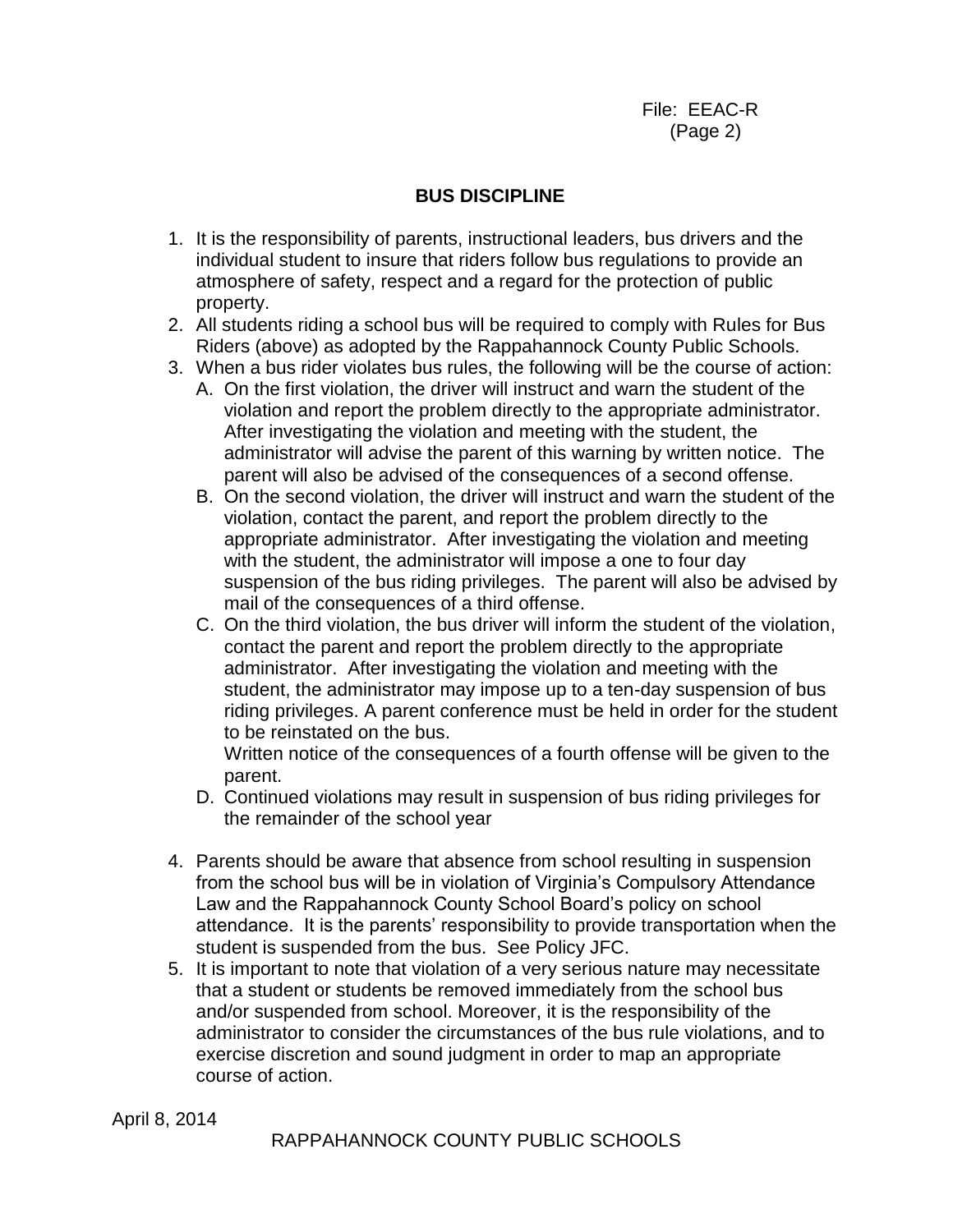## SPECIAL USE OF SCHOOL BUSES

The use of school buses for purposes other than transporting children to and from school for the regular school hours and for extracurricular activities is permitted with prior approval of the superintendent and in accordance with regulations pertaining to field trips.

In addition, the School Board may enter into agreements with its appropriating body, or any state agency or any federal agency established or identified pursuant 42 U.S.C. § 3001 et seq. providing for the use of the school buses of the division by such body or agency for public purposes, including transportation for the elderly. Each such agreement shall provide for reimbursing the school board in full for the proportionate share of any and all costs, both fixed and variable, of such buses incurred by such school board attributable to the use of such buses pursuant to such agreement. The appropriating body, or state or federal agency, shall indemnify and hold harmless the school board from any and all liability of the school board by virtue of use of such buses pursuant to an agreement.

Adopted: August 8, 1995 Reviewed: January 12, 1999 Revised: November 9, 1999, November 12, 2002, September 9, 2003, April 8, 2014

\_\_\_\_\_\_\_\_\_\_\_\_\_\_\_\_\_\_\_\_\_\_\_\_\_\_\_\_\_\_\_\_\_\_\_\_\_\_\_\_\_\_\_\_\_\_\_\_\_\_\_\_\_\_\_\_\_\_\_\_\_\_\_\_\_\_\_\_\_\_ \_\_\_\_\_\_\_\_\_\_\_\_\_\_\_\_\_\_\_\_\_\_\_\_\_\_\_\_\_\_\_\_\_\_\_\_\_\_\_\_\_\_\_\_\_\_\_\_\_\_\_\_\_\_\_\_\_\_\_\_\_\_\_\_\_\_\_\_\_\_

Legal Ref.: Code of Virginia, 1950, as amended, §§ 22.1-176, 22.1-182.

Cross Ref.: IICA Field Trips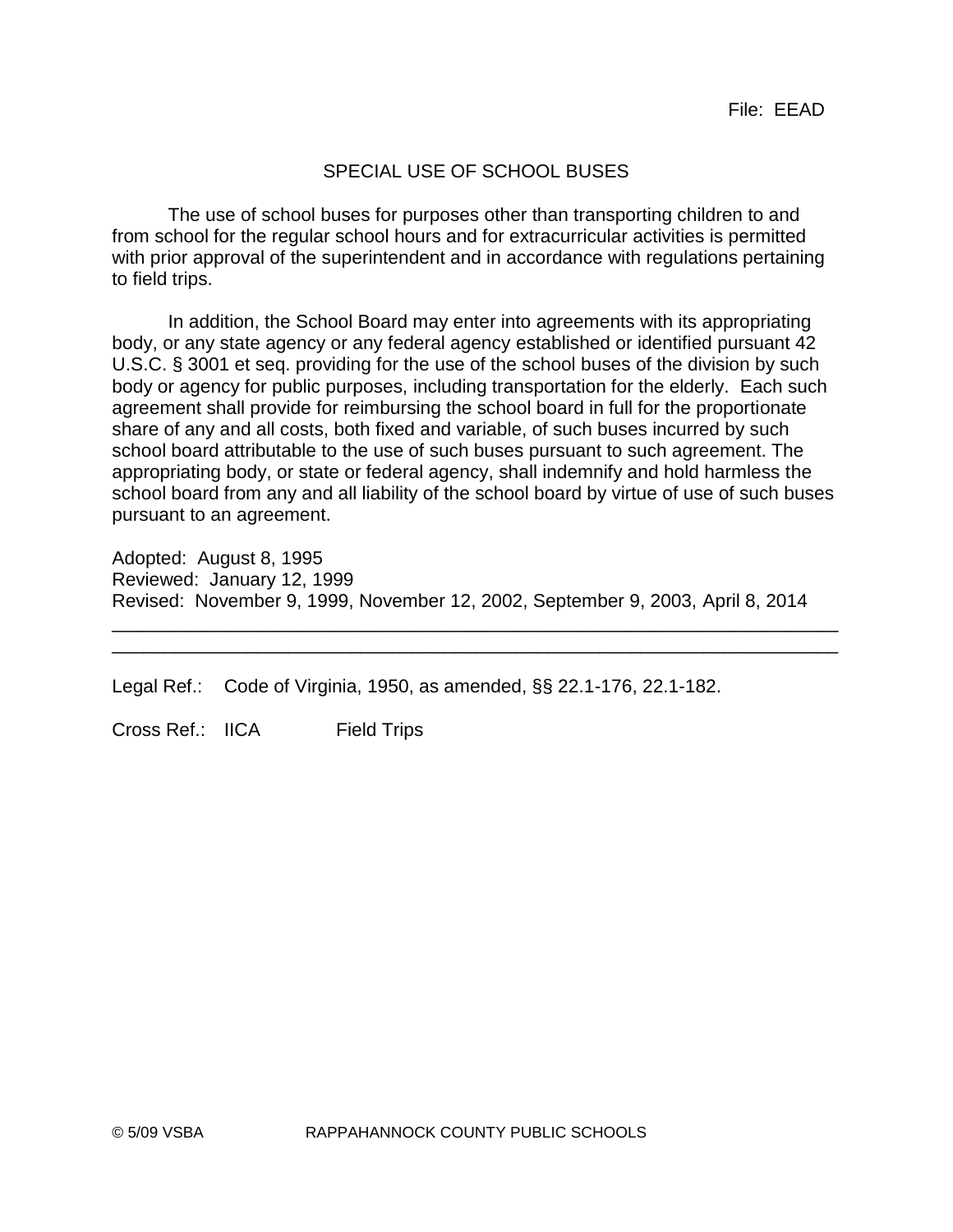#### SPECIAL USE OF SCHOOL VEHICLES

Incorporated organizations whose primary function is educating children may apply to use school buses on the attached application (EEAD-F1). The following requirements will be part of the agreement:

- 1. Organization must provide an insurance certificate evidencing primary coverage, as required by the Code of Virginia 22.1-190. For the period of time vehicles are used by the organization, the vehicles will be removed from the School Board's fleet insurance policies. (This requirement will be waived for county government use.)
- 2. Organization must employ Rappahannock County Public Schools' bus drivers and pay them directly.
- 3. Organization must provide fuel for the bus and return the bus with a full tank of fuel.

School organizations must follow standard field trip procedures for trips taking place during the school year. For trips occurring between the end of the school year and the beginning of the following year, organizations must follow standard field trip procedures and must agree to provide funding to pay driver and fuel costs to the School Board.

Regulation Adopted September 9, 2003 Reviewed: August 27, 2009 Revised: April 8, 2014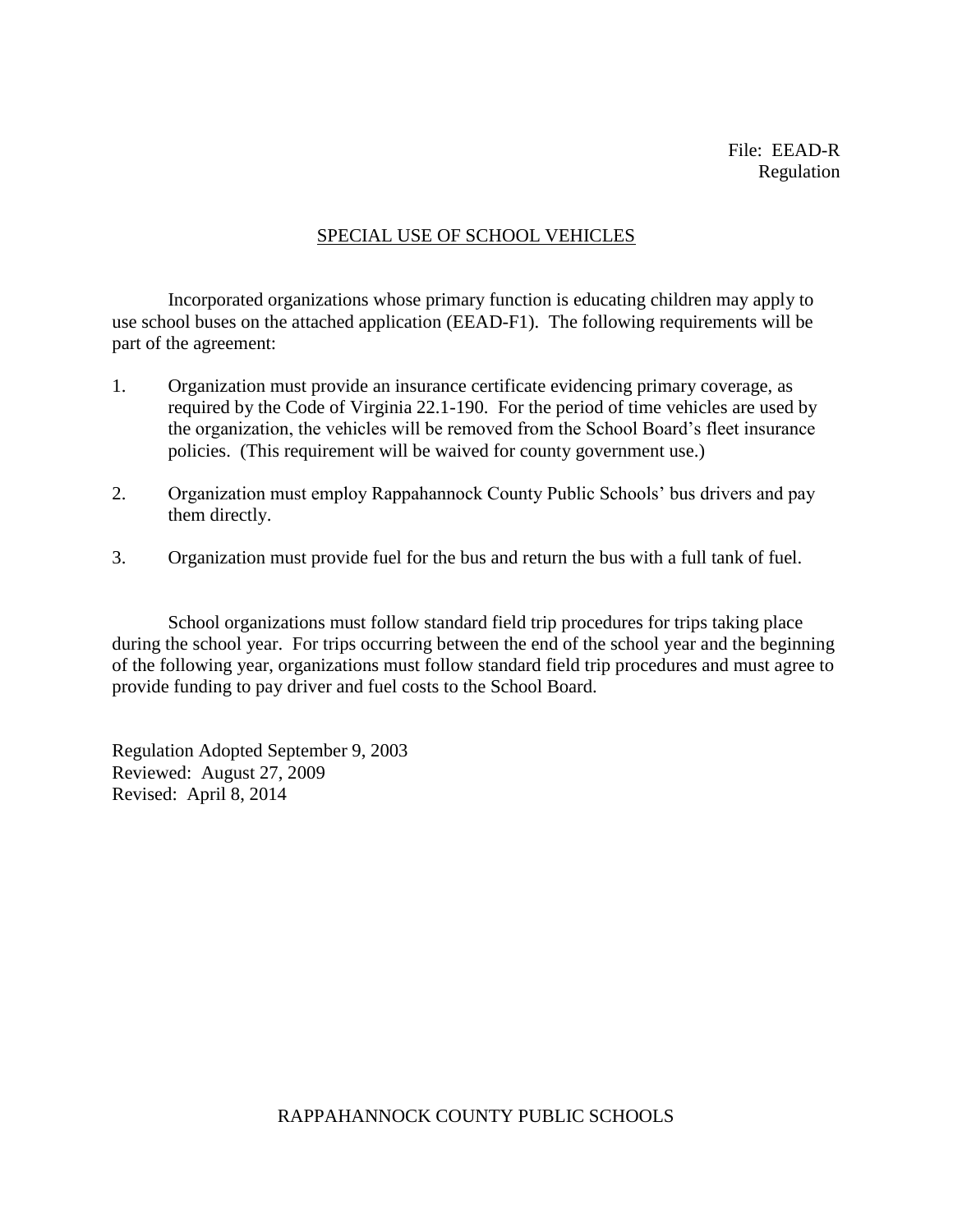# SPECIAL USE OF SCHOOL BUSES

| Contact Information (Address, Telephone Number, Email if applicable):                                                                                                                                                               |                             |
|-------------------------------------------------------------------------------------------------------------------------------------------------------------------------------------------------------------------------------------|-----------------------------|
| ,我们也不能在这里的时候,我们也不能在这里的时候,我们也不能会不能会不能会不能会不能会不能会不能会不能会不能会不能会。<br>第2012章 我们的时候,我们的时候,我们的时候,我们的时候,我们的时候,我们的时候,我们的时候,我们的时候,我们的时候,我们的时候,我们的时候,我们的时候,我<br>,我们也不会有什么。""我们的人,我们也不会有什么?""我们的人,我们也不会有什么?""我们的人,我们也不会有什么?""我们的人,我们也不会有什么?""我们的人 |                             |
| Insurance Provider's Name                                                                                                                                                                                                           |                             |
|                                                                                                                                                                                                                                     |                             |
|                                                                                                                                                                                                                                     | $\overline{\phantom{a}}$ No |
| I understand that my organization must comply with regulation EEAD-R, a copy of which has<br>been provided to me.                                                                                                                   |                             |
| <b>Signature of Responsible Party</b>                                                                                                                                                                                               | Date of Request             |
| <b>Signature of Authorizing Agent</b>                                                                                                                                                                                               | Date Authorized             |
| RAPPAHANNOCK COUNTY PUBLIC SCHOOLS                                                                                                                                                                                                  |                             |

April 8, 2014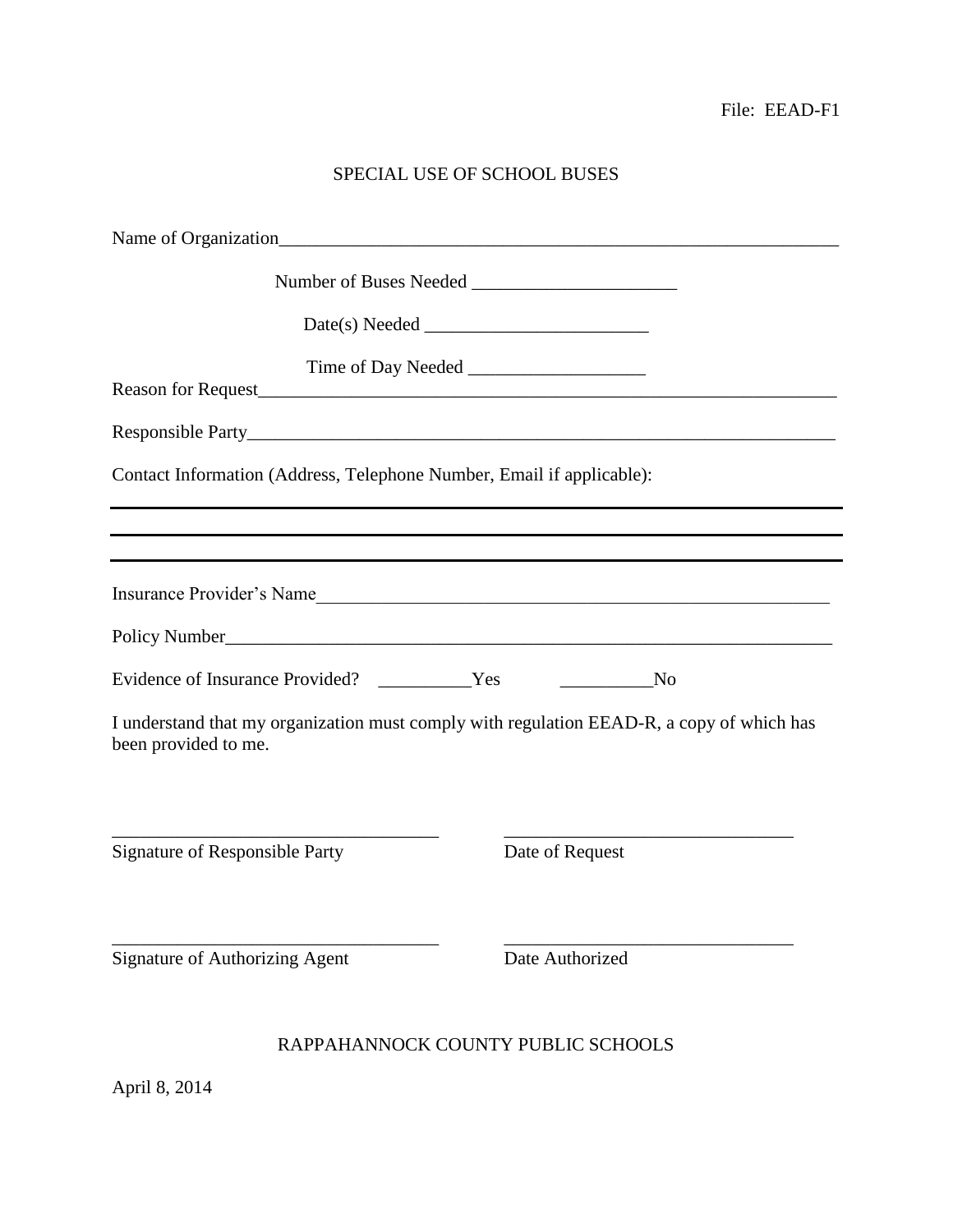## FOOD SERVICE MANAGEMENT

The superintendent is authorized to develop and implement an efficient and effective food services system for the students and employees of the school division. From time to time the superintendent shall report to the school board on the financial status of the division's food service operations.

Adopted: August 8, 1995 Reviewed: January 12, 1999 Revised: November 12, 2002; November 10, 2009; April 8, 2014; November 10, 2015; March 12, 2019; July 14, 2020

\_\_\_\_\_\_\_\_\_\_\_\_\_\_\_\_\_\_\_\_\_\_\_\_\_\_\_\_\_\_\_\_\_\_\_\_\_\_\_\_\_\_\_\_\_\_\_\_\_\_\_\_\_\_\_\_\_\_\_\_\_\_\_\_\_\_\_\_\_\_ \_\_\_\_\_\_\_\_\_\_\_\_\_\_\_\_\_\_\_\_\_\_\_\_\_\_\_\_\_\_\_\_\_\_\_\_\_\_\_\_\_\_\_\_\_\_\_\_\_\_\_\_\_\_\_\_\_\_\_\_\_\_\_\_\_\_\_\_\_\_

Legal Refs.: 42 U.S.C. § 1751 et seq.

Code of Virginia, 1950, as amended, §§ 22.1-70, 22.1-78, 22.1-89.1, 22.1- 115.

Cross Refs.: DI Financial Accounting and Reporting EFB Food Services JHCF Student Wellness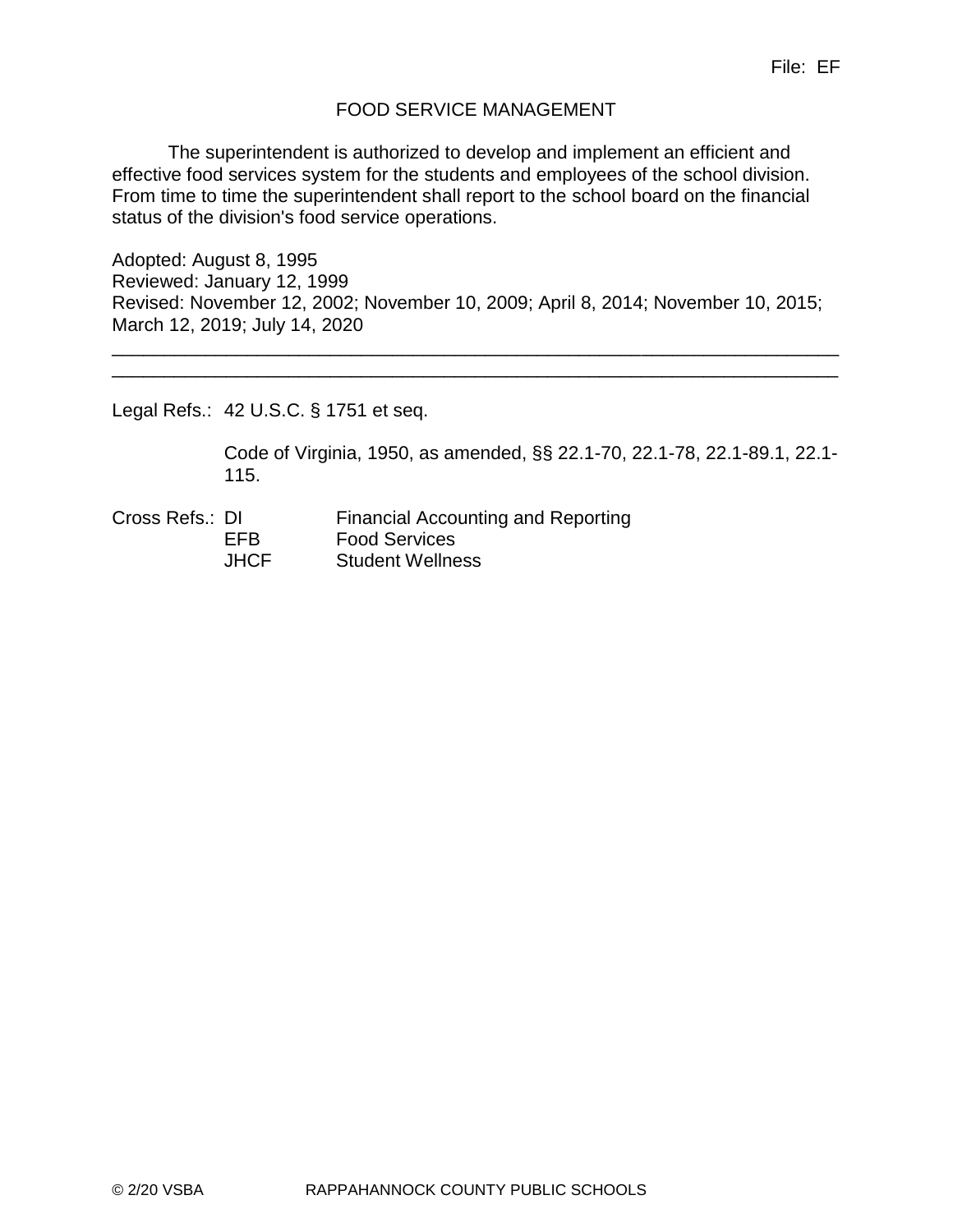## FOOD SERVICES

#### **Generally**

Employees of Rappahannock County School Board do not require a student who cannot pay for a meal at school or who owes a school meal debt to throw away or discard a meal after it has been served to the student, do chores or other work to pay for such meals, or wear a wristband or hand stamp.

The School Board does not file lawsuits against a student or the student's parent because the student cannot pay for a meal at school or owes a school debt.

The Rappahannock County school division provides free and reduced price breakfasts, lunches and milk to students according to the terms of the National School Lunch Program, the National School Breakfast Program and the Special Milk Program.

Competitive foods, as defined herein, comply with state and federal requirements.

The Rappahannock County School Board may solicit and receive any donation or other funds for the purpose of eliminating or offsetting any school meal debt at any time and will use any such funds solely for such purpose.

#### Free and Reduced Price Food Services

School officials determine student eligibility based on guidelines established by federal law. Eligible students are provided nutritionally acceptable meals and milk free or at a reduced cost if state and federal resources for school food programs are available. The superintendent or superintendent's designee establishes regulations or procedures as needed to implement this policy.

The criteria for determining a student's eligibility and the procedures for securing free and reduced price meals and milk is publicly announced at the beginning of each school year and provided to parents of all children in attendance at Rappahannock County Public Schools.

If the School Board collects information to determine eligibility for participation in the National School Breakfast Program or the National School Lunch Program, it posts prominently on its website a web-based application for student participation in such program and provides a paper-based application.

Employees of Rappahannock County School Board do not physically segregate, overtly identify, or otherwise discriminate against any child eligible for free or reduced price meals.

The superintendent is responsible for establishing procedures by which excess food may be distributed to enrolled students eligible for the School Breakfast Program or National School Lunch Program administered by the U.S. Department of Agriculture, saving excess food for later consumption, or donating food. The superintendent's procedures identify which students are eligible to receive excess food.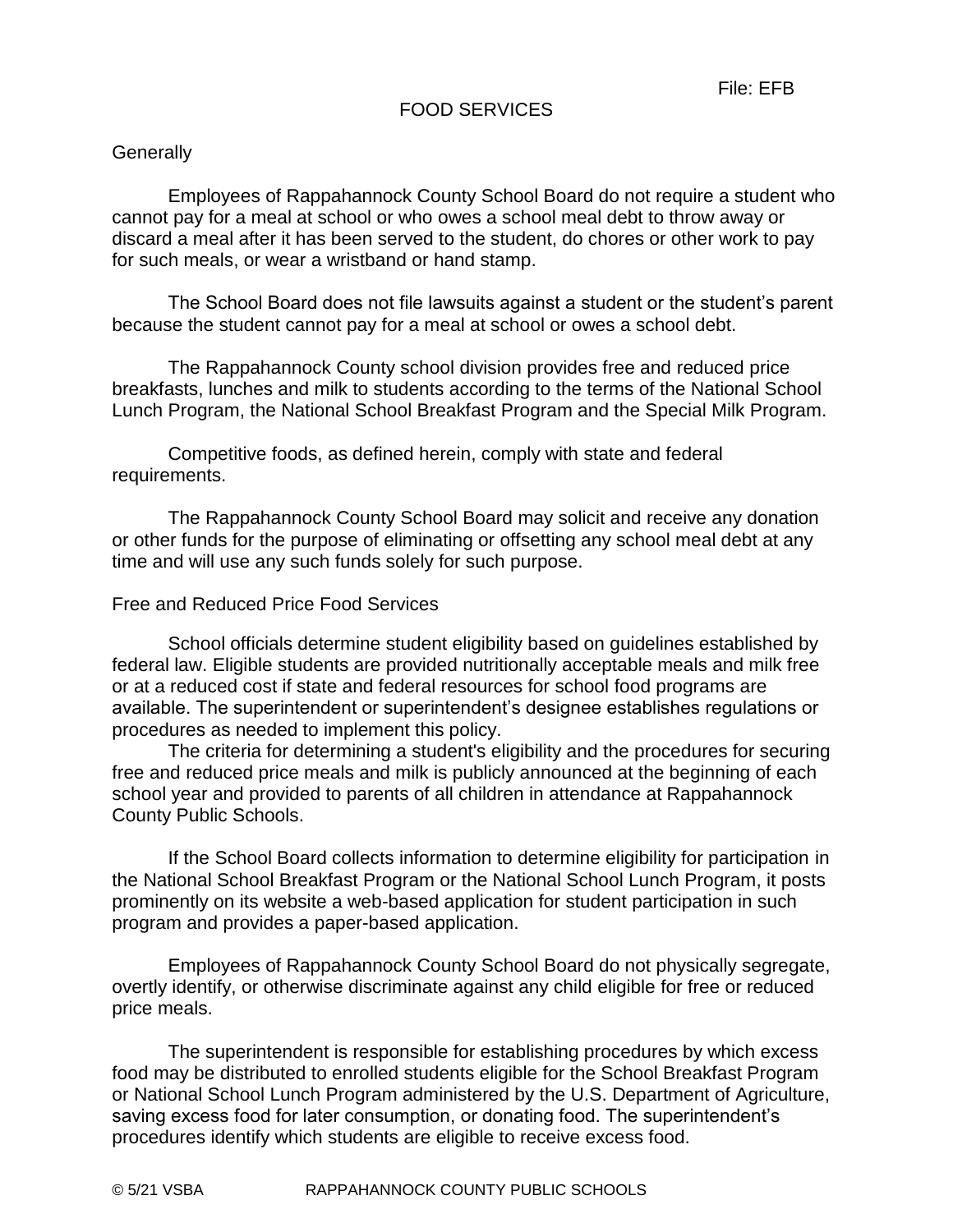## **Definitions**

"Competitive food" means all food and beverages other than meals reimbursed under programs authorized by the National School Lunch Act and the Child Nutrition Act of 1966 available for sale to students on the school campus during the school day. Competitive foods meet the nutrient guidelines established by the Board of Education, including the guidelines for calories, fat, sugar and sodium.

"Excess food" means any remaining unexpired, unopened, and unconsumed food intended to be served as part of a reimbursable meal that was unable to be utilized for a current or future meal provision after a school has served breakfast and lunch to students during a school day.

"Fundraiser" means a school-sponsored activity where food or nonfood items are sold on the school campus during regular school hours by a school-sponsored organization to raise money for a school-related program or activity. One fundraiser is defined as one or more fundraising activities by one or more school-sponsored organizations that last one school day. If multiple school-sponsored organizations conduct fundraisers on the same day, the combined activities are counted as one fundraiser. If a fundraising activity lasts more than one school day, each subsequent day's activity is considered as one fundraiser and counts toward the total number of permitted fundraisers.

"School campus" means all areas of the property under the jurisdiction of the school that are accessible to students during the school day.

"School day" means the period from the midnight before to 30 minutes after the end of the official school day.

#### School Sponsored Fundraisers

Each school may conduct 30 school-sponsored fundraisers per school year during which food that does not meet the nutrition guidelines for competitive foods may be available for sale to students. Fundraisers are not conducted during school meal service times.

#### Unpaid Meal Charges

Students who do not have money on account or in hand to cover the cost of a meal at the time of service may be permitted to charge the meal. A student's inability to pay is not overly identified.

Notice of low or negative balances in a student's meal account are sent to parents and the school principal. Parents are expected to pay all meal charges in full by the last day of the school year.

If a parent regularly fails to provide meal money or send food to school with the student and the student does not qualify for free or reduced benefits, the child nutrition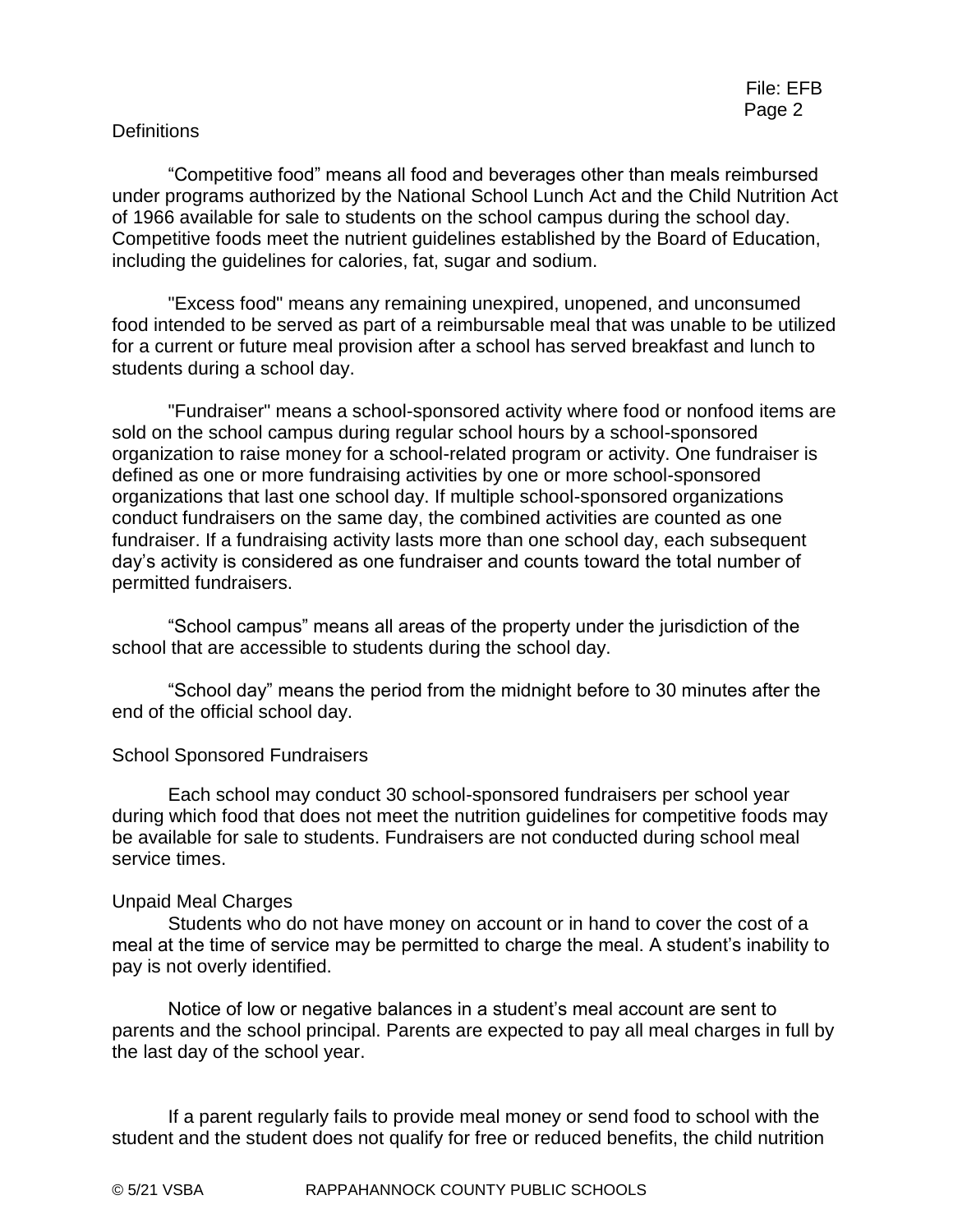director will inform the principal, who will determine the next course of action, which may include notifying the department of social services of suspected child neglect.

The superintendent or superintendent's designee ensures that federal child nutrition funds are not used to offset the cost of unpaid meals and that the child nutrition program is reimbursed for bad debt. In order to accomplish those goals, the following procedures are followed:

- At least one written notice and parent/guardian phone call.
- If payment of the negative balance is not received within the school year, the debt will be turned over to the superintendent or superintendent's designee for collection. If the debt is not paid within 180 days of notice being given, it is considered bad debt for the purposes of federal law concerning unpaid meal charges.

### Recordkeeping

The Rappahannock County School Board is responsible for maintaining records that document compliance with this policy. Those records include documentation used to assess the nutritional profile of food items and determine whether a food item is an allowable competitive food, such as recipes, nutrition labels and/or product specifications for the competitive food available for sale to students.

The School Board is also responsible for

- maintaining records documenting compliance with the competitive food nutrition standards for food available for sale in areas that are outside of the control of the school nutrition programs operations,
- ensuring any organization or school activity designated as responsible for food service at the various venues in the school, other than the school nutrition programs, maintains records documenting compliance with the competitive food nutrition standards,
- maintaining records each school year documenting the number of exempt fundraisers, if any, conducted at each school within the division, and
- designating an individual at the division or school level to monitor and ensure compliance with this policy in all areas that are outside the control of the school nutrition programs operation. The designee may not be a school nutrition personnel.

Adopted: August 8, 1995 Reviewed: January 12, 1999 Revised: November 12, 2002, November 10, 2009, April 8, 2014, November 10, 2015, June 13, 2017, June 11, 2019, July 14, 2020, August 11, 2020, July 13, 2021

\_\_\_\_\_\_\_\_\_\_\_\_\_\_\_\_\_\_\_\_\_\_\_\_\_\_\_\_\_\_\_\_\_\_\_\_\_\_\_\_\_\_\_\_\_\_\_\_\_\_\_\_\_\_\_\_\_\_\_\_\_\_\_\_\_\_\_\_\_\_ \_\_\_\_\_\_\_\_\_\_\_\_\_\_\_\_\_\_\_\_\_\_\_\_\_\_\_\_\_\_\_\_\_\_\_\_\_\_\_\_\_\_\_\_\_\_\_\_\_\_\_\_\_\_\_\_\_\_\_\_\_\_\_\_\_\_\_\_\_\_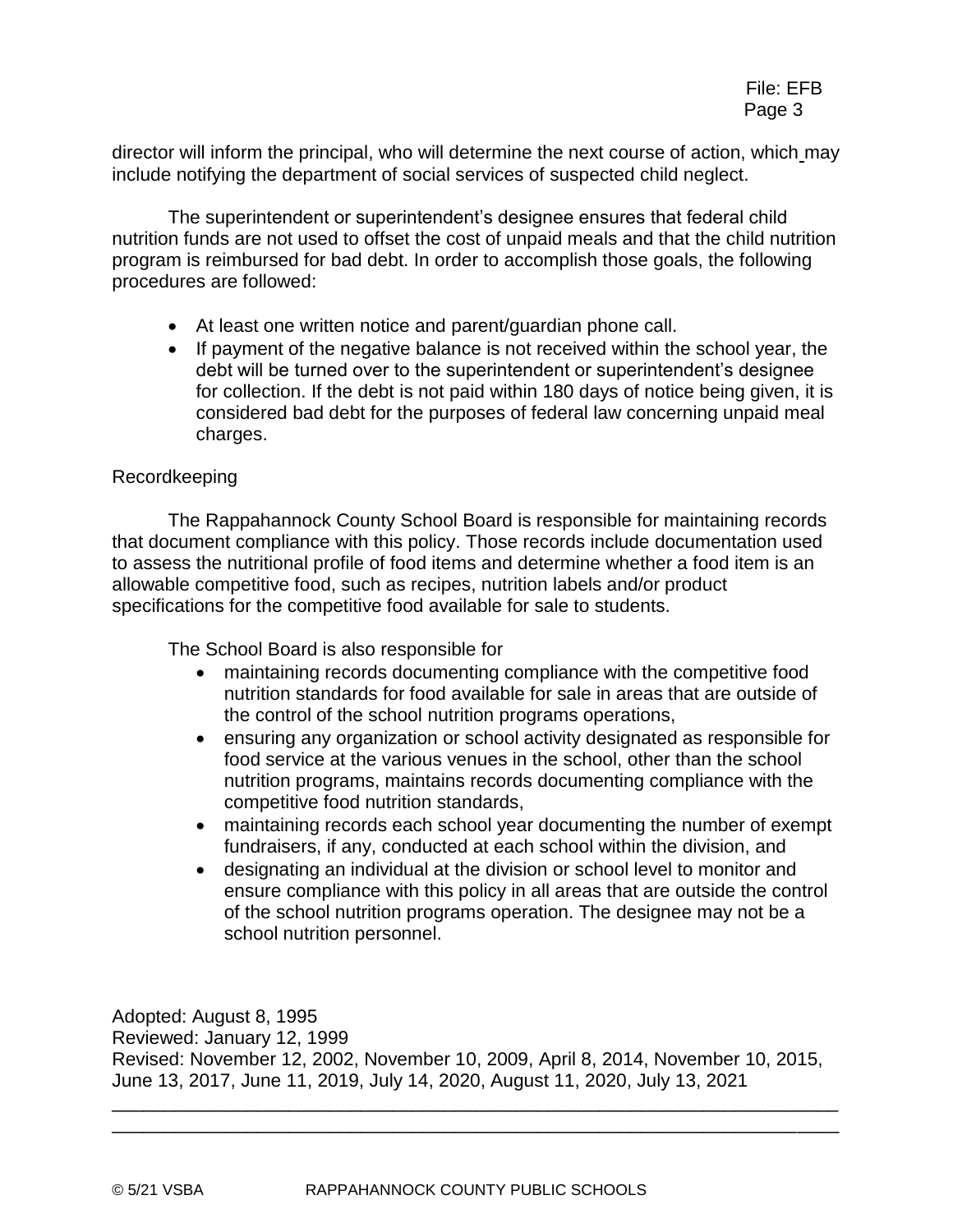Legal Refs.: 42 U.S.C. §§ 1758, 1772 and 1773.

7 C.F.R. §§ 210.9, 210.11, 220.20, 245.5, 245.8.

U.S. Department of Agriculture, SP 23-2017 Unpaid Meal Charges: Guidance and Q&A, March 23, 2017. U.S. Department of Agriculture, SP 47-2016, Unpaid Meal Charges: Clarification on Collection of Delinquent Meal Payments, July 8, 2016.

Code of Virginia, 1950, as amended, § §§ 22.1-79.7, 22.1-207.2:2, 22.1- 207.3, 22.1-207.4, 63.2-1509.

8 VAC 20-740-10. 8 VAC 20-740-30. 8 VAC 20-740-35.

8 VAC 20-740-40.

Cross Refs: GAE Child Abuse and Neglect Reporting JHCF Student Wellness KH Public Gifts to the Schools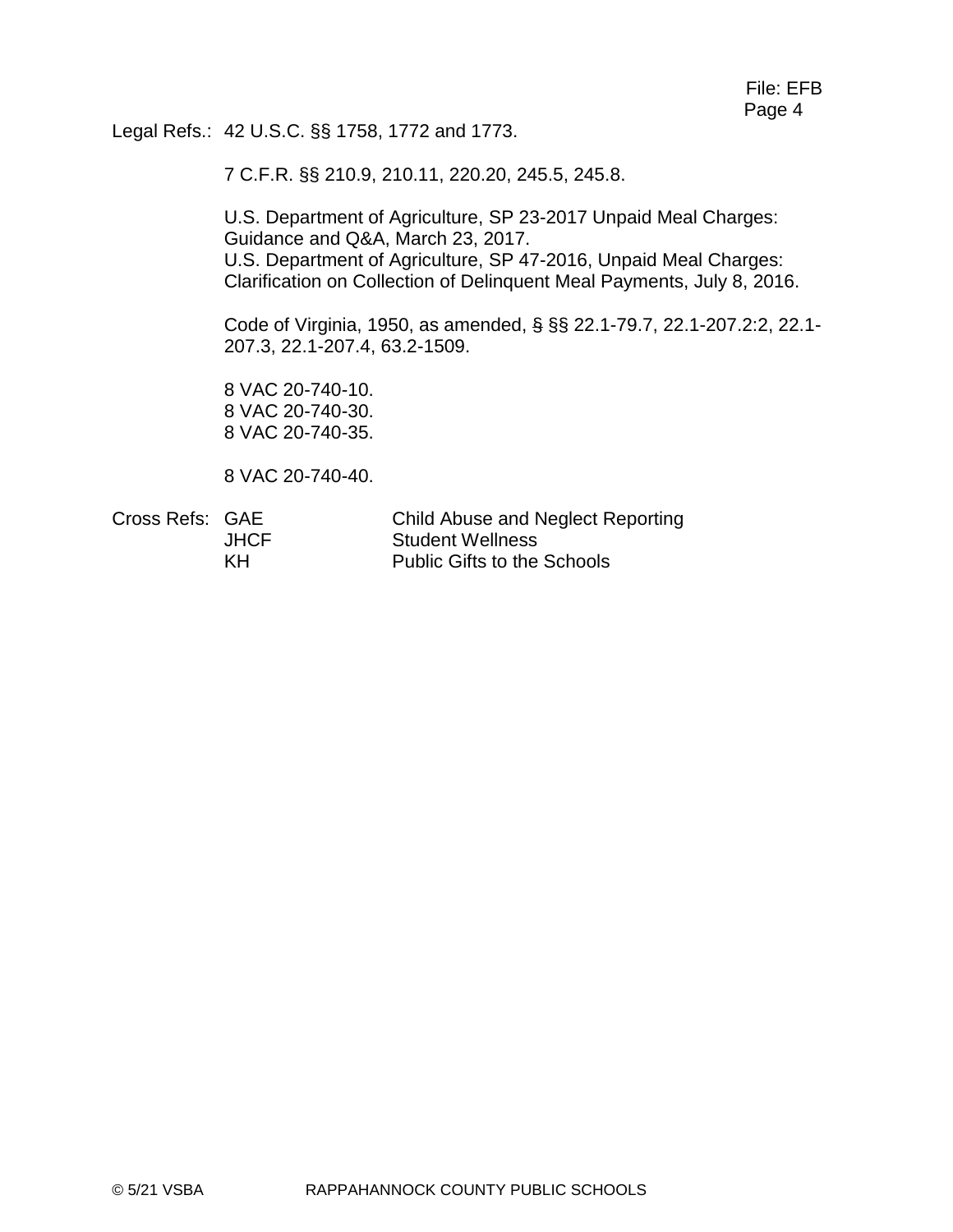## FOOD SERVICES REGULATION

The National School Lunch and School Breakfast Programs are integral in ensuring that students have access to nutritious meals to support their academic success. It is also imperative to protect the financial stability of the school nutrition program. Rappahannock County Public Schools will not deny a student a reimbursable meal. Applicable meal prices will be charged to the student's account. The student's inability to pay is not overly identified. Students who charge a meal will receive the same reimbursable meal options as other students. In order to further protect student privacy, all communication regarding negative accounts will be done between the Food Service department and the student's parent or guardian.

- i. 1<sup>st</sup> notice will be an email
- ii. 2  $2<sup>nd</sup>$  notice will be a letter
- iii. 3 3<sup>rd</sup> notice will be a phone call from the School Nutrition Director and/or school Principal

Parents are expected to pay all meal charges in full by the last day of the school year. If a parent regularly fails to provide meal money and the student does not qualify for free or reduced benefits, the School Nutrition Director will inform the principal, who will determine the next course of action, which may include notifying the Department of Social Services of suspected child neglect and/or taking legal steps to recover the unpaid meal charges.

All families are encouraged to complete the free and reduced meal application found in the School Board Office, RCES and RCHS office, or online through

[www.myschoolapps.com](http://www.myschoolapps.com/) in addition to signing up for account notifications with [www.myschoolbucks.com.](http://www.myschoolbucks.com/) Applications can be completed at any point during the school year. For assistance completing the free and reduced meal application, please call the School Nutrition Director at 540-227-0023.

Regulation added: July 22, 2019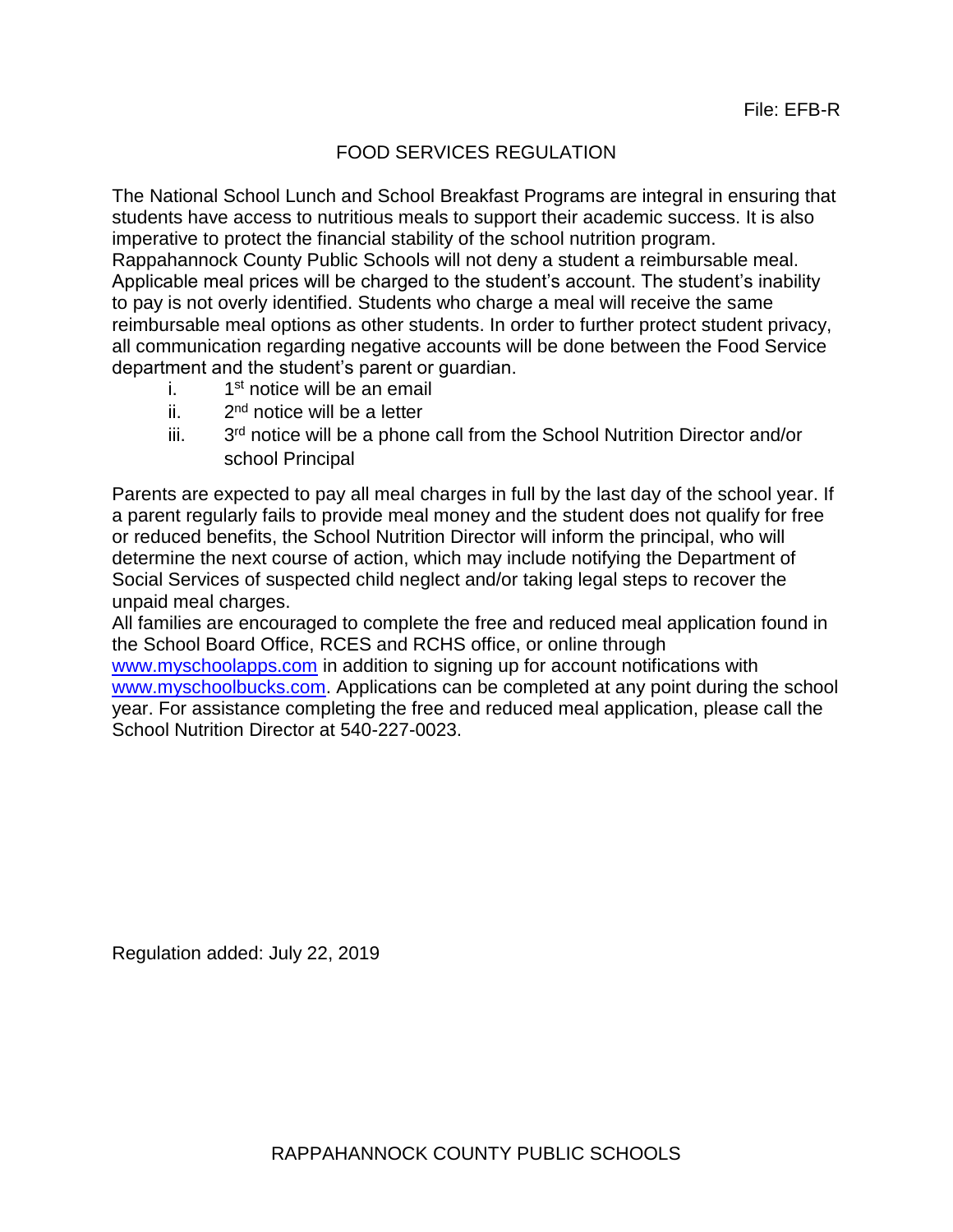File: EFD

## FOOD SANITATION PROGRAM

The personnel and the facilities used for food services in the school division are subject to state laws regulating restaurants and other food establishments. School dining facilities are also governed by regulations promulgated by the State Board of Health.

\_\_\_\_\_\_\_\_\_\_\_\_\_\_\_\_\_\_\_\_\_\_\_\_\_\_\_\_\_\_\_\_\_\_\_\_\_\_\_\_\_\_\_\_\_\_\_\_\_\_\_\_\_\_\_\_\_\_\_\_\_\_\_\_\_\_\_\_\_\_ \_\_\_\_\_\_\_\_\_\_\_\_\_\_\_\_\_\_\_\_\_\_\_\_\_\_\_\_\_\_\_\_\_\_\_\_\_\_\_\_\_\_\_\_\_\_\_\_\_\_\_\_\_\_\_\_\_\_\_\_\_\_\_\_\_\_\_\_\_\_

Adopted: August 8, 1995 Reviewed: January 12, 1999; August 9, 2005; June 12, 2007 Revised: November 10, 2009; April 8, 2014; March 12, 2019; July 14, 2020

Legal Refs.: Code of Virginia, 1950, as amended, § 35.1-1.

12 VAC 5-421-10 et seq.

Cross Refs: EF Food Service Management EFB Food Services

© 2/20 VSBA RAPPAHANNOCK COUNTY PUBLIC SCHOOLS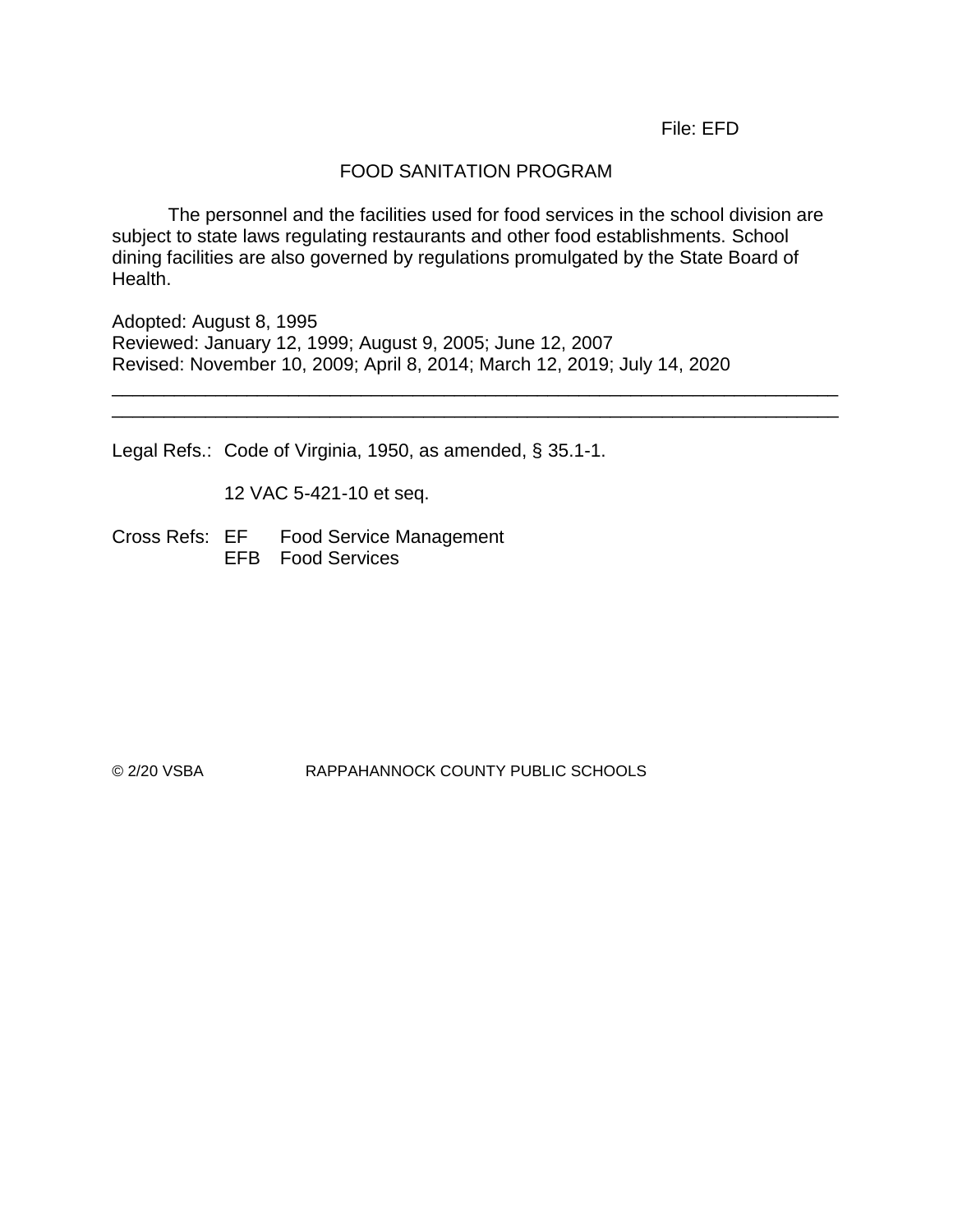## REPRODUCTION AND USE OF COPYRIGHTED MATERIALS

The reproduction and use of copyrighted materials, including computer software, electronic materials, video tapes, compact discs, laser discs and other non-print materials, are controlled by federal law. In general, copyright owners have the exclusive right to use, reproduce and modify their materials. Federal law does provide limited exceptions to this general rule which permit the reproduction and use of copyrighted materials in some circumstances. The superintendent is responsible for promoting an understanding of the applicable law among staff members and students.

The Rappahannock County School Board encourages its staff and students to enrich the educational experience by making proper use of supplementary materials. However, each staff member and student is responsible for complying with copyright law and with any regulations or procedures developed by the superintendent. Any employee or student who is uncertain as to whether reproducing or using copyrighted materials complies with the division procedures or is permissible under law should contact the school media specialist who will provide clarification and assist staff members and students in obtaining proper authorization to copy or use protected material when such authorization is required.

At no time is it necessary for a staff member to violate copyright laws in order to properly perform the staff member's duties. At no time is it necessary for a student to violate copyright laws in order to complete any assigned work. For staff members, violation of copyright laws or division requirements may result in discipline up to and including termination of employment. For students, violation of copyright laws or division requirements may result in discipline up to and including suspension or expulsion.

\_\_\_\_\_\_\_\_\_\_\_\_\_\_\_\_\_\_\_\_\_\_\_\_\_\_\_\_\_\_\_\_\_\_\_\_\_\_\_\_\_\_\_\_\_\_\_\_\_\_\_\_\_\_\_\_\_\_\_\_\_\_\_\_\_\_\_\_\_\_ \_\_\_\_\_\_\_\_\_\_\_\_\_\_\_\_\_\_\_\_\_\_\_\_\_\_\_\_\_\_\_\_\_\_\_\_\_\_\_\_\_\_\_\_\_\_\_\_\_\_\_\_\_\_\_\_\_\_\_\_\_\_\_\_\_\_\_\_\_\_

Adopted: August 8, 1995 Reviewed: January 12, 1999, August 9, 2005 Revised: November 11, 2008, April 8, 2014, November 10, 2015, July 13, 2021

Legal Ref: 17 U.S.C § 101 et seq.

Cross Ref: GAB/IIBEA Acceptable Computer System Use GCPD Professional Staff Discipline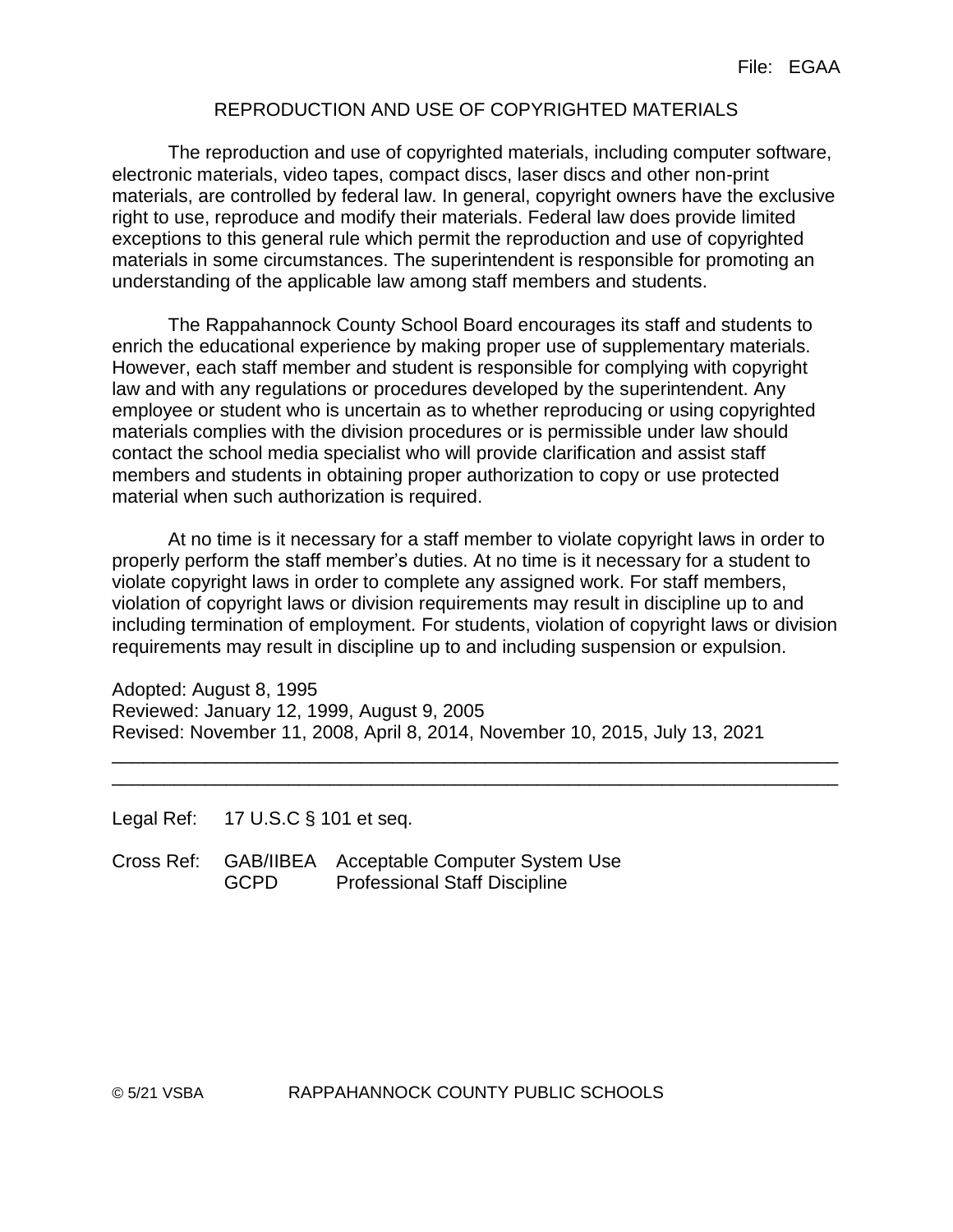## INSURANCE MANAGEMENT

The school board maintains such insurance on school property, including vehicles, as it deems necessary or as is required by law. The school board may provide liability insurance, or may provide self-insurance, for certain or all of its officers and employees and for student teachers and other persons performing functions or services for any school in the school division, regardless of whether payment is made for such functions or services. Such insurance, including workers' compensation and all property and casualty insurance, is placed with insurance companies authorized to do business in Virginia or provided by insurance pools, groups, or self-insured programs authorized by the state Bureau of Insurance.

Adopted: August 8, 1995 Reviewed: January 12, 1999 Revised: November 12, 2002, May 11, 2004, January 9, 2007, April 8, 2014, November 10, 2015, March 12, 2019

\_\_\_\_\_\_\_\_\_\_\_\_\_\_\_\_\_\_\_\_\_\_\_\_\_\_\_\_\_\_\_\_\_\_\_\_\_\_\_\_\_\_\_\_\_\_\_\_\_\_\_\_\_\_\_\_\_\_\_\_\_\_\_\_\_\_\_\_\_\_ \_\_\_\_\_\_\_\_\_\_\_\_\_\_\_\_\_\_\_\_\_\_\_\_\_\_\_\_\_\_\_\_\_\_\_\_\_\_\_\_\_\_\_\_\_\_\_\_\_\_\_\_\_\_\_\_\_\_\_\_\_\_\_\_\_\_\_\_\_\_

Legal Refs.: Code of Virginia, 1950, as amended, §§ 15.2-2703, 15.2-2704, 15.2-2705, 22.1-84, 22.1-188 through 22.1-198.